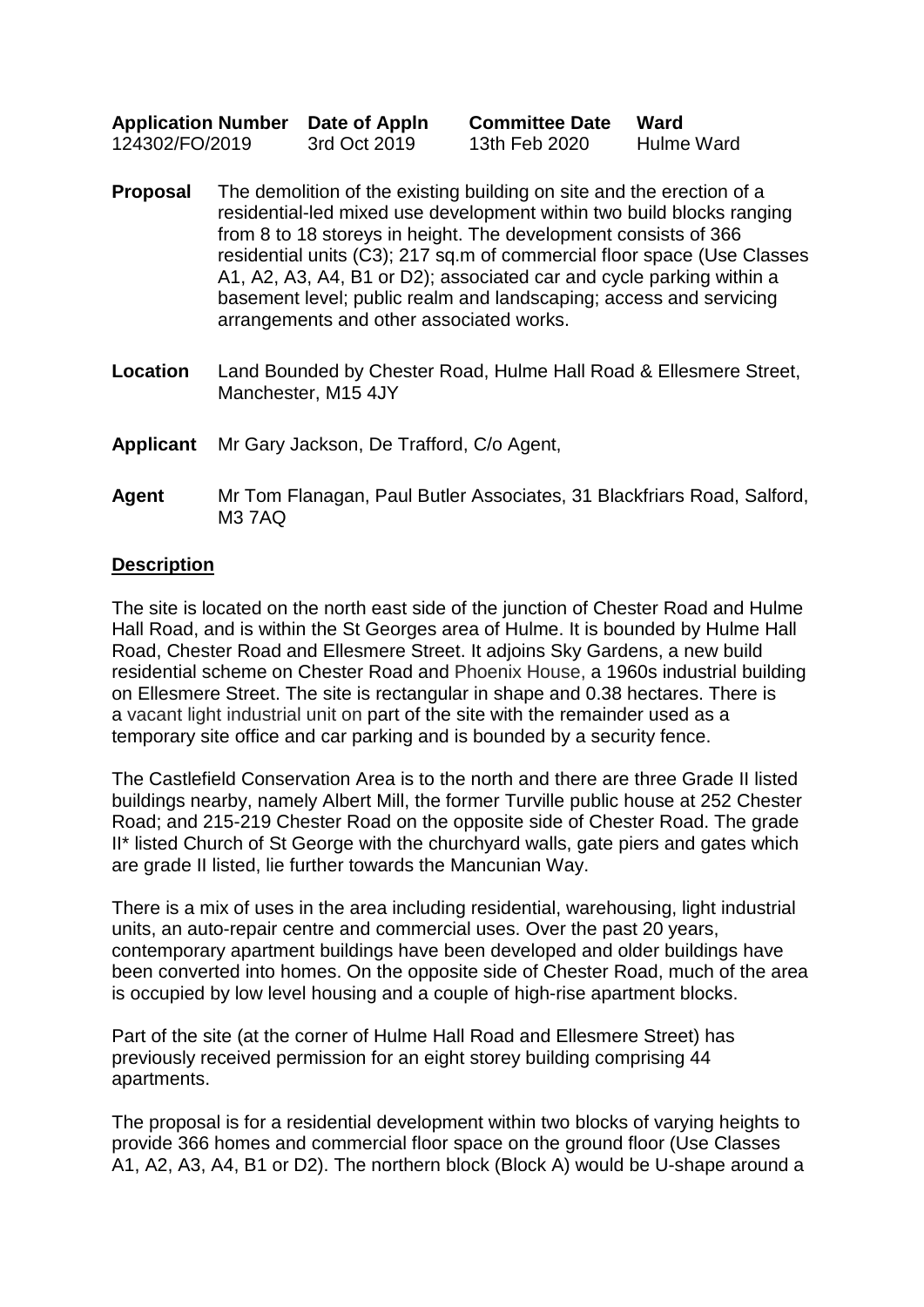central private residents' courtyard, with the blocks positioned on the perimeters of the site fronting Ellesmere Street, Hulme Hall Road and an access road between the two main blocks called Spinners Way. The southern block (Block B) would be a rectangular shape fronting Chester Road, Hulme Hall Road and Spinners Way.



The northern section of Block A facing Ellesmere Street would be eight storeys, stepping up to 12 storeys adjacent to Spinners Way. Block B would rise from 14 storeys adjacent to Sky Gardens to 18 storeys on the corner of Chester Road and Hulme Hall Road.

The ground floor level of the two blocks would comprise apartments apart from the corner of the southern block adjacent to Chester Road, which would accommodate commercial floorspace in a double height space. At the second floor level upwards there would be a mix of 1, 2 and 3 bedroom apartments with: 120 one bed; apartments; 242 two bed apartments; and 4 three bed apartments. The main entrances to both blocks would be off Hulme Hall Road with a double height entrance foyer in each building. The entrance to the commercial unit is on Chester Road.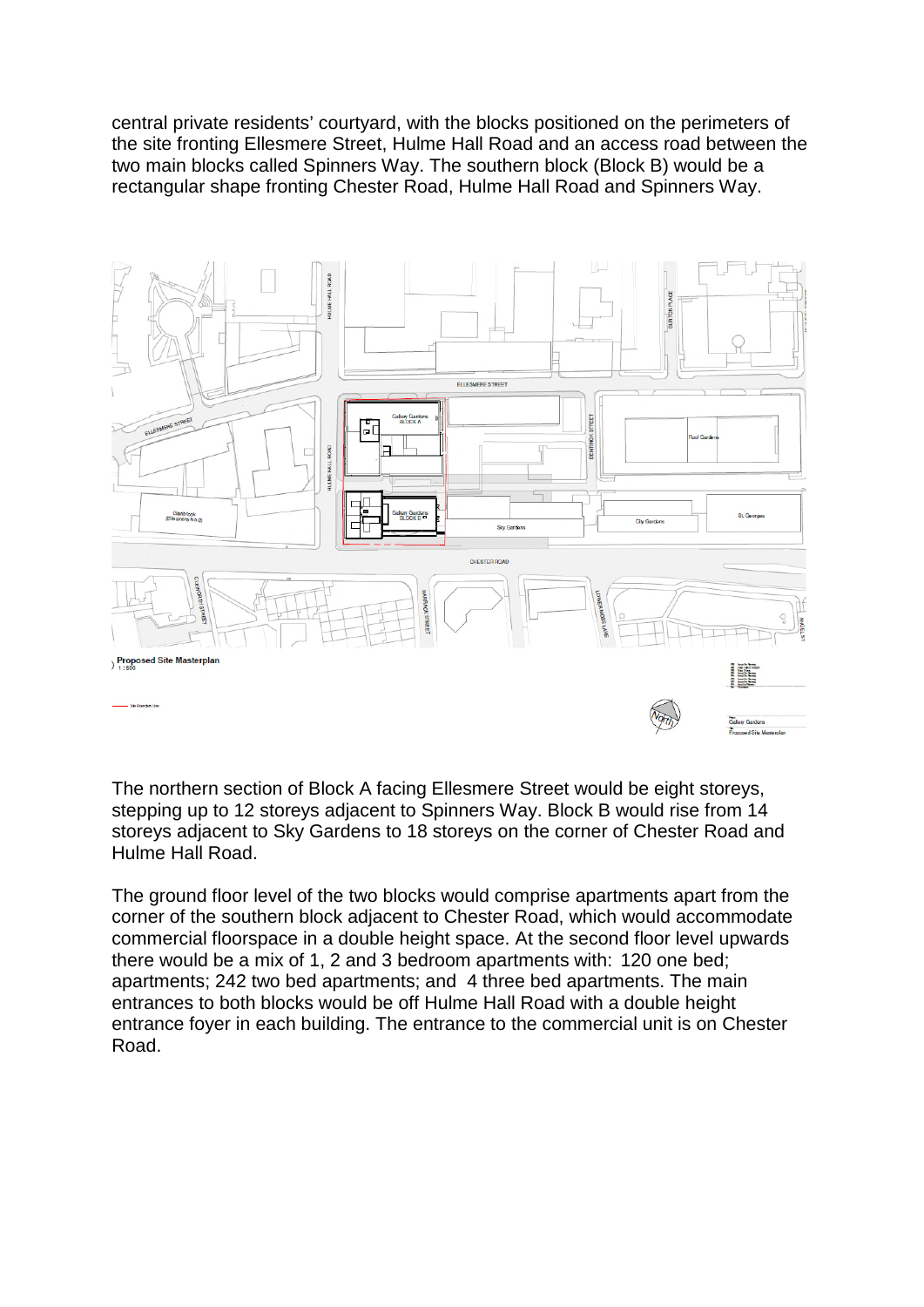

Vehicular access would be off Hulme Hall Road via Spinners Way, which would be part of a route created through the site. There would be an entrance ramp off Spinners Way to a basement under Block A which includes 27 parking spaces and a secure cycle store for 366 bikes. Three parking spaces would be provided on Spinners Way. Four of the basement spaces would be suitable for use by disabled people, equating to 13%. Two bin stores and plant would be in the basement.

There would be a bin store at the ground level of Block B and two in the basement of Block A. This would include: 20 x 1100L bins for general refuse; 22 x 1100L bins for pulpable recycling; 23 x 1100L bins for mixed recycling; and 12 x. 240L bins for food waste. The management company would move waste to and from the bin stores to the collection point on Spinners Way on collection day. The commercial unit on the ground floor of Block B would store waste within their demise and transfer it onto the street on collection day.

With the exception of the tall corner element to Block B, the buildings would have brick facades with a regular geometric grid. The eight storey element would be in light grey brickwork, with the rest of Block A and the lower element of Block B in dark grey brickwork. The window frames and metal handrails to the balconies would be black. The window reveals would be deep with recessed brick panels and a soldier course above. The top floors would have a chamfer to the top of the brickwork.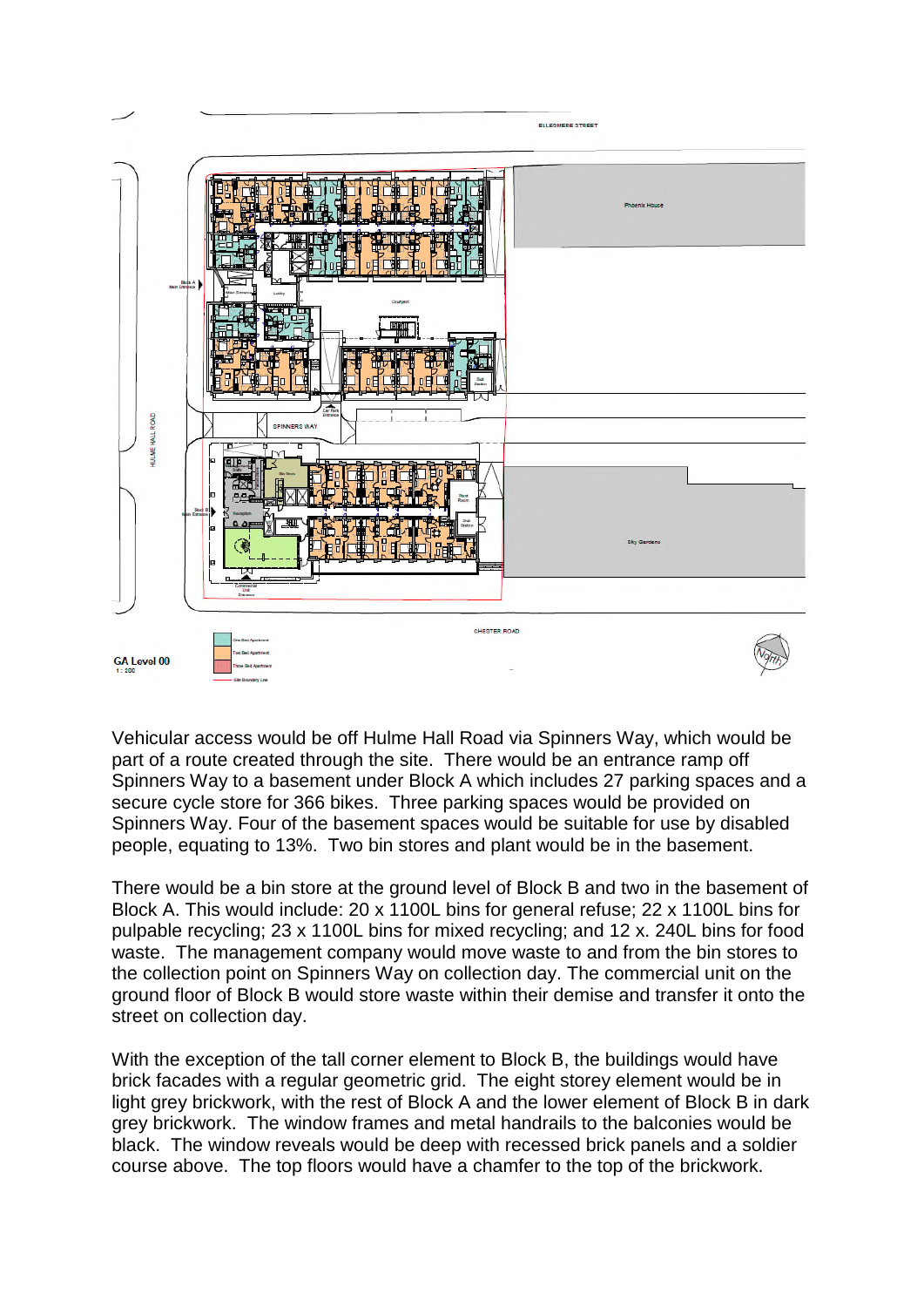

The taller section of Block B, at the junction of Chester Road and Hulme Hall Road, would be clad in dark grey metal with black window frames and balustrading to the balconies. It would strong grid lines with vertical and horizontal profiled metal fins creating a sharp geometric grid pattern.

Block A and the lower section of Block B would have roof gardens. One section of the roof of Block A would have lightweight office pods and flexible breakout office space, which would be available for residents and occupiers of the B1 uses at ground floor. A private hire booth, kitchen area with pergola and outdoor events space are also proposed on the roof of Block A.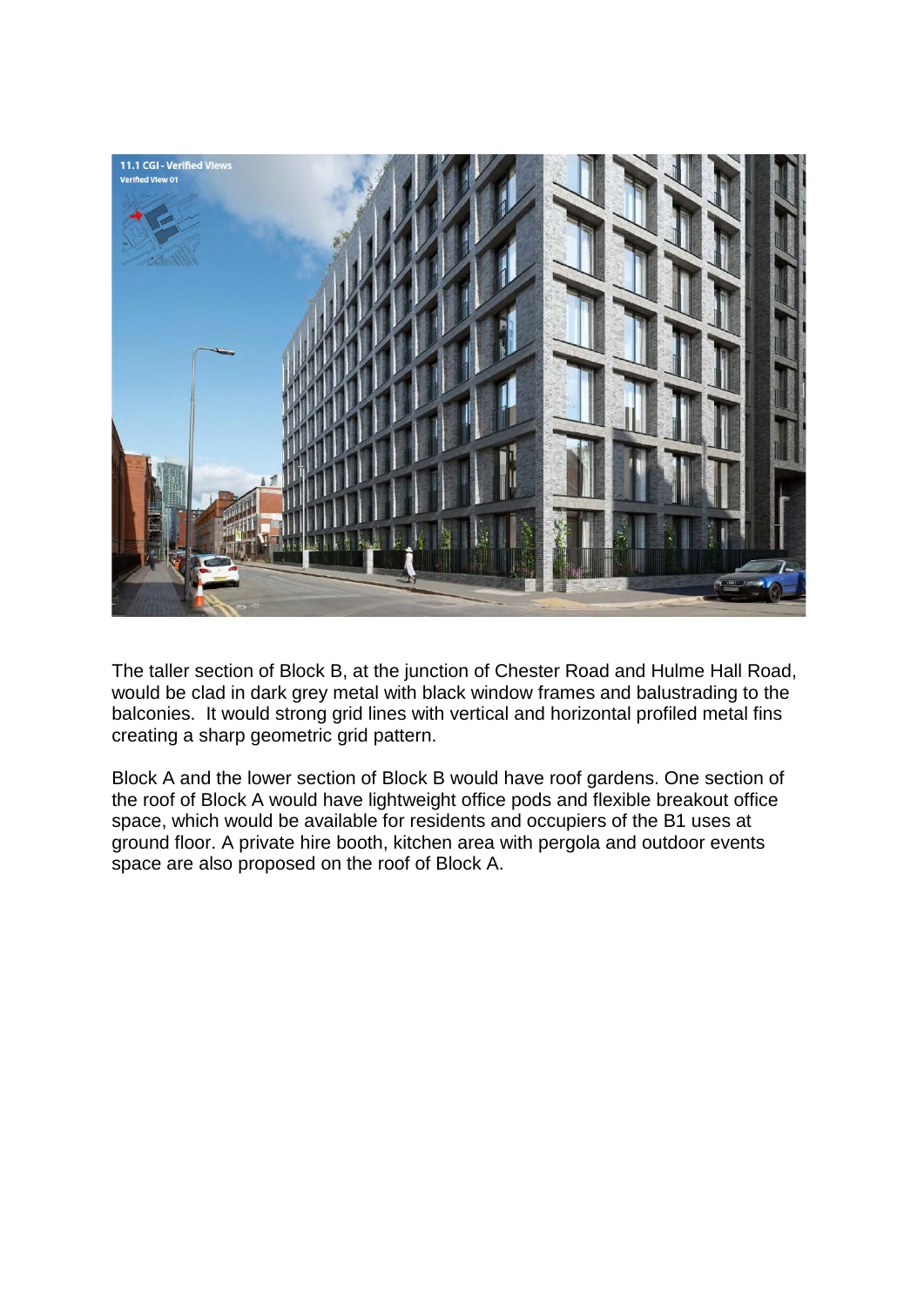



Nebo.<br>1. This Develop introduced by usaind, figure dimensions only take them.<br>2. Houstony class persons be hourdwith the cheeking planes inform the<br>3. Capyright of the down by bowered by JAAA to the cla<br>Develops informatio

i faced with <mark>dark grey brick</mark><br>ir unit with **dark grey zoldier course**<br>zing with **black window frames**<br>de fount to window frame. To match





 $\begin{array}{cccc} 0.8594 & & 0 & & 0\\ 0.8594 & & 0 & & 0\\ 0.9594 & & 0 & & 0\\ 0.0254 & & & & & &\\ 0.0254 & & & & & &\\ 0.0254 & & & & & &\\ \end{array}$ 

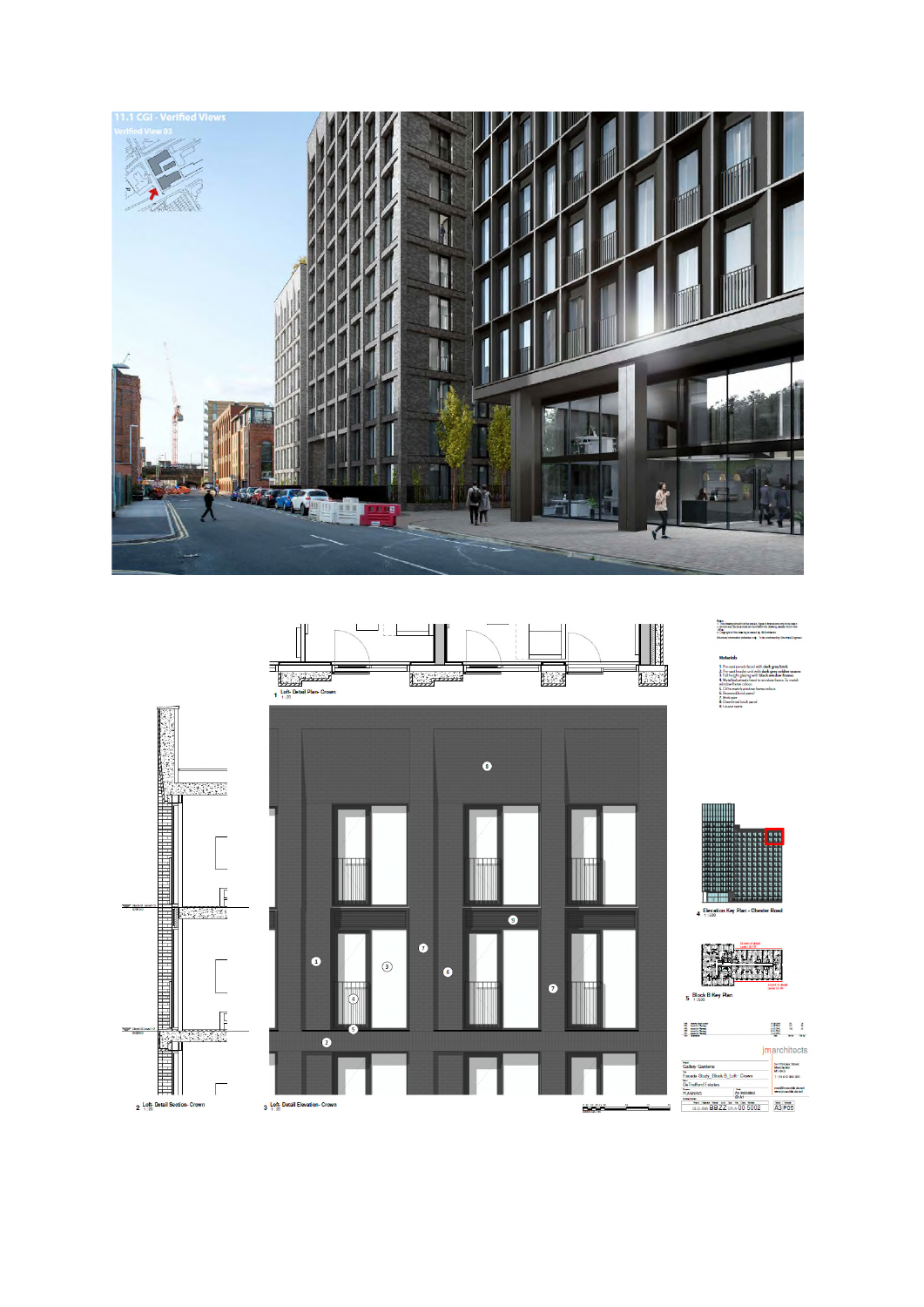# **Consultations**

#### **Publicity**

The proposal has been advertised in the local press, site notices have been displayed and occupiers of neighbouring properties have been notified. Eight individual representations have been received, as well as a representation from the Britannia Basin Community Forum (BBCF). The comments can be summarised as follows:

Lack of community engagement and meaningful consultation – The developer undertook a community consultation in two years ago in a private office rather than a public space and did not seek to engage the BBCF as promised by the Planning Department.

Height – The height does not reference their surroundings, and from most angles is significantly taller. It would create a physical barrier. The 18 storey block on the corner of Hulme Hall Road / Chester Road would have an awkward juxtaposition with other residential dwellings on Chester Road. The sites adjacent to Cornbrook Station and the Triology building are a "gateway" to the area at between 10 and 15 storeys. Therefore, this plot should not be defined as another "gateway plot". Recent developments already create an imposing & unwelcoming entrance into the city. Should follow the Ancoats model with heights no more than eight storeys.

Heritage - The 18 storey block would change the character and visual amenity of the area. It would undermine the mills in Castlefield Conservation Area. Talbot Mill, Britannia Mills & Albert Mill, buildings with authenticity & interest, would be completely masked by a giant monstrosity, which is totally out of character. The black and grey facades would be out of keeping with the conservation area. Has the "harm" on the adjacent conservation area been fully assessed in the application submission?

Strain on Infrastructure – So many apartments would put a strain on the infrastructure around the community, including the road, parking, and services, including doctors and dentists. Further amenities should be provided at ground level.

Loss of Daylight and overshadowing to adjacent properties – The Daylight / Sunlight Assessment does not fully consider the impact on nearby residential buildings as it is based on assumptions (room layout and uses are not available). Many living rooms would be impacted by the development on the Ellesmere Street elevation, with some affected at all times of the day.

Highways & Parking – Lack of parking would place significant strain on on-street parking which is a significant issue in the area. The construction of Excelsior Works on Hulme Hall Road has reduced the number of on-street parking spaces and many cars wait around for spaces causing traffic issues. Residents of other developments with low levels of parking just park on the road. St Georges has been promised a parking scheme for 8 years, which has never happened. Could improvements and traffic calming measures be introduced on Ellesmere Street as part of Dr Trafford's comprehensive development to ensure the safety of residents in the area and avoid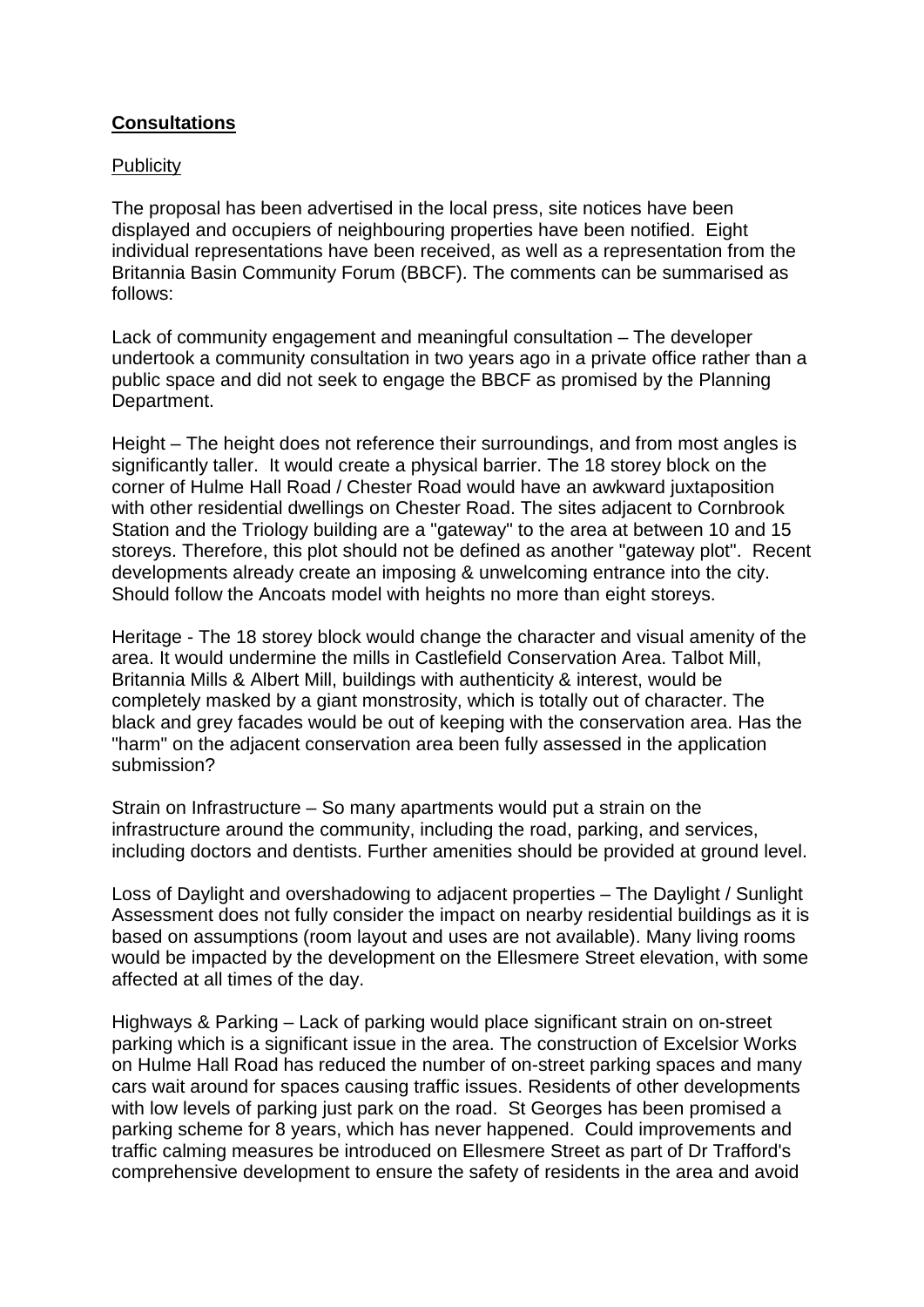the road being used as a 'rat run' to access the M602 / Regent Road from Chester Road?

Construction – This area suffers from disruption, dirt, congestion, noise, vibration, disturbance, bright lights from compounds and nails on the roads from the construction of the De Trafford schemes, as well as Trilogy and the 'improvements' to Chester Road roundabout and Regent Road, all in the last year and earlier. St Thomas Court also suffers from the Renaker developments beyond St George's roundabout. Prior to this, the area also had to suffer the road closures due to United Utilities construction. The difficult corner of Hulme Hall Road and Chester Road is made dangerous by constant and unpredictable construction truck manoeuvres. Which plots will serve as the site compound, how would this be managed in light of the continuous development in the area and where would contractors park? They should not be allowed to park on the surrounding streets. Can these matters be controlled and enforced through the planning process?

Financial Contribution and Affordable Housing – No affordable housing is proposed within the development. St Georges has received no financial contributions from the other De Trafford developments even though they have blighted the area with their construction impacts and abandoned developments. The estimated sales values are very conservative compared to the current asking prices for the other St Georges Gardens developments. How would the £250,000 proposed in this application be spent? This money should be spent on St Georges to offset everything the residents have been through.

Supporting documents do not adequately assess the impact of construction and development on existing St George's residents - The submitted documents are very detailed and concise for their own residents who are already living in roof gardens with regard to construction, noise levels, etc but there is no mention of protecting the wider St Georges residents from the same issues, which are making residents ill.

Crime – Crime is reasonably high (and has surged in recent years) with many instances of theft, violence, car damage and vehicle crime along Ellesmere Street. The high rates of crime are being exacerbated by the De Trafford developments and the way they are treating the area. The proposal should improve, or contribute towards the street lighting and security over and above delivering residential units by providing more lighting and street level activities.

DeTrafford Pipeline - This pipeline by De Trafford has ripped up Jackson Crescent, Lower Moss Lane, Stonall Avenue, Lordsmead Street and the two disabled bays outside City Road surgery are still a complete mess from this pipeline, which hasn't been finished for the last two weeks.

Design and Future Plans – The complete plan for this block should be submitted together (including the Phoenix House site) to provide a cohesive look and feel. This is a very high quality development from a proven good developer and architect in Manchester. However, the building should be built up against the party wall of Sky Gardens to create a strong street boundary along Chester Road and fully utilise the land. The black and grey facades are out of keeping with the area.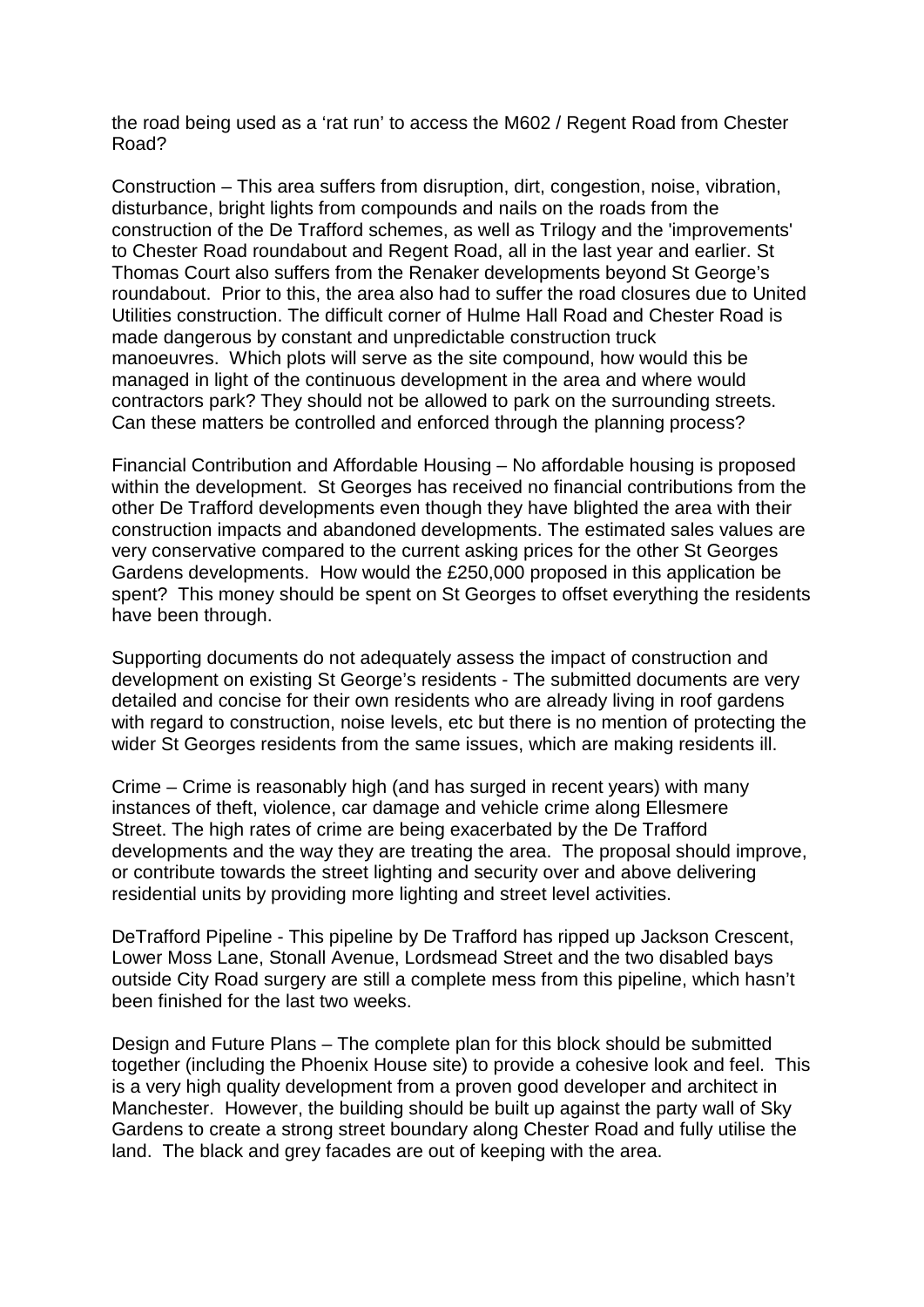Lack of Community Integration, Greenspace and Street Level Animation – There is no community greenspace provision. The rooftop gardens and building up to the back of pavement create an inward looking fortress that does not encourage new residents to get involved in the local area and damages connections between different social groups in the area. This space is the only space left to make the growing neighbourhood on Ellesmere Street a genuine community and this proposal will lose this opportunity. Local residents have already lost access to the banks of the River Irwell, as well as a community park. There is not enough street level activation or greenery and a lack of amenities such as shops, particularly on Ellesmere Street (the development should follow the successful Ancoats model). De Trafford's sales brochure, which they have used as recently as November 2019, shows the site as a landscaped park. The submitted planning images show trees and grass opposite the development on Hulme Hall Road, which cannot exist due to the United Utilities observation building.

Biodiversity - How is the applicant demonstrating a 10% biodiversity net gain? It is disappointing that there is no further opportunity for tree planting within the external areas around Block A and along Hulme Hall Road to mitigate against Air Quality and Climate Change and deliver public benefit.

Energy - The Energy Assessment states that there will be site wide reduction in CO2 over Part L 2014 of the Building Regulations of 4.5%. Is this policy compliant in meeting Core Strategy Policy EN6 of 15%?

#### **Consultees**

Highway Services - Seeks a financial contribution of £50,000 towards highway safety in the area via the installation of traffic calming. Recommends the applicant liaises with the Contractor Engagement Group that has been set up for this area to minimise impact on residents throughout the construction process. Recommends conditions requiring the provision of a travel plan and a Demolition and Construction Management Plan.

Environmental Health - Recommends conditions relating to a Demolition and Construction Management Plan, fumes/odours, commercial opening hours, servicing hours, acoustics (commercial, residential and plant), waste managment, air quality and contaminated land.

Neighbourhood Team Leader (Arboriculture) - No objections.

MCC Flood Risk Management - No objections subject to conditions regarding Sustainable Drainage Systems (SuDS).

Greater Manchester Police - No objections subject to conditions regarding Sustainable Drainage Systems (SuDS).

United Utilities Water PLC - No objection subject to conditions regarding drainage.

Historic England (North West) - Does not wish to make any comments.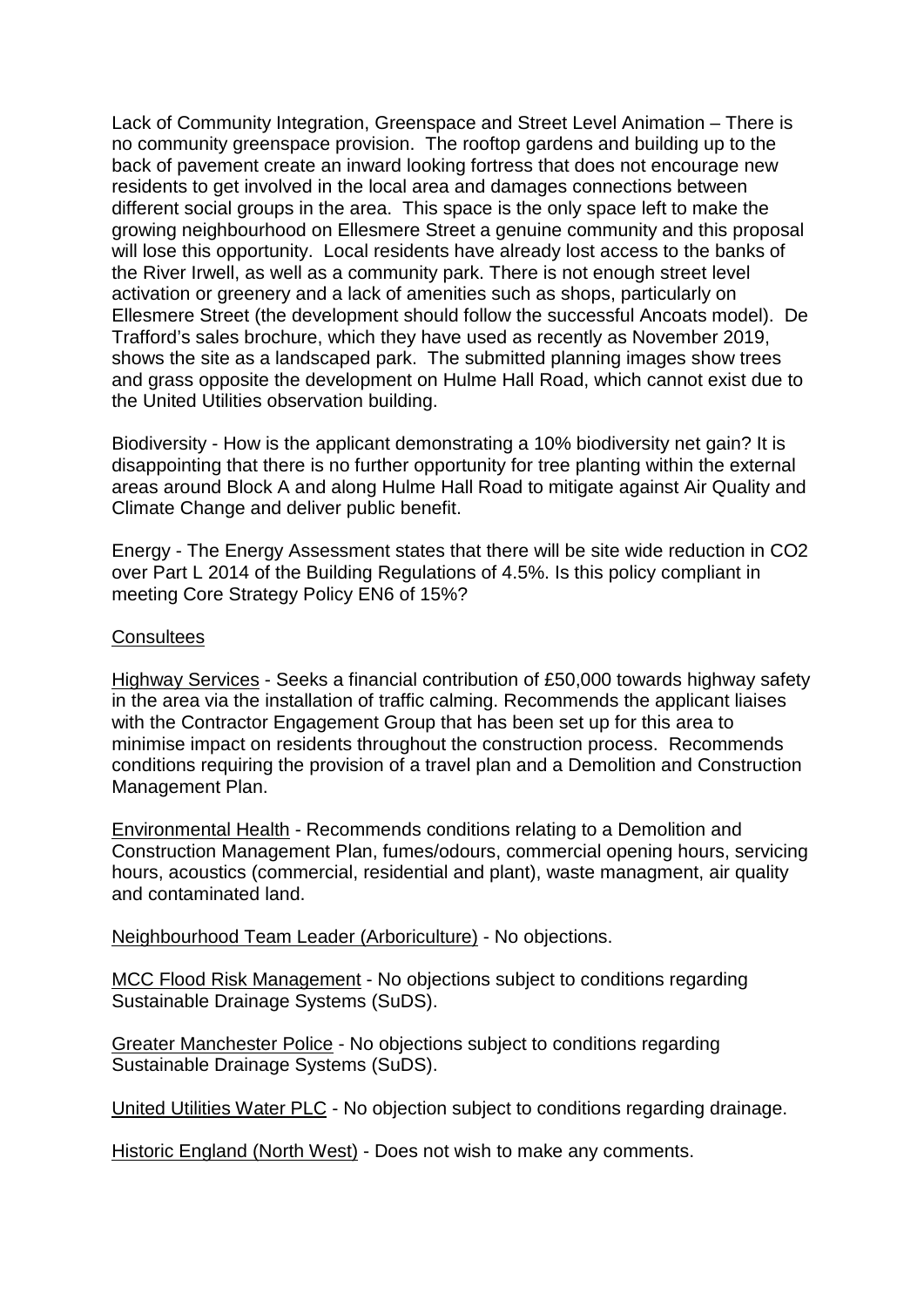Environment Agency - Recommends an assessment of the risks to controlled waters be undertaken as well as contaminated land.

Transport For Greater Manchester - No comments from a Metrolink perspective.

Manchester Airport Safeguarding Officer - No objections but recommend an informative to advise the applicant to follow the guidance for cranes and tall equipment.

National Air Traffic Safety (NATS) - No objections.

Greater Manchester Ecology Unit - Recommends a condition be attached to protect bats and that opportunities for biodiversity enhancements be incorporated into the new development.

Greater Manchester Archaeological Advisory Service - Recommends that the archaeological interests on the site should be secured by a planning condition.

Manchester Conservation Areas and Historic Buildings Panel – The Panel questioned the need for a taller element at the corner and suggested that there may be alternative ways to mark the corner. They commented that the design at ground floor needed to have a better relationship with the street and suggested a taller more flexible ground floor that could enable more active frontages such as commercial / offices.

# **Issues**

## **Core Strategy**

The proposals are considered to be consistent with Core Strategy Policies SP1, H1, H8, CC3, CC5, CC6, CC7, CC9, CC10, T1, T2, EN1, EN2, EN3, EN4, EN6, EN8, EN9, EN14, EN15, EN16, EN17, EN18, EN19, DM1 and PA1.

The Core Strategy Development Plan Document 2012 -2027 ("the Core Strategy") was adopted by the City Council on 11 July 2012. It is the key document in Manchester's Local Development Framework. The Core Strategy sets out the long term strategic planning policies for Manchester's future development. A number of UDP policies have been saved until replaced by further development plan documents to accompany the Core Strategy. Planning applications in Manchester must be decided in accordance with the Core Strategy, saved UDP policies and other Local Development Documents.

The adopted Core Strategy contains a number of Strategic Spatial Objectives that form the basis of the policies contained therein, as follows:

SO1. Spatial Principles – The development would be in a highly accessible location and reduce the need to travel by private car and therefore support the sustainable development of the City and help to halt climate change.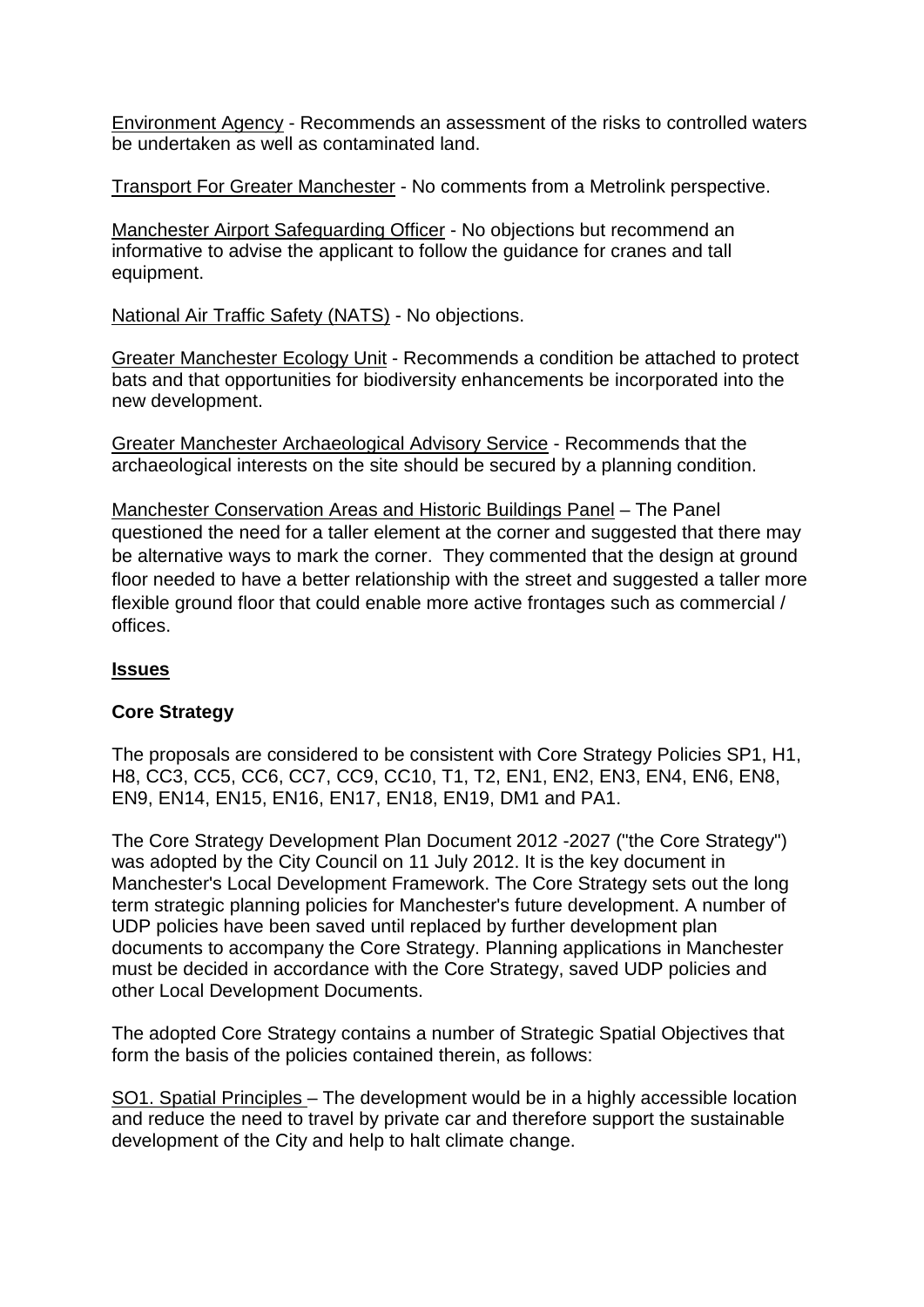SO2. Economy – The scheme would provide new jobs during construction along with permanent employment and facilities in a highly accessible location. The development would provide housing near to employment opportunities and therefore help to support the City's economic performance, reduce economic, environmental and social disparities, and help to create inclusive sustainable communities.

S03 Housing – The scheme would provide 366 apartments in a highly accessible location and would meet demand for housing, near to employment opportunities, in a sustainable location. It would address demographic needs and support economic growth**.** The growing economy requires well located housing to provide an attractive place for prospective workers to live and allow them to contribute positively to the economy.

S05. Transport – The development would be highly accessible reducing the need to travel by private car and making the most effective use of public transport facilities. This would help to improve physical connectivity through the use of sustainable transport networks and help to enhance the functioning and competitiveness of the city and provide access to jobs, education, services, retail, leisure and recreation.

S06. Environment – The development would be consistent with the aim of seeking to protect and enhance both the natural and built environment and ensure the sustainable use of natural resources in order to: mitigate and adapt to climate change; support biodiversity and wildlife; improve air, water and land quality; improve recreational opportunities; and ensure that the City is inclusive and attractive to residents, workers, investors and visitors.

Policy SP 1 (Spatial Principles) – The development would be highly sustainable and would be consistent with the aim of bringing forward economic and commercial development, alongside high quality city living within the City Centre. It would be close to sustainable transport provision, maximise the potential of the City's transport infrastructure and contribute to the creation of a neighbourhood where people choose to be by enhancing the built and natural environment, creating a welldesigned place that would both enhance and create character, re-use previously developed land and reduce the need to travel.

Policy CC3 Housing – It is expected that a minimum of 16,500 new homes will be provided in the City Centre up to 2027**.** The development would be located within an area identified as a key location for residential development and thus would contribute to meeting the overall housing targets identified for the City Centre within the Core Strategy.

Policy CC5 – Transport – The proposal would contribute to improving air quality by being accessible by a variety of modes of transport.

Policy CC6 City Centre High Density Development – The proposals would be a high density development and involve an efficient use of land.

Policy CC7 Mixed Use Development - The proposals would include ground floor commercial space. This would contribute to creating an active frontage and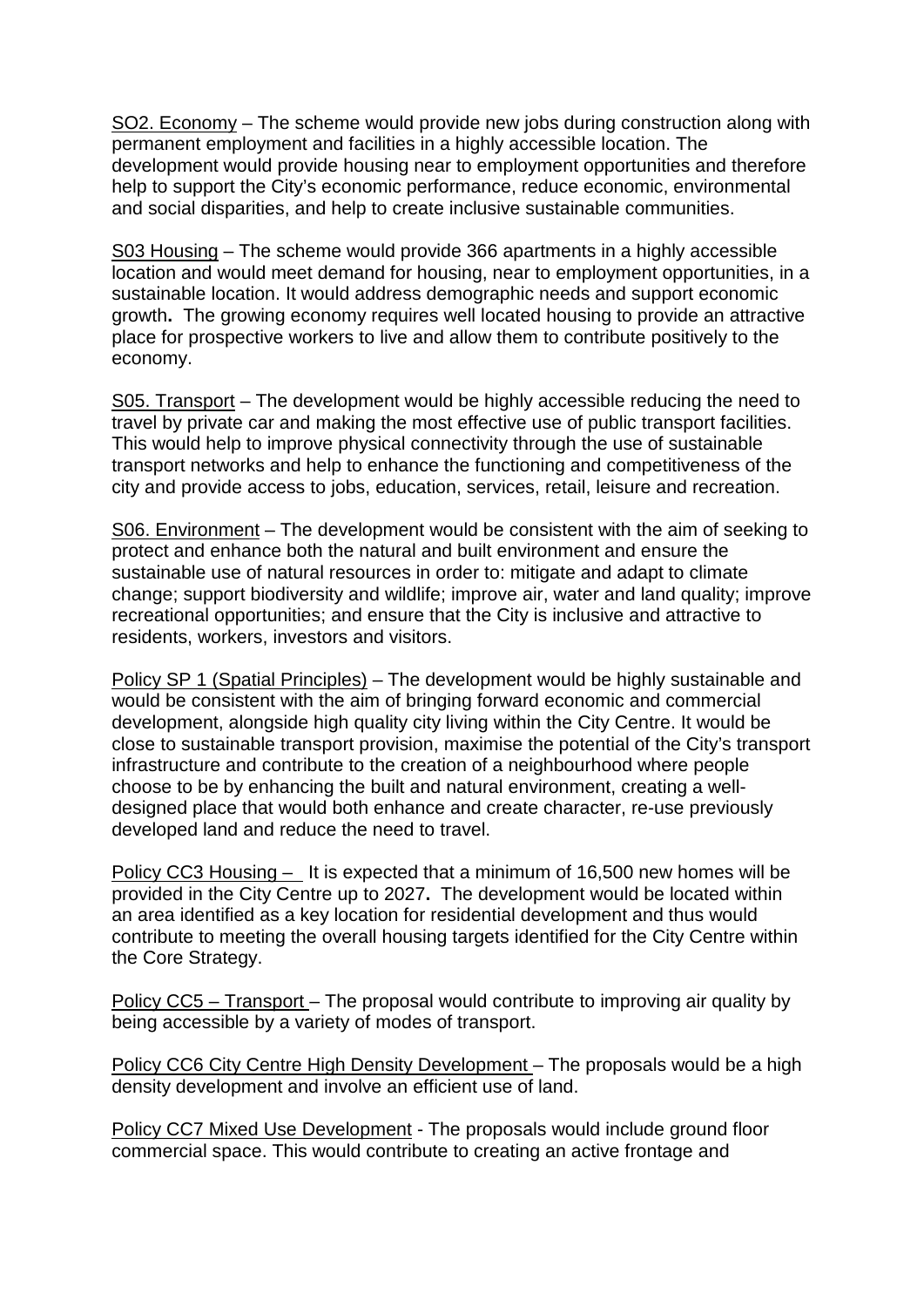increasing footfall along the street. The commercial unit would also service other residential units within the area.

Policy CC9 Design and Heritage - The proposal would have a high standard of design appropriate to the City Centre context and would be in keeping with the nearby listed buildings and Castlefield Conservation Area.

Policy CC10 A Place for Everyone – There would be a mix of one, two and 3 bed apartments, which would appeal to a wide range of people from single professionals and young families to older singles and couples. The building would be highly accessible.

Policy H1 Overall Housing Provision - The development would provide new homes which would be consistent with regeneration objectives and help to create a mixed use community. The development would contribute to the ambition of building 90% of new housing on brownfield sites. The current condition of the site is poor and its development would have a positive impact on the surrounding area. The development would meet the needs of the predominant 25-39 year old demographic from which the majority of demand is forecast.

Policy H8 – Affordable Housing – A Viability Appraisal has been submitted to the Local Planning Authority regarding the provision of affordable housing. This issue is discussed in more detail below.

Policy T1 Sustainable Transport – The proposal would encourage a modal shift away from car travel to more sustainable alternatives. It would improve pedestrian routes within the area and the pedestrian environment.

Policy T2 Accessible Areas of Opportunity and Need – The proposal would be easily accessible by a variety of sustainable transport modes and would help to connect residents to jobs, local facilities and open space.

Policy EN1 Design Principles and Strategic Character Areas - The proposal involves a good quality design, and the development would enhance the character of the area and the overall image of Manchester. The design responds positively at street level, which would improve permeability. The positive aspects of the design are discussed in more detail below.

EN 2 Tall Buildings – The proposed building would have a high standard of design quality, be appropriately located within the site, contribute positively to sustainability, contribute positively to place making and would bring significant regeneration benefits.

Policy EN3 Heritage - The site currently has a negative impact and there is an opportunity to enhance the architectural and urban qualities of it and the adjacent Castlefield Conservation Area. It is considered that the quality and design of the proposal would enhance the character and appearance of the Castlefield Conservation Area and would not have a detrimental impact on the settings of the nearby listed buildings. This is discussed in more detail below.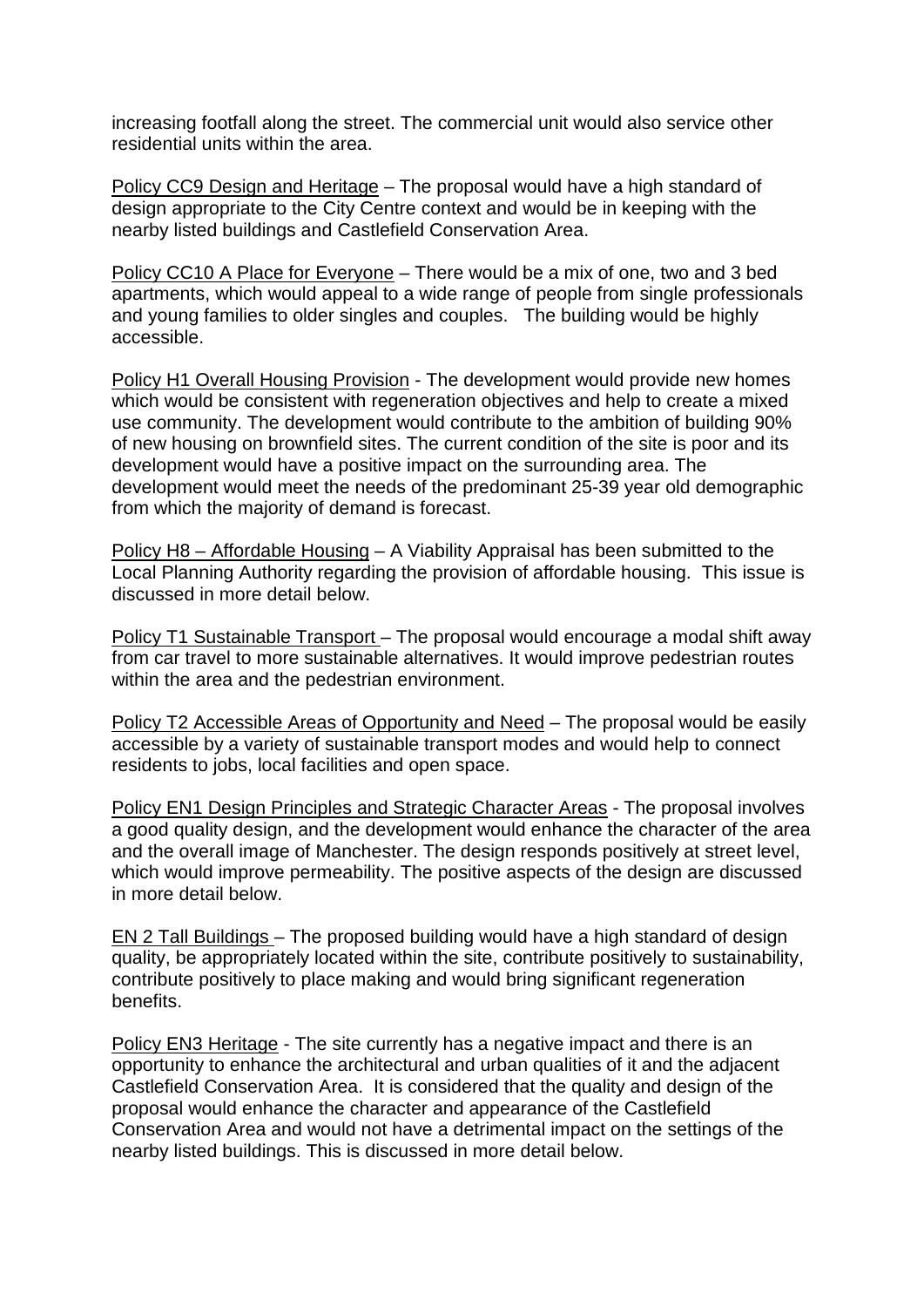Policy EN4 Reducing CO2 Emissions by Enabling Low and Zero Carbon Development The proposed development would follow the principle of the Energy Hierarchy to reduce CO2 emissions.

Policy EN6 Target Framework for CO2 reductions from low or zero carbon energy supplies – The development seeks to achieve the CO2 emission reduction targets set out in this policy.

Policy EN 8 Adaptation to Climate Change - The energy statement sets out how the building has been designed to consider adaptability in relation to climate change.

Policy EN9 Green Infrastructure – The development includes tree planting and incorporates rooftop gardens.

Policy EN14 Flood Risk – The site is not located within an area at risk of flooding and has been designed to minimise surface water run-off.

Policy EN15 Biodiversity and Geological Conservation – The development would provide an opportunity to secure ecological enhancement for fauna typically associated with residential areas such as breeding birds and roosting bats.

Policy EN 16 Air Quality - The proposal would be highly accessible by all forms of public transport and reduce reliance on cars and therefore minimise emissions from traffic generated by the development.

Policy EN 17 Water Quality - The development would not have an adverse impact on water quality. Surface water run-off and grounds water contamination would be minimised.

Policy EN 18 - Contaminated Land and Ground Stability - A desk study which identifies possible risks arising from ground contamination has been submitted with the application.

Policy EN19 Waste – The development would be consistent with the principles of the waste hierarchy. In addition the application is accompanied by a Waste Management Strategy.

Policy DM 1 - Development Management – This policy sets out the requirements for developments in terms of Code for Sustainable Homes and outlines a range of general issues that all development should have regard to. Of these the following issues are or relevance to this proposal:

- appropriate siting, layout, scale, form, massing, materials and detail;
- design for health;
- Adequacy of internal accommodation and amenity space.
- impact on the surrounding areas in terms of the design, scale and appearance of the proposed development;
- that development should have regard to the character of the surrounding area;
- effects on amenity, including privacy, light, noise, vibration, air quality and road safety and traffic generation;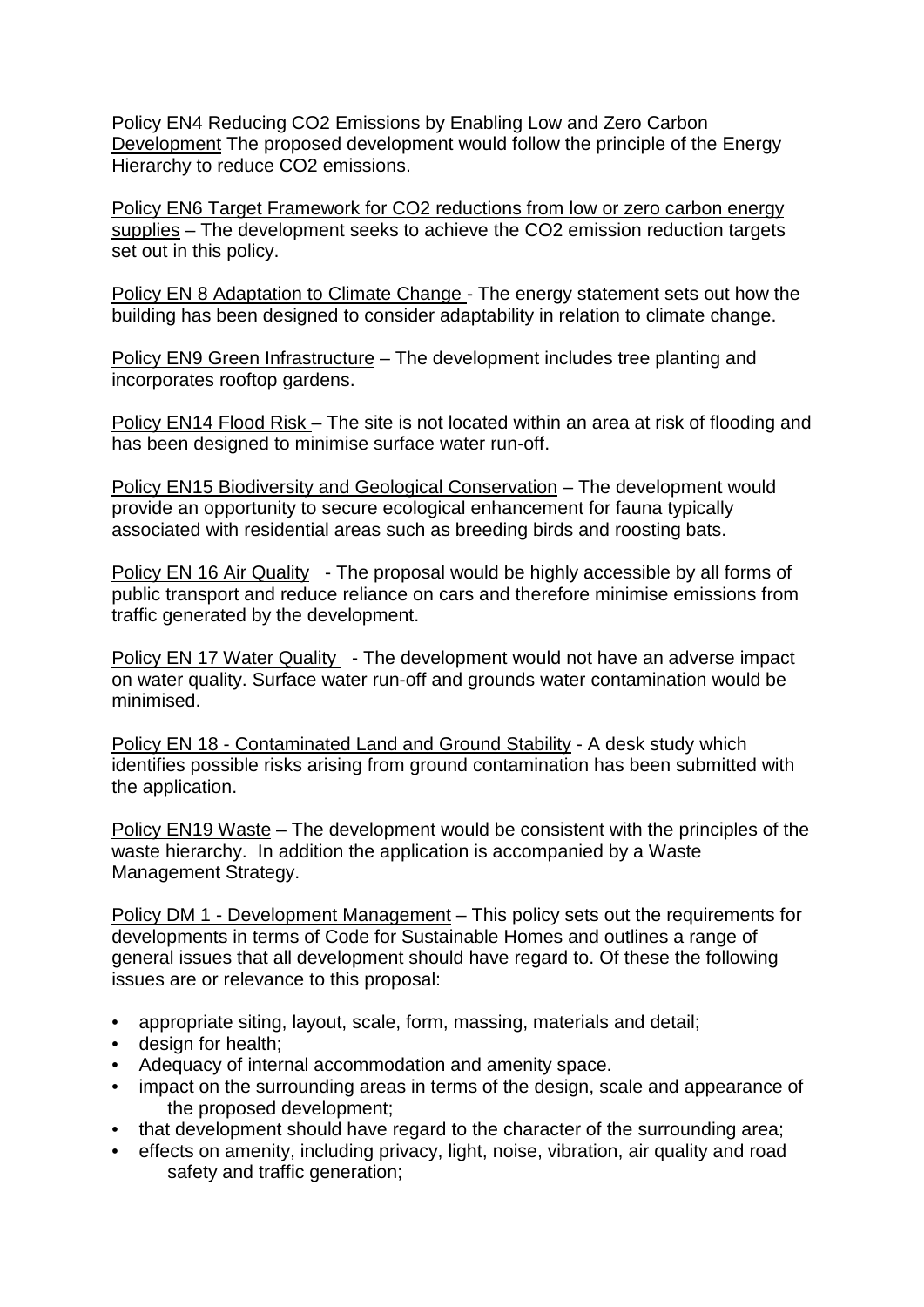- accessibility to buildings, neighbourhoods and sustainable transport modes;
- impact on safety, crime prevention and health; adequacy of internal accommodation , external amenity space, refuse storage and collection, vehicular access and car parking; and
- impact on biodiversity, landscape, archaeological or built heritage, green Infrastructure and flood risk and drainage.

The application is considered in detail in relation to the above issues within this report and is considered to be in accordance with this policy.

Policy PA1 Developer Contributions – This is discussed in the section on Viability and Affordable Housing Provision below.

# **Saved Unitary Development Plan Policies**

DC10 Food and Drink Uses – The principle of the proposed food and drink uses is acceptable in the City Centre and the impact on amenity, servicing and access is considered to be acceptable. This is discussed in more detail below.

DC18.1 Conservation Areas - It is considered that the proposal would enhance the character and appearance of the adjacent Castlefield Conservation Area. This is discussed in more detail later in the report.

DC19.1 Listed Buildings – It is considered that the proposal would not have a detrimental impact on the settings of the nearby listed buildings. This is discussed in more detail later in the report.

Policy DC20 Archaeology – An archaeological desk based assessment has been carried out for the site and concludes that targeted trenching should be carried out to find out more about possible 19<sup>th</sup> century remains.

DC26.1 and DC26.5 Development and Noise – The application is supported by acoustic assessments and it is considered that the proposal would not have a detrimental impact on the amenity of surrounding occupiers through noise and that it would be adequately insulated to protect the amenity of occupiers of the development. This is discussed in more detail later on in this report.

## **Relevant National Policy**

The National Planning Policy Framework sets out Government planning policies for England and how these are expected to apply. The NPPF seeks to achieve sustainable development and states that sustainable development has an economic, social and environmental role (paragraphs 7 & 8). Paragraphs 10, 11, 12, 13 and 14 of the NPPF outline a "presumption in favour of sustainable development". This means approving development, without delay, where it accords with the development plan (para 11). Paragraphs 11 and 12 state that:

"For decision-taking this means: approving development proposals that accord with an up-to-date development plan without delay" and "where a planning application conflicts with an up-to-date development plan (including any neighbourhood plans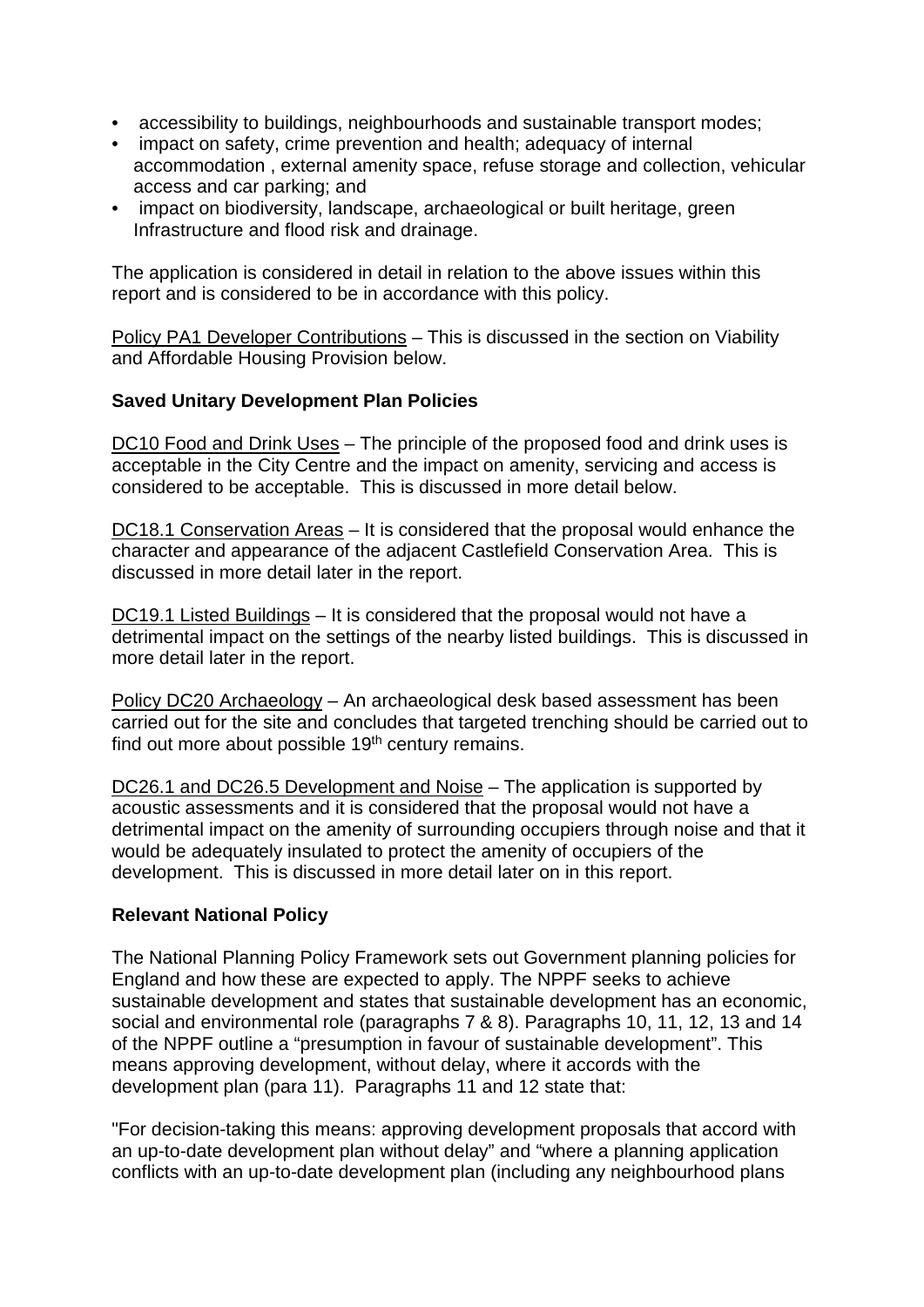that form part of the development plan), permission should not usually be granted. Local planning authorities may take decisions that depart from an up-to-date development plan, but only if material considerations in a particular case indicate that the plan should not be followed".

The proposal is considered to be consistent with sections 5, 6, 7, 8, 9, 11, 12, 14, 15 and 16 of the NPPF for the reasons set out below.

Section 5 (Delivering a sufficient supply of homes) – The scheme would provide an efficient, high-density development that would bring 366 homes to a sustainable location. The scheme would provide a range of accommodation sizes and help to create a sustainable, inclusive and mixed community. Housing investment is required in appropriate locations within Manchester as the City grows. The City Centre is the biggest source of jobs in the region and the proposal would provide suitable accommodation to support the growing economy and help to create a vibrant, thriving and active community.

Section 6 - Building a strong and competitive economy - The proposals would develop a high-quality development in an area in need of further regeneration. This would create jobs during construction and would complement the existing community within the area. New residents would support the local economy through the use of facilities and services.

Section 7 - Ensuring the Vitality of Town Centres - The proposal would develop a site close to a key gateway route into the City Centre and help to create a neighbourhood that would attract and retain a diverse labour market. This would support Greater Manchester's growth objectives, delivering appropriate housing and meeting the demands of a growing economy and population. It would be within the City Centre in a location that is well connected and would therefore help to promote sustained economic growth.

Section 8 (Promoting healthy and safe communities) – The development would facilitate social interaction and help to create a healthy, inclusive community. It would be integrated into the locality and increase levels of natural surveillance.

Section 9 (Promoting Sustainable Transport) – The proposal is in an accessible location close to the Cornbrook Tram interchange, as well as trains and buses in the City Centre. Development here would be sustainable and contribute to wider sustainability and health objectives giving people a choice about how they travel.

Section 11 (Making Effective Use of Land) – The proposal would be a high density development providing homes and other uses on a brownfield site whilst safeguarding and improving the environment and ensuring safe and healthy living conditions.

Section 12 (Achieving Well-Designed Places) - The design has been carefully considered and would provide a high quality building which would help to raise the standard of design in the area.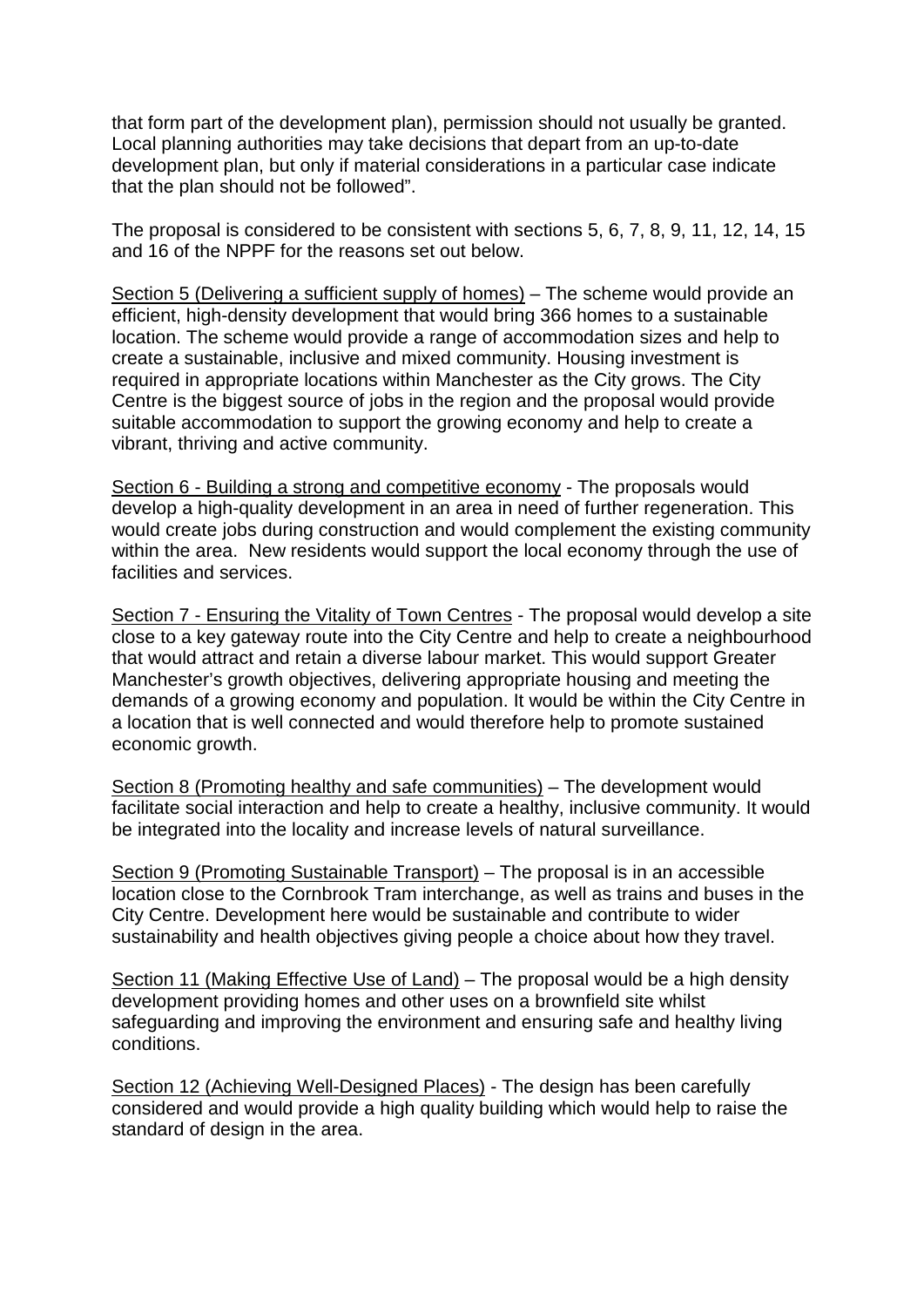Section 14 (Meeting the challenge of climate change, flooding and coastal change) – The application site is in a highly sustainable location and would seek to achieve a 'Very Good' BREEAM rating for the commercial element.

An Environmental Standards Statement demonstrates that the development would accord with a wide range of principles intended to promote the responsible development of energy efficient buildings integrating sustainable technologies from conception, through feasibility, design and build stages and also in operation.

The site is within Zone 1 of the Environment Agency flood maps, which means it has a low probability of flooding.

Section 15 (Conserving and enhancing the natural environment) – The documents submitted with this application have considered issues such as ground conditions, noise and the impact on ecology and demonstrate that the proposal would have no significant adverse impacts in respect of the natural environment subject to conditions.

Section 16 Conserving and Enhancing the Historic Environment - The proposal would not have an adverse impact on the character or appearance of Castlefield Conservation Area or on the settings of listed buildings and this is discussed in greater detail below.

# **Climate Change**

Our Manchester Strategy 2016-25 – sets out the vision for Manchester to become a liveable and low carbon city that will:

- Continue to encourage walking, cycling and public transport journeys;
- Improve green spaces and waterways including them in new developments to enhance quality of life;
- Harness technology to improve the city's liveability, sustainability and connectivity;
- Develop a post-2020 carbon reduction target informed by 2015's intergovernmental Paris meeting, using devolution to control more of our energy and transport;
- Argue to localise Greater Manchester's climate change levy so it supports new investment models;
- Protect our communities from climate change and build climate resilience.

Manchester: A Certain Future (MACF) – This is the city wide climate change action plan, which calls on all organisations and individuals in the city to contribute to collective, citywide action to enable Manchester to realise its aim to be a leading low carbon city by 2020. Manchester City Council (MCC) has committed to contribute to the delivery of the city's plan, and set out its commitments in the MCC Climate Change Delivery Plan 2010-20.

Manchester Climate Change Board (MCCB) Zero Carbon Framework - The Council supports the MCCB to take forward work to engage partners in the city to address climate change. In November 2018, the MCCB made a proposal to update the city's carbon reduction commitment in line with the Paris Agreement, in the context of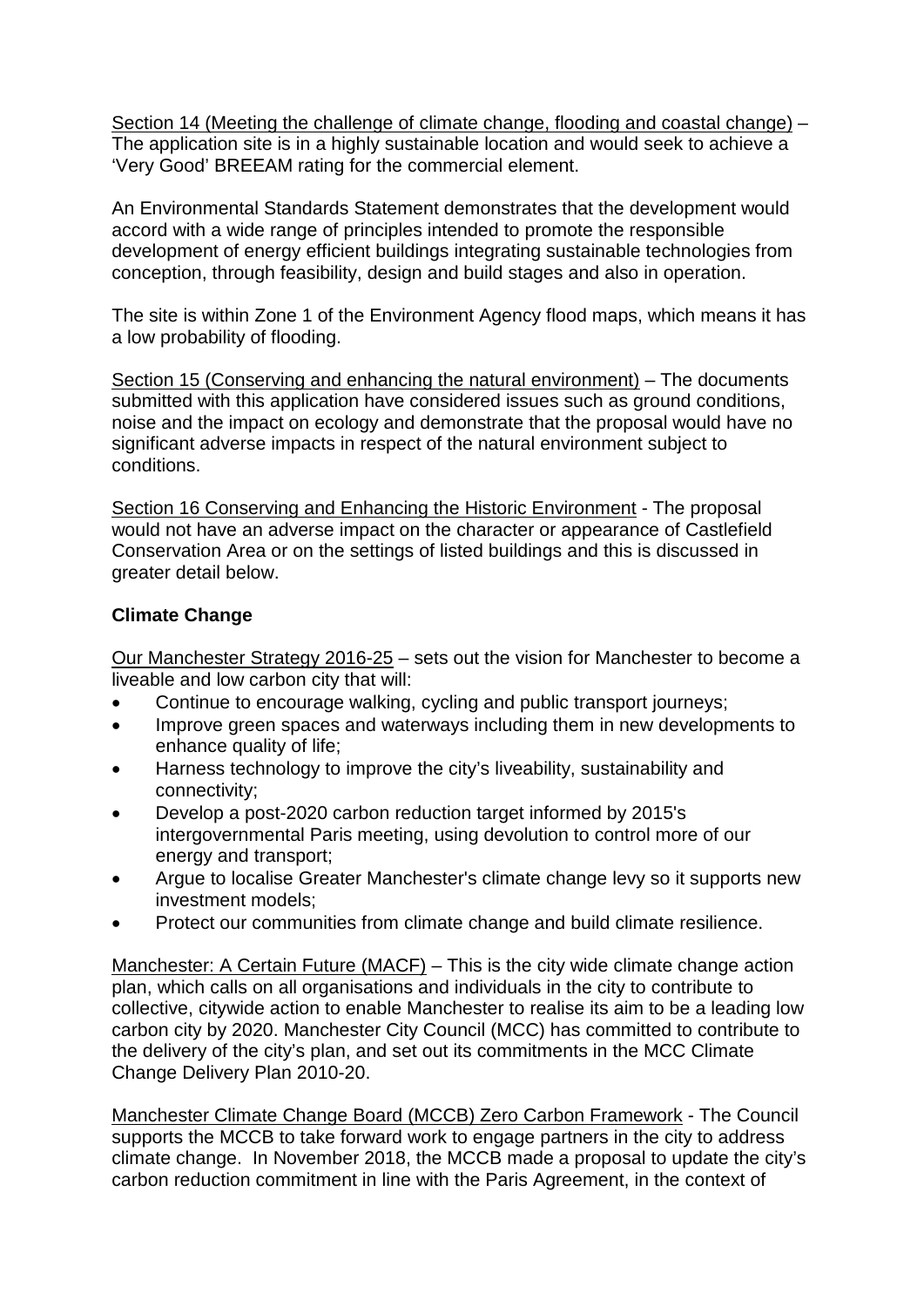achieving the "Our Manchester" objectives and asked the Council to endorse these new targets.

The Zero Carbon Framework – This outlines the approach that will be taken to help Manchester reduce its carbon emissions over the period 2020-2038. The target was proposed by the Manchester Climate Change Board and Agency, in line with research carried out by the Tyndall Centre for Climate Change, based at the University of Manchester.

Manchester's science-based target includes a commitment to releasing a maximum of 15 million tonnes of CO2 from 2018-2100. With carbon currently being released at a rate of 2 million tonnes per year, Manchester's 'carbon budget' will run out in 2025, unless urgent action is taken. Areas for action in the draft Framework include improving the energy efficiency of local homes; generating more renewable energy to power buildings; creating well-connected cycling and walking routes, public transport networks and electric vehicle charging infrastructure; plus, the development of a 'circular economy', in which sustainable and renewable materials are re-used and recycled as much as possible.

Climate Change and Low Emissions Implementation Plan (2016-2020) – This Implementation Plan is Greater Manchester's Whole Place Low Carbon Plan. It sets out the steps Greater Manchester will take to become energy-efficient, and investing in our natural environment to respond to climate change and to improve quality of life. It builds upon existing work and sets out our priorities to 2020 and beyond. It includes actions to both address climate change and improve Greater Manchester's air quality. These have been developed in partnership with over 200 individuals and organisations as part of a wide ranging consultation.

The alignment of the proposals with the policy objectives set out above is detailed below.

## **Other Relevant Documents**

**Manchester Residential Quality Guidance (July 2016) (MRQG)** – The City Council's has endorsed the Manchester Residential Quality Guidance which is now a material planning consideration. The document provides specific guidance for Manchester and includes a section on the consideration of space and daylight. The guide states that space standards within dwellings should comply with the National Described Space Standards as a minimum. In assessing space standards for a particular development, consideration needs to be given to the planning and laying out of the home and the manner in which its design creates distinct and adequate spaces for living, sleeping, kitchens, bathrooms and storage. The size of rooms should be sufficient to allow users adequate space to move around comfortably, anticipating and accommodating changing needs and circumstances. The proposal is broadly in keeping with the aims and objectives set out in the guidance.

**Residential Growth Strategy (2016)** – This recognises the critical relationship between housing and economic growth. There is an urgent need to build more new homes for sale and rent to meet future demands from the growing population. Housing is one of the key Spatial Objectives of the Core Strategy and the Council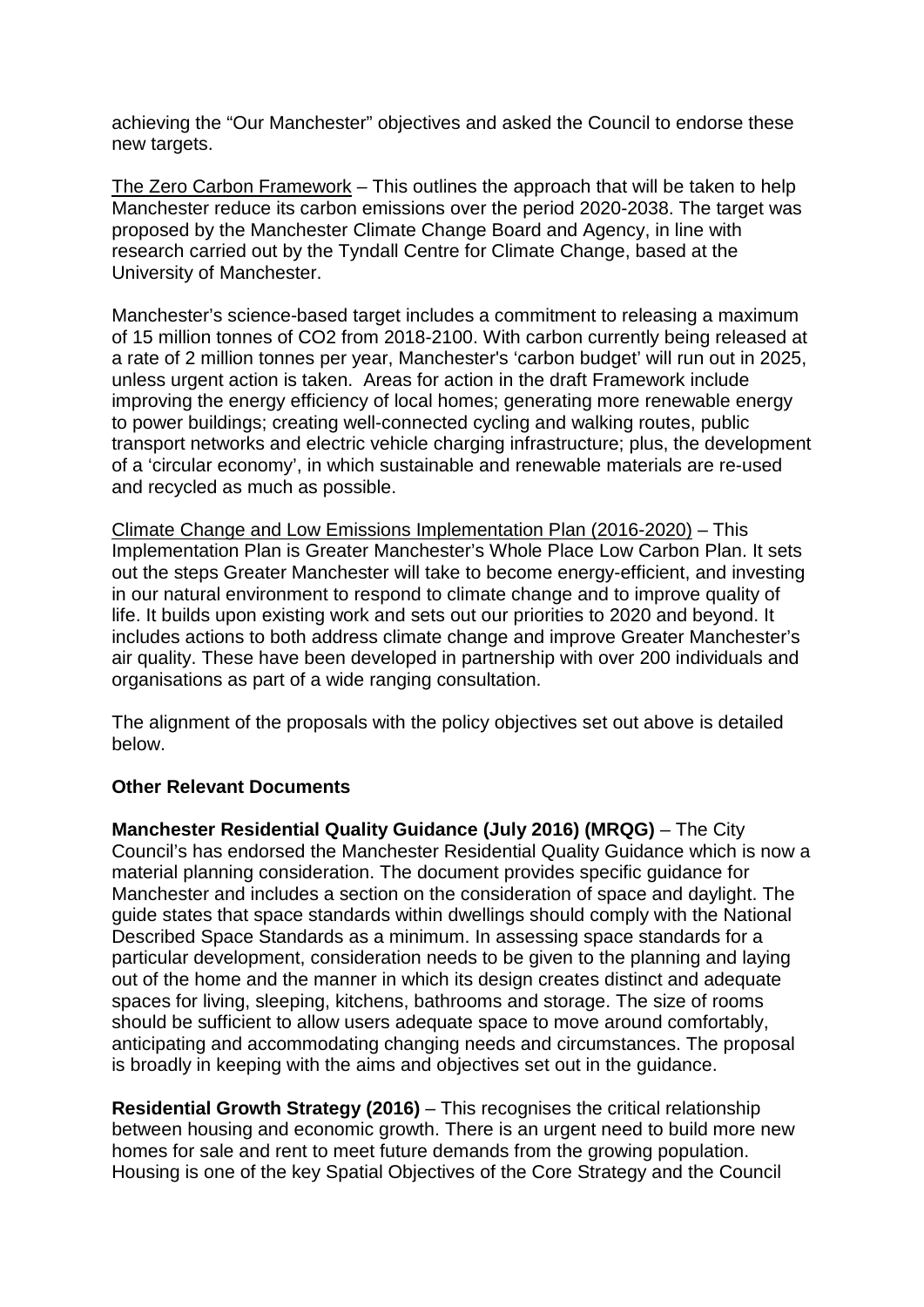aims to provide for a significant increase in high quality housing at sustainable locations and the creation of high quality neighbourhoods with a strong sense of place. The proposed development would contribute to achieving the above targets and growth priorities.

**Manchester Green and Blue Infrastructure Strategy 2015** - The Manchester Green and Blue Infrastructure Strategy (G&BIS) sets out objectives for environmental improvements within the City within the context of objectives for growth and development. The proposal would provide street trees and green roof gardens, contributing to existing tree canopy coverage within the City Centre. It would also have a positive impact on the blue infrastructure of the city by improving routes through to the nearby Bridgewater Canal and the River Irwell.

**Guide to Development in Manchester Supplementary Planning Document and Planning Guidance (April 2007)** - This Supplementary Planning Document supplements guidance within the Adopted Core Strategy with advice on development principles including on design, accessibility, design for health and promotion of a safer environment. The proposals comply with these principles where relevant.

**Strategic Plan for Manchester City Centre 2015-2018** - The Strategic Plan 2015- 2018 updates the 2009-2012 plan and seeks to shape the activity that will ensure the City Centre continues to consolidate its role as a major economic and cultural asset for Greater Manchester and the North of England. It sets out the strategic action required to work towards achieving this over the period of the plan, updates the vision for the City Centre within the current economic and strategic context, outlines the direction of travel and key priorities over the next few years in each of the city centre neighbourhoods and describes the partnerships in place to deliver those priorities.

The application site falls within the area designated as Castlefield. The key priorities for this area include ensuring residential developments are balanced with the needs of the area. It is considered that the proposed development would be consistent with achieving these priorities.

**Stronger Together: Greater Manchester Strategy 2013 (GM Strategy)** - The sustainable community strategy for the Greater Manchester City Region was prepared in 2009 as a response to the Manchester Independent Economic Review (MIER). MIER identified Manchester as the best placed city outside London to increase its long term growth rate based on its size and productive potential. It sets out a vision for Greater Manchester where by 2020, the City Region will have pioneered a new model for sustainable economic growth based around a more connected, talented and greener City Region, where all its residents are able to contribute to and benefit from sustained prosperity and a high quality of life. The proposed residential development of the application site will clearly support and align with the overarching programmes being promoted by the City Region via the GM Strategy.

**Cornbrook Hub Strategic Regeneration Framework** - This Regeneration Framework was endorsed in principle by The Executive in December 2013. The framework identifies the redevelopment of land to the south west of the application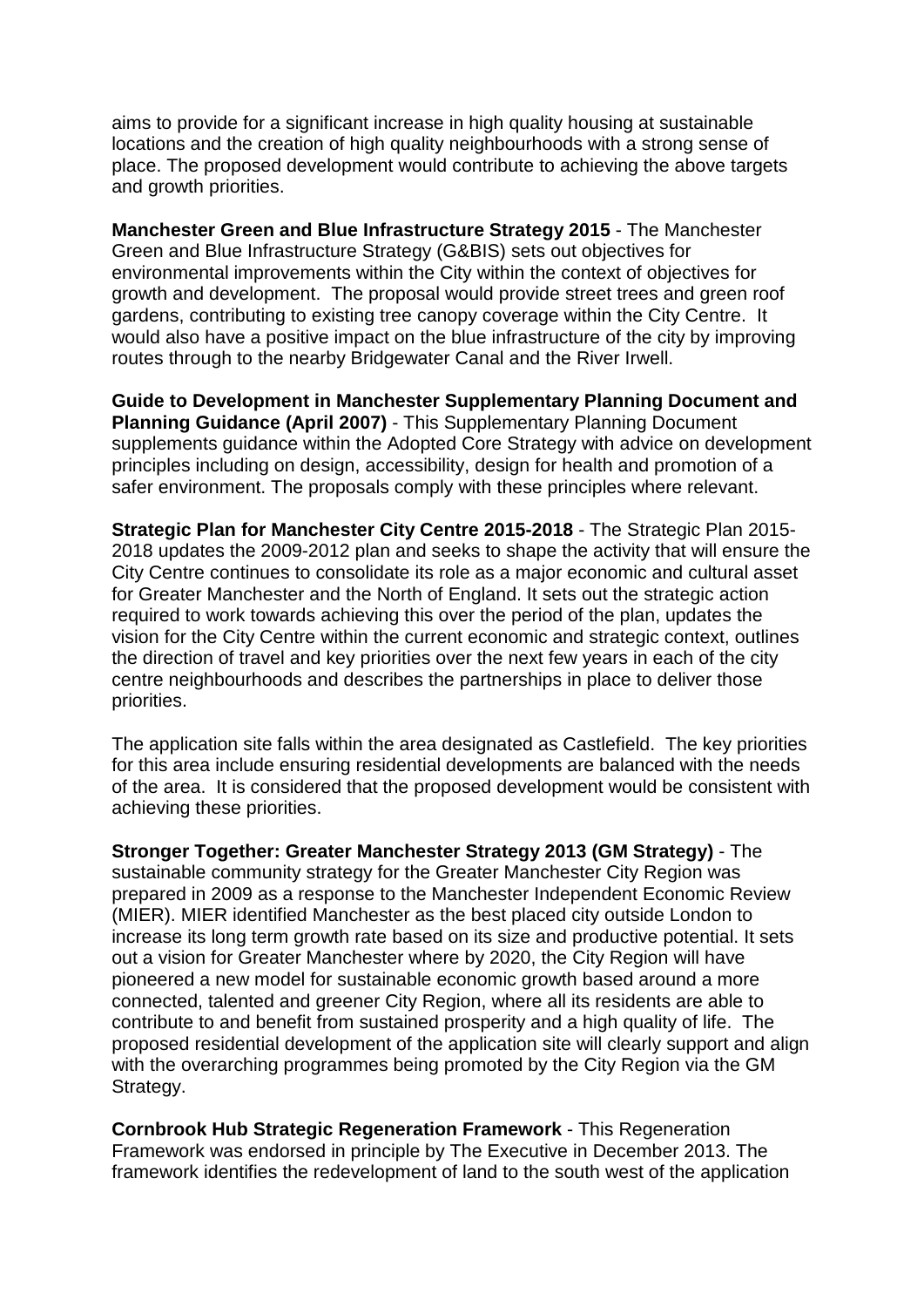site that falls within the boundaries of Manchester City Council and Trafford Borough Council. It includes land adjacent to Chester Road, the Bridgewater Canal and the Cornbrook Metrolink station and proposes a mix of uses including an hotel, offices and retail. The Executive report identified the importance of regenerating this area, with the land within Manchester being an important gateway site leading into the City Centre and capable of achieving a high density and scale of development. It also noted the importance of providing a commercially led mix of uses that reinforced access to and use of Metrolink's Cornbrook station, and the need to positively boost confidence in the broader area. The proposed mixed-use development on the application site would complement these regeneration aspirations.

**Castlefield Conservation Area Declaration** - Designated in October 1979, the conservation area's boundary follows the River Irwell, New Quay Street, Quay Street, Lower Byrom Street, Culvercliff Walk, Camp Street, Deansgate, Bridgewater Viaduct, Chester Road, Arundel Street, Ellesmere Street, Egerton Street, Dawson Street and Regent Road. The area was extended in June 1985 by the addition of land bounded by Ellesmere Street, Hulme Hall Road and the River Irwell.

The Castlefield area has evolved over many years and the elevated railway viaducts, canals and rivers create a multi-level environment. It has a mixture of buildings from small scale houses to large warehouses and modern buildings. There are a variety of building materials, which tend to be urban and industrial in character.

Further development can take place that respects the character of the area, and there is room for more commercial property. Ideally, new development should incorporate a mix of uses. The height and scale, the colour, form, massing and materials of new buildings should relate to the existing high-quality structures and complement them. This approach leaves scope for innovation, provided that new proposals enhance the area. The diversity of form and style found in existing structures in Castlefield offers flexibility to designers. Where buildings are arranged along a street, new structures should follow the street frontage.

## **Legislative requirements**

Section 66 of the Listed Building Act 1990 provides that, in considering whether to grant planning permission for development that affects a listed building or its setting, the local planning authority shall have special regard to the desirability of preserving the building or its setting or any features of special architectural or historic interest which it possesses.

Section 72 of the Listed Building Act provides that in the exercise of the power to determine planning applications for land or buildings within a conservation area, special attention shall be paid to the desirability of preserving or enhancing the character or appearance of that area.

S149 Equality Act 2010 provides that in the exercise of all its functions the Council must have regard to the need to eliminate discrimination, advance equality of opportunity and foster good relations between person who share a relevant protected characteristic and those who do not. This includes taking steps to minimise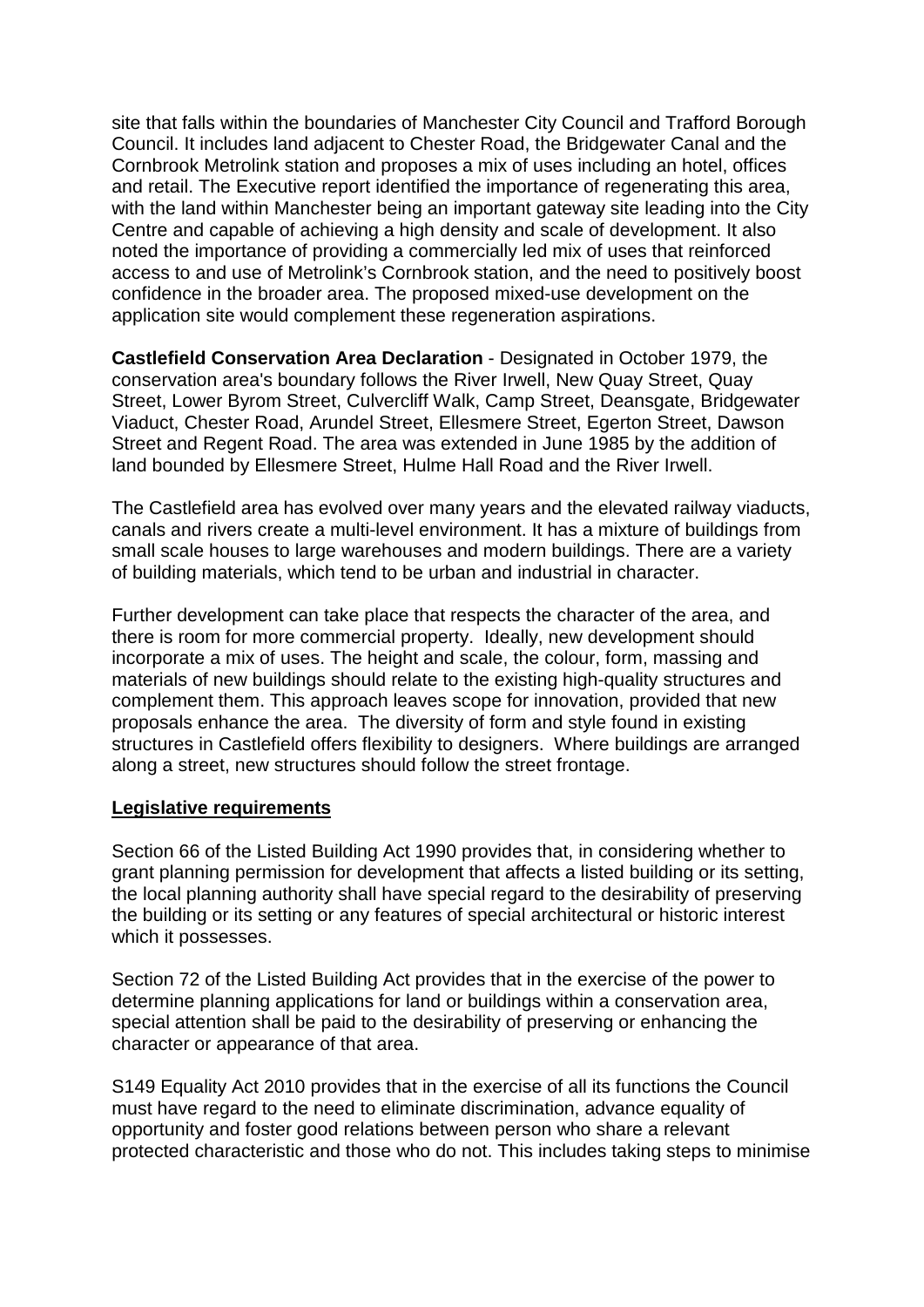disadvantages suffered by persons sharing a protect characteristic and to encourage that group to participate in public life. Disability is a protected characteristic.

S17 Crime and Disorder Act 1998 provides that in the exercise of its planning functions the Council shall have regard to the need to do all that it reasonably can to prevent crime and disorder.

Environmental Impact Assessment - The number of apartments proposed exceeds the threshold set out in Schedule 2 10b of the Town and Country Planning (Environmental Impact Assessment (EIA)) Regulations 2017. This planning application was therefore the subject of a Screening Opinion for an Environmental Assessment in relation to Schedules 2, 3 and 4 of the EIA Regulations.

The Screening Opinion concluded that as the scale of the development is appropriate for a City Centre context, that it would re-use a previously developed site, allow greater use of public transport, would improve conditions for pedestrians, would assist regeneration of the City, is unlikely to result in significant or unusual adverse impact for local residents, that the impact of the development would not have more than a local impact and would support the City's objectives of making the City Centre a better place to live, shop, invest, and visit and that, as such, the scheme is not likely to have significant effects. Having taken into account the EIA Directive and Regulations it is therefore considered that an Environmental Assessment is not required in this instance.

## **Principle of the Proposed Uses and the Scheme's Contribution to Regeneration**

Regeneration is an important planning consideration. The City Centre is the primary economic driver in the City Region and is crucial to its longer term economic success. There is an important link between economic growth, regeneration and housing and new homes are essential to the next phase of economic growth. The proposal would develop a site on a gateway route and transform a key entry point to the City. This would improve the image of the area and the City and could act as a catalyst for further regeneration. The proposal would complement the existing community and help to enhance connections to the city centre.

Manchester's population is expected to increase by 100,000 by 2030, and this, together with trends and changes in household formation, requires more homes. Manchester's Residential Growth Strategy seeks to deliver 32,000 homes by 2025 and the proposal would contribute to this need within an area identified as being suitable for residential development. Residential development would be consistent with a number of the Greater Manchester Strategy's key growth priorities by delivering homes to serve the growing economy and population, in a well-connected location, adjacent to a major employment centre and promoting sustained economic growth.

The quality, product mix and the size of the homes would appeal to different market sectors including owner occupiers, investors and renters. The proposal would regenerate a brownfield site and would be in keeping with the aspirations of the Residential Growth Strategy.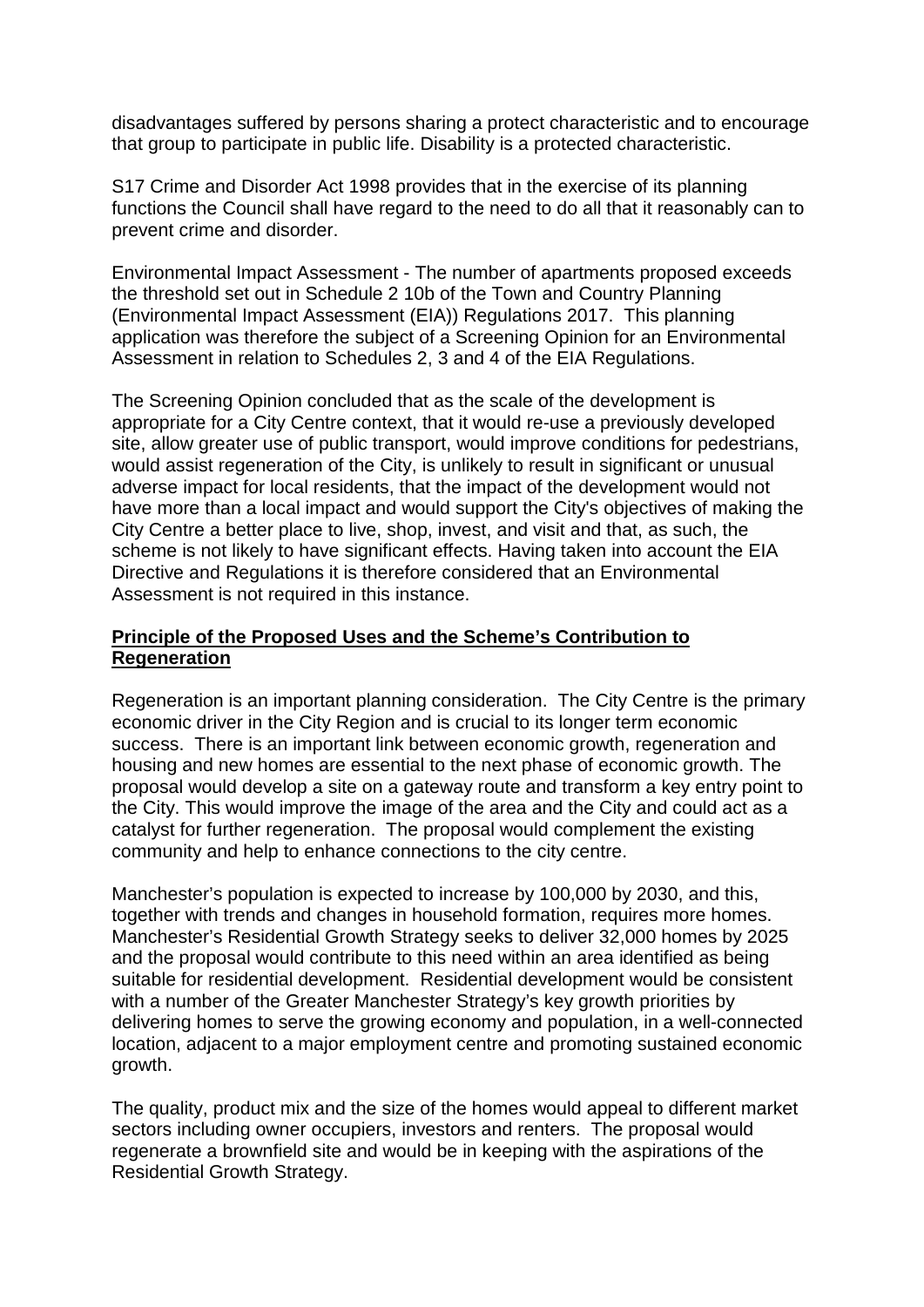In view of the above, the development would be consistent with the objectives of the City Centre Strategic Plan, the Greater Manchester Strategy, and would complement and build upon Manchester City Council's current and planned regeneration initiatives. As such, it would be consistent with sections 1 and 2 of the National Planning Policy Framework, and Core Strategy policies SP1, EC1, CC1, CC4, CC7, CC8, CC10, EN1 and DM1.

# **Viability and Affordable Housing Provision**

The NPPG provides guidance for applicants and Councils stating that decisiontaking does not normally require consideration of viability. However, where the deliverability of the development may be compromised by the scale of planning obligations and other costs, a viability assessment may be necessary.

The NPPG sets out in relation to brownfield sites, that Local Planning Authorities should seek to work with interested parties to promote their redevelopment. To incentivise the bringing back into use of brownfield sites, Local Planning Authorities should:

Consider the different funding mechanisms available to them to cover potential costs of bringing such sites back into use; and

Take a flexible approach in seeking levels of planning obligations and other contributions to ensure that the combined total impact does not make a site unviable.

Core Strategy Policy PA1 considers the City Council's specific policy requirements in relation to Planning Obligations. It states that where needs arise as a result of development, the Council will seek to secure planning obligations. It outlines the range of provisions that such obligations may require and advises that this should be assessed on a site by site basis. Of relevance to this application could be provision of affordable housing and works to improve highway safety in the area. However in determining the nature and scale of a planning obligation, it is necessary to take into account specific site conditions and other material considerations including viability, redevelopment of previously developed land and mitigation of contamination.

There is a city wide requirement that on all residential developments of 0.3 hectares and above, or where 15 or more units are proposed, a contribution should be made to the City-wide target for 20% of new housing provision to be affordable. There are exemptions where either a financial viability assessment is conducted that demonstrates that it is not viable to deliver affordable housing; or where material considerations indicate that intermediate or social rented housing would be inappropriate.

The application proposes 366 new homes. The delivery of new homes is a priority for the council. The proposal would develop a brownfield site that makes little contribution to the area and would create active street frontages. It would be a high quality scheme in terms of its appearance and would comply with the Residential Quality Guidance and provide areas of high quality public realm both for occupiers of this development and the wider community. All these matters have an impact on the scheme's overall viability.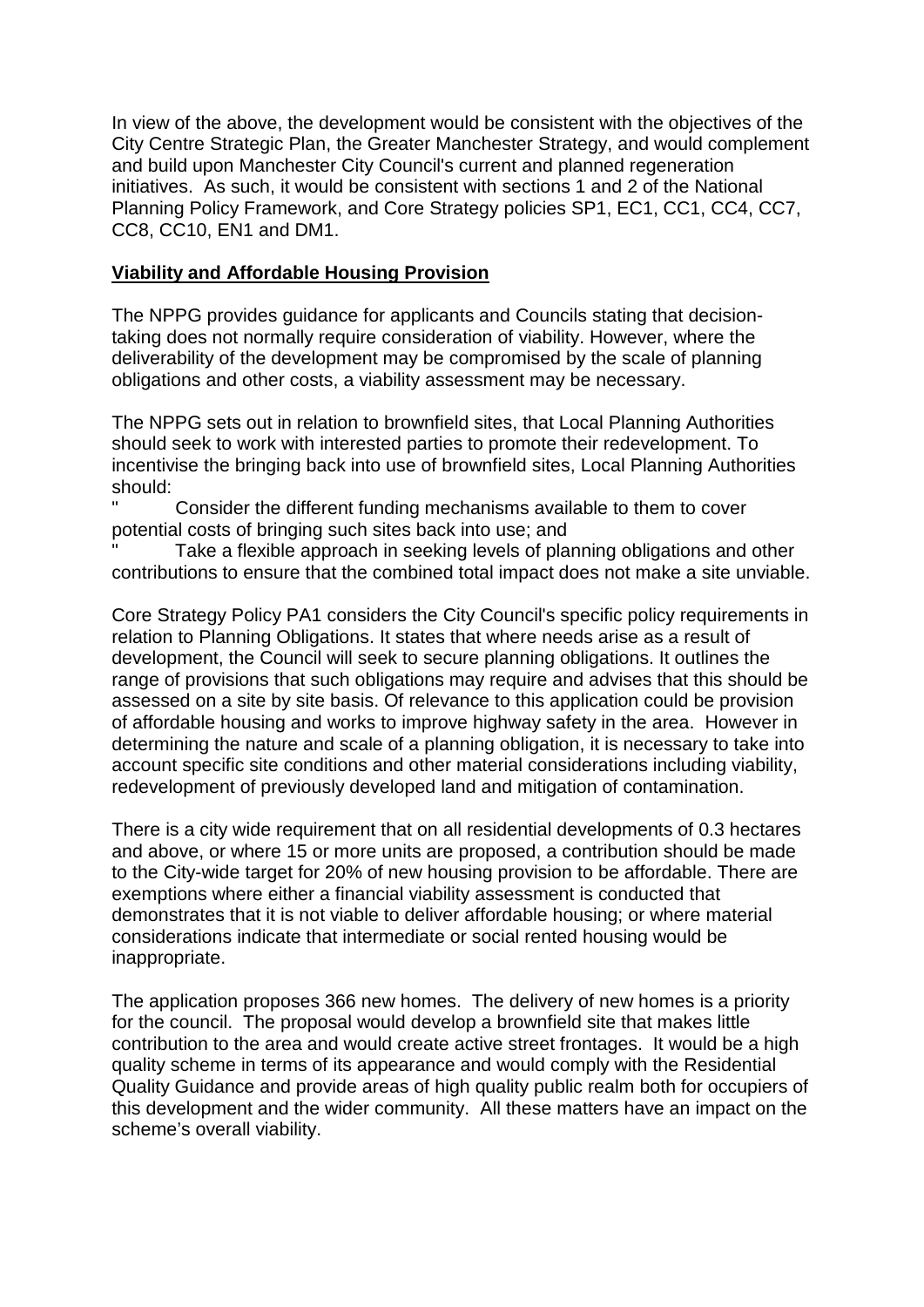The applicant has provided a viability appraisal, which has been made publicly available through the Council's public access system. This has been independently assessed on behalf of the Council. This has concluded that a £250,000 commuted sum for off-site affordable housing in the City should be accepted, which equates to 2.02% of the requirement outlined in policy H8, as the scheme could not support a greater contribution. This would ensure that the scheme is viable and can be delivered to the quality proposed. The contribution would be secured via a legal agreement. Should there be an uplift in market conditions then a further contribution to offsite affordable housing could be secured in the future.

Highway Services have highlighted a need for highway safety improvements costing £50,000, due to problems being experienced in the immediate area, such as 'ratrunning' on Ellesmere Street. This issue has also been raised in the objections from neighbours. It should be considered, therefore, whether £50,000 of the financial contribution should go towards highway safety works in the immediate area.

The scheme would deliver benefits on the site through the provision of buildings of a high design specification and high quality materials, as well as areas of high quality public realm, and the applicant has agreed that they would provide a financial contribution, which it is considered should go towards the provision of off-site affordable housing and off-site highway safety works.

# **Tall Building Assessment**

One of the main issues to consider in assessing the scheme is whether this is an appropriate site for a tall building. The proposal has been thoroughly assessed against the City Council's policies on tall buildings, the NPPF and the following criteria as set out in the Guidance on Tall Buildings Document published by Historic England (Historic England Advice Note 4 'Tall Buildings' December 2015).

## **Architectural Quality**

The key factors to consider here are scale, form, massing, proportion and silhouette, facing materials and relationship to other structures. The Core Strategy seeks to ensure that tall buildings complement the City's existing buildings and make a positive contribution to the creation of a unique, attractive and distinctive City. It identifies sites within and immediately adjacent to the City Centre as being suitable for tall buildings.

The design incorporates contemporary materials that would reflect the brickwork of the older buildings in the area and the local vernacular of the City. The grey brickwork and metal cladding would reflect the industrial and rugged character of the materials used within Castlefield Conservation Area. The buildings would have a tripartite composition, with vertically proportioned and recessed window openings. Many of the elevations would have brick detailing, including a soldier course or chamfered element above the window, which, along with the deeply recessed windows and the metal fins to the taller building, would give a highly modelled appearance and add interest to the elevations.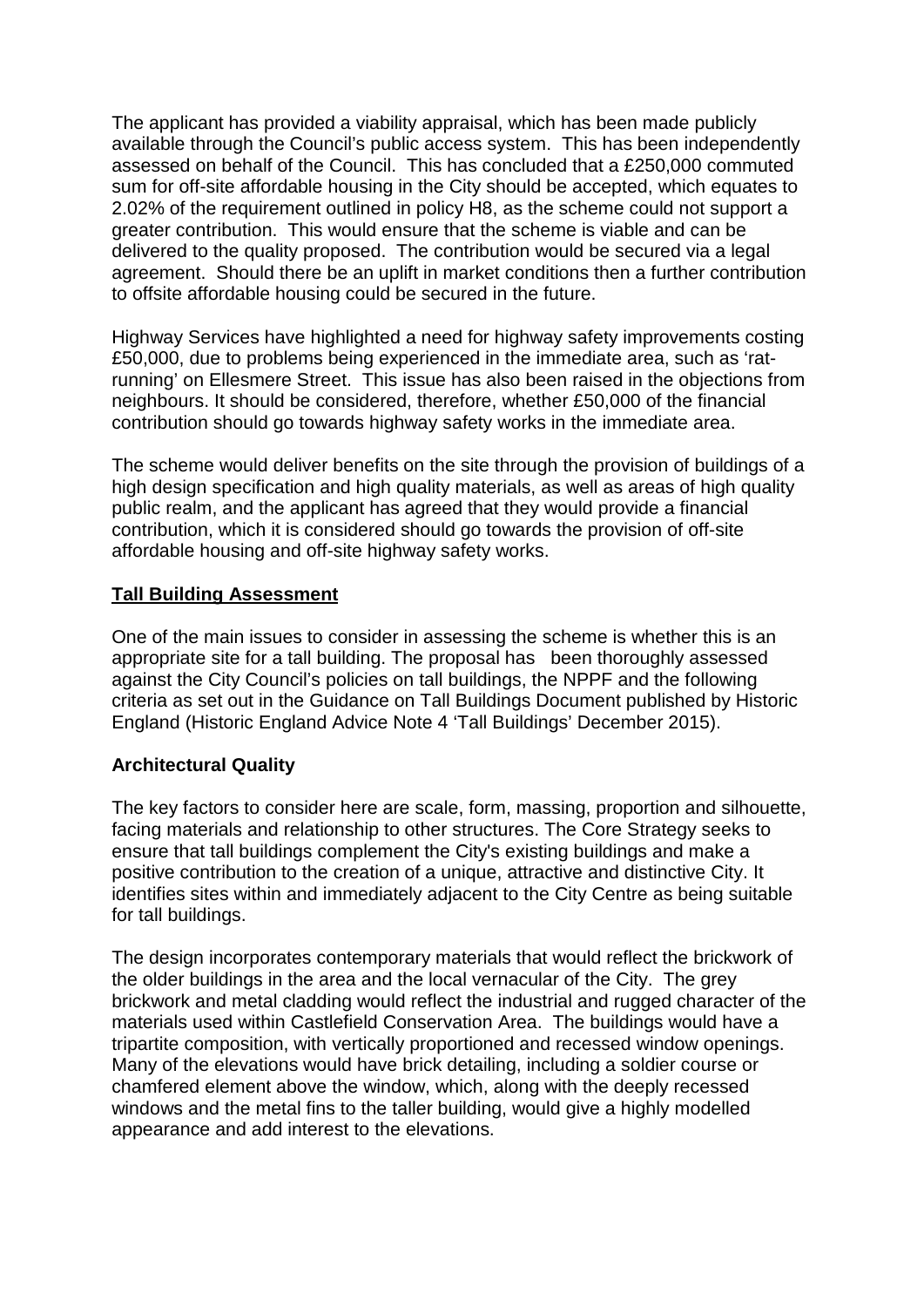



**Brick detailing to** openings - Britannia MIII

**Brick soffit detail to Ellesmere Street Elevation** 

Active frontages would be created on Chester Road and Hulme Hall Road with the introduction of a commercial unit on the corner, and the main entrances to Blocks A and B would be on Hulme Hall Road, leading to improvements to the public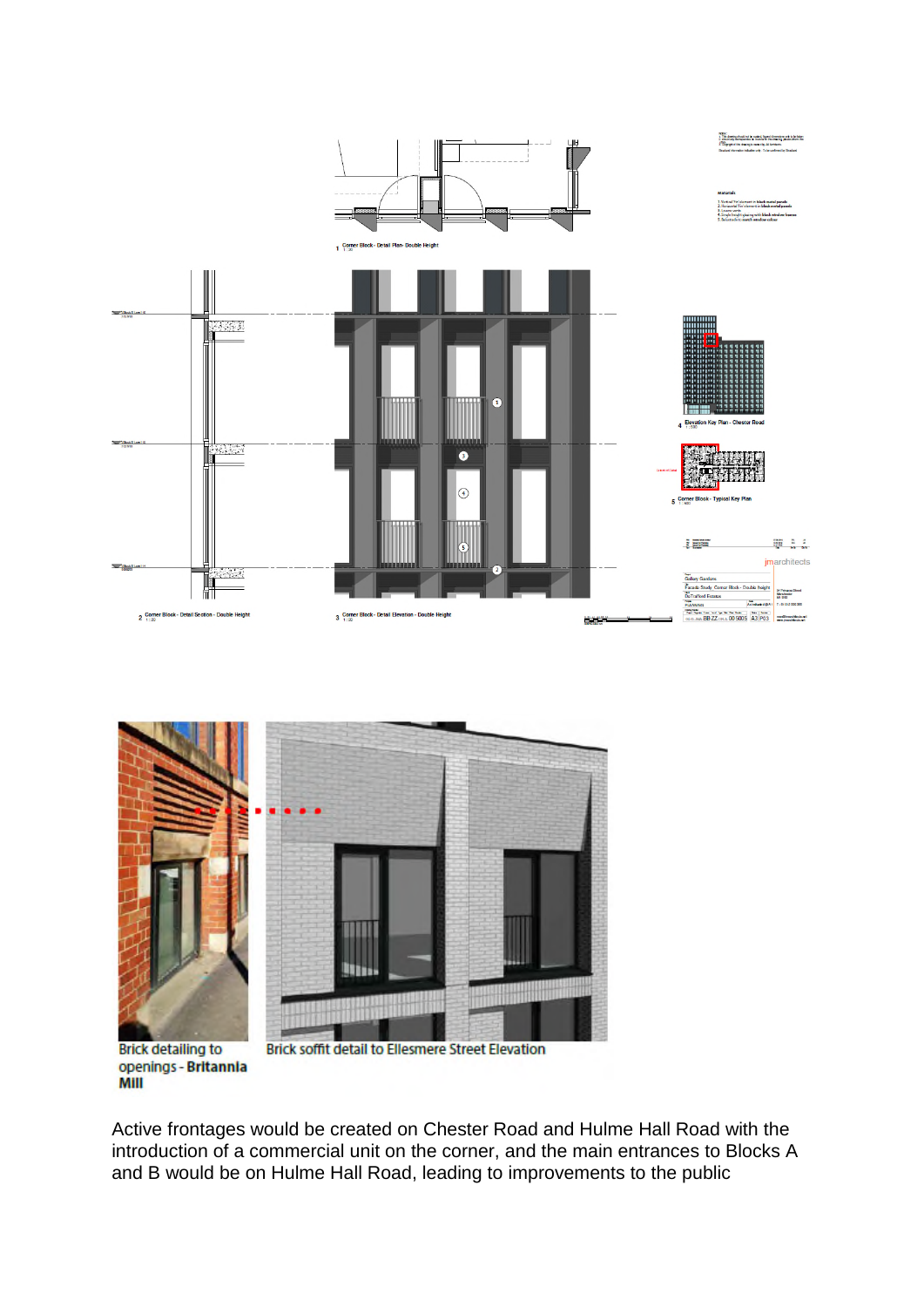environment around the site. The proposal would significantly improve visual amenity around Ellesmere Street, Hulme Hall Road and Chester Road. It would add positively to the traditional and modern designs that have emerged in the wider area and provide a major development and landmark building on a key gateway entry route to the City Centre.



**Hulme Hall Road Elevation** 

Chamfered brick entrance detail reflecting the materiality of the surrounding mill architecture

The heights of the buildings would correspond to those on Chester Road, with the taller element marking the corner of Hulme Hall Road, providing a focal point at a main route into St Georges. The eight storey element on Ellesmere Street, whilst taller than the existing buildings on Ellesmere Street, would provide a transitional element between Ellesmere Street and the taller buildings on Chester Road.



CONTEXT ELEVATION - CHESTER ROAD

A condition requiring samples of materials and details of jointing and fixing, and a strategy for quality control should be attached to any permission granted. It is considered therefore, that the proposals would result in high quality building that would be appropriate to its context.

The development has been designed to integrate with its context and the wider City Centre and reinforce a city centre gateway. The massing would not adversely affect the settings of Castlefield Conservation Area and the nearby listed buildings.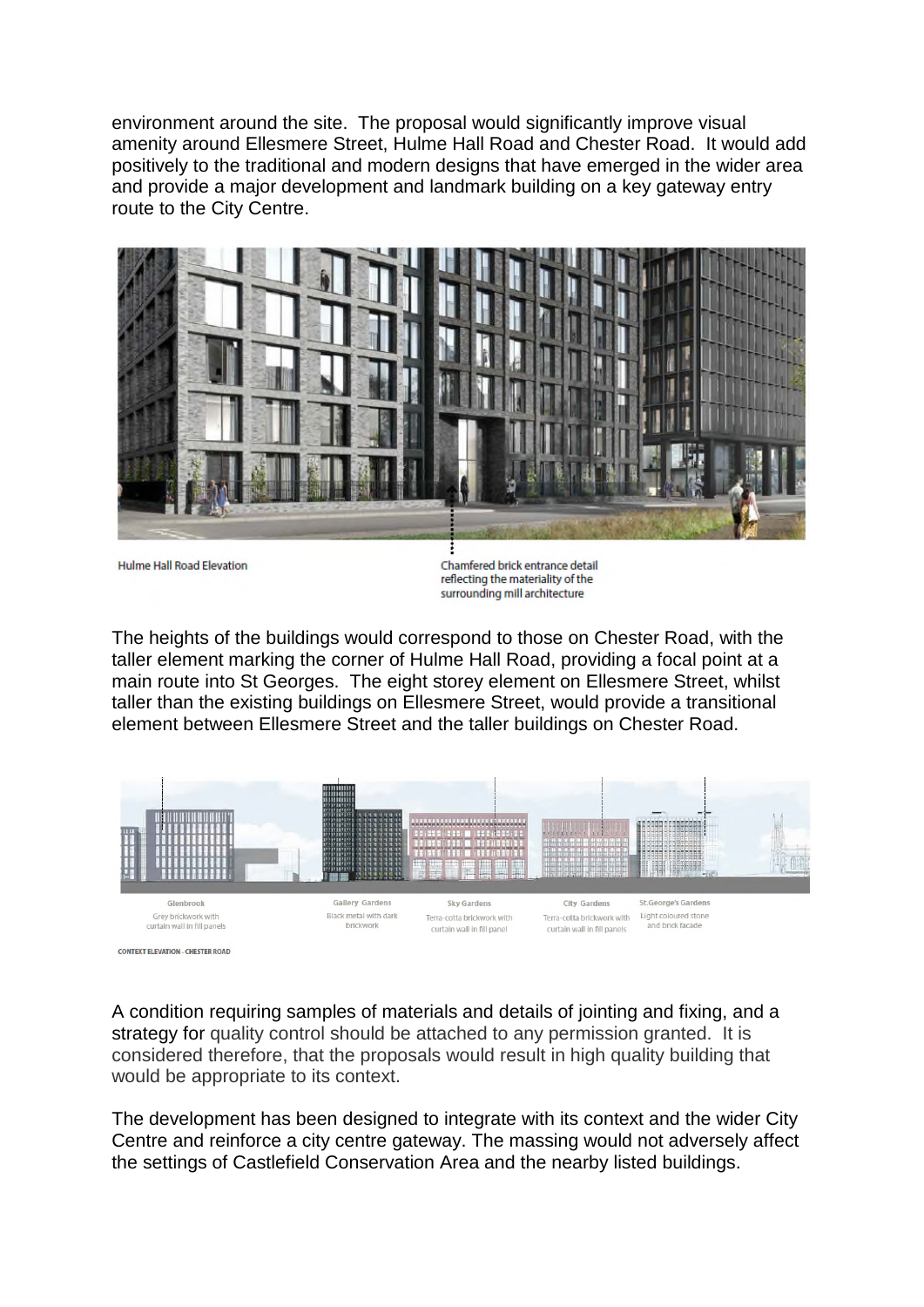# **Design Issues, Relationship to Context and Impact on Historic Context**

The effect of the proposal on key views, listed buildings, conservation areas, scheduled Ancient Monuments, archaeology and open spaces has been considered.

Sections 66 and 72 of the Listed Building Act 1990 provide that, in considering whether to grant planning permission for development that affects a listed building or its setting, the local planning authority shall have special regard to the desirability of preserving the building or its setting or any features of special architectural or historic interest which it possesses, and in determining planning applications for land or buildings within a conservation area, special attention shall be paid to the desirability of preserving or enhancing the character or appearance of that area. Section 16 of the NPPF establishes the criteria by which planning applications involving heritage assets should be assessed and determined. Paragraph 189 identifies that Local Planning Authorities should require applications to describe the significance of any heritage assets in a level of detail that is proportionate to the assets importance, sufficient to understand the potential impact of the proposals on their significance. Where a development proposal would lead to less than substantial harm to the significance of a heritage asset, this harm should be weighed against the public benefits of the proposals.

The site is not within a conservation area but is adjacent to Castlefield Conservation Area. The character of the part of Castlefield Conservation Area nearest to the site can be defined by transport infrastructure including the canal and river network overlayered by substantial railway viaducts. The proposal site is close to Albert Mill (grade II listed), with other grade II listed buildings such as the railway bridge over the Bridgewater Canal, the former Turville public house at 252 Chester Road and 215-219 Chester Road on the opposite side of Chester Road in the vicinity. The grade II\* listed Church of St George with the churchyard walls, gate piers and gates which are grade II listed, lie further towards the Mancunian Way.

The area has changed over the past 25 years with traditional industries relocating and leaving post-industrial inactivity. Vacant sites have been redeveloped such as Castlefield Locks, Excelsior Mill, Timber Wharf, the Boxworks and Moho, and redundant mills such as Albert Mill and Britannia Mills have been refurbished. Several sites on Chester Road are under construction for residential. However, further change is required to address vacant and underused sites that have a negative impact. The site includes a low level industrial unit and a temporary site compound. It is unsightly and gives no sense of enclosure to the surrounding streets. The area is fragmented and there is a sense of dereliction to this part of the St Georges area.

The applicant has provided a visual impact assessment of the development, based on five viewpoints.

The proposal would create a strong street frontage to Ellesmere Street, Hulme Hall Road and Chester Road, significantly improving the environment and helping to establish an appropriate and acceptable urban grain. It would add activity and vitality and help to re-integrate the site into its urban context and reinforce the character of the streetscape and sense of scale. Whilst the buildings would be taller than the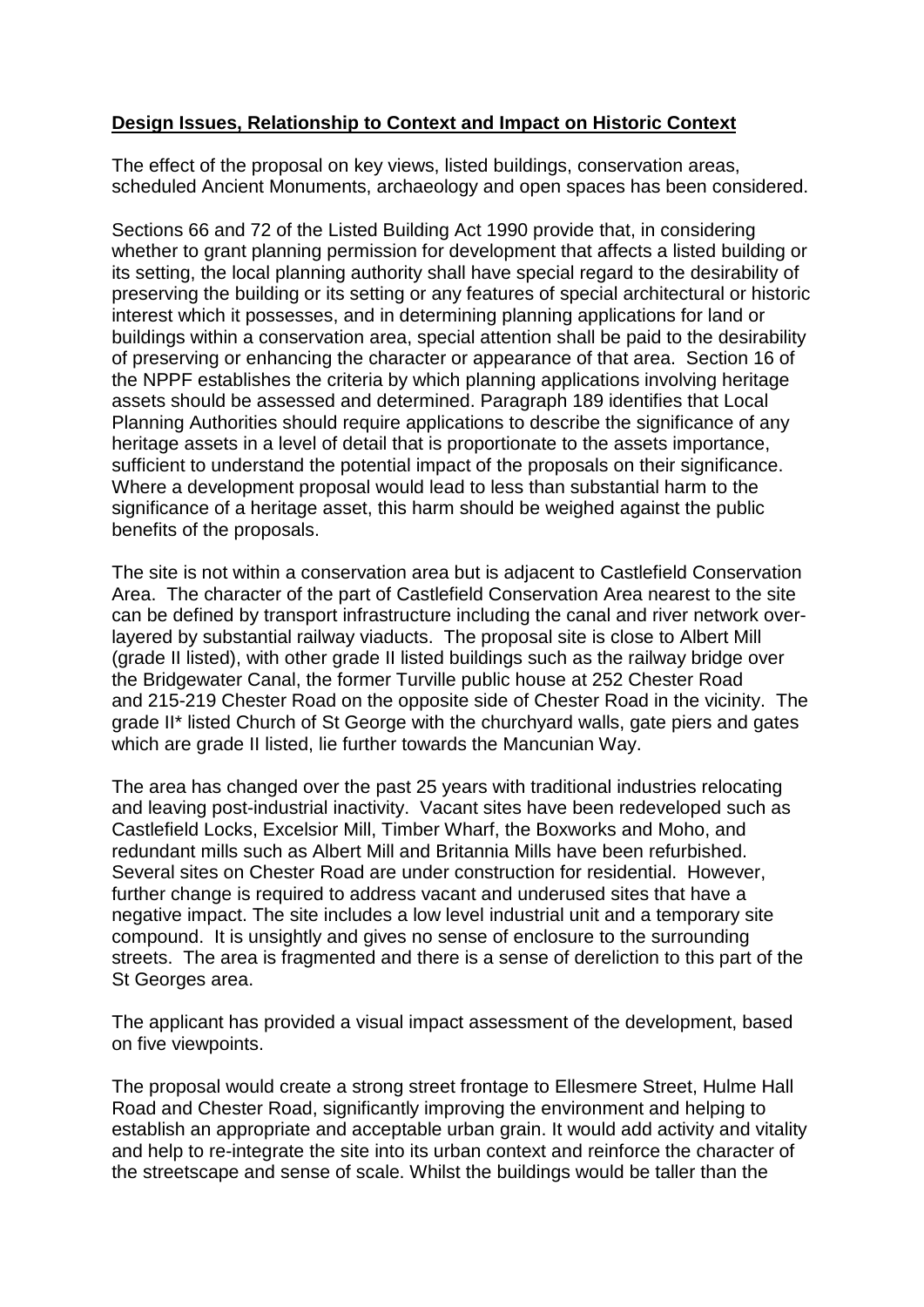historic buildings, they would relate to overall building heights with the tallest element adjacent to taller buildings on the Chester Road frontage. The height would not have an adverse impact on the area. There is a mixture of building types in the Conservation Area and this proposal would create a strong street frontage and have materials that reflect its rugged and industrial character. The buildings would have a tri-partite subdivision with deep, vertically-proportioned window reveals and would be constructed of contemporary materials. This would respond well to nearby older buildings such as Albert Mill and Britannia Mills.



# **Hulme Hall Road**

The impact on nearby listed buildings has been assessed. The development steps down in scale near to Albert Mill and Castlefield Conservation Area. It would continue the back of pavement built form along Ellesmere Street, creating a street wall, and strengthening the street environment. The palette of materials would reflect elements, such as the slate roofs, of the listed buildings and other historic buildings. The proportions and arrangement of the window openings would continue the rhythm of the historic mill frontages. Overall, it is considered therefore that the proposal would have a positive impact on the setting of Albert Mill.

In relation to the listed buildings on Chester Road, the proposal would be seen in the context of the other large scale developments that have taken place here. The site is separated from the former Turville Public House by the Glenbrook development and from the Church of St George and its surrounds by the other large scale buildings to the east. The grade II listed Georgian townhouses at 215-219 Chester Road would be separated from the site by Chester Road and sit opposite Sky Gardens and next to a modern office building. The proposal would assimilate with its surroundings on Chester Road and would have not have a negative impact on the setting of this listed building.

The Grade II listed railway bridge is primarily viewed from the canal towpath and the scheme would only be visible in the background and in the context of other buildings, having a neutral impact on the setting of the listed bridge.

The site does not contain any heritage assets and detracts from the character of the nearby conservation area and the settings of the nearby listed buildings. Its development could enhance the architectural and urban qualities of the area. The proposal would enhance the character and appearance of Castlefield Conservation Area and would have a neutral or positive impact on the settings of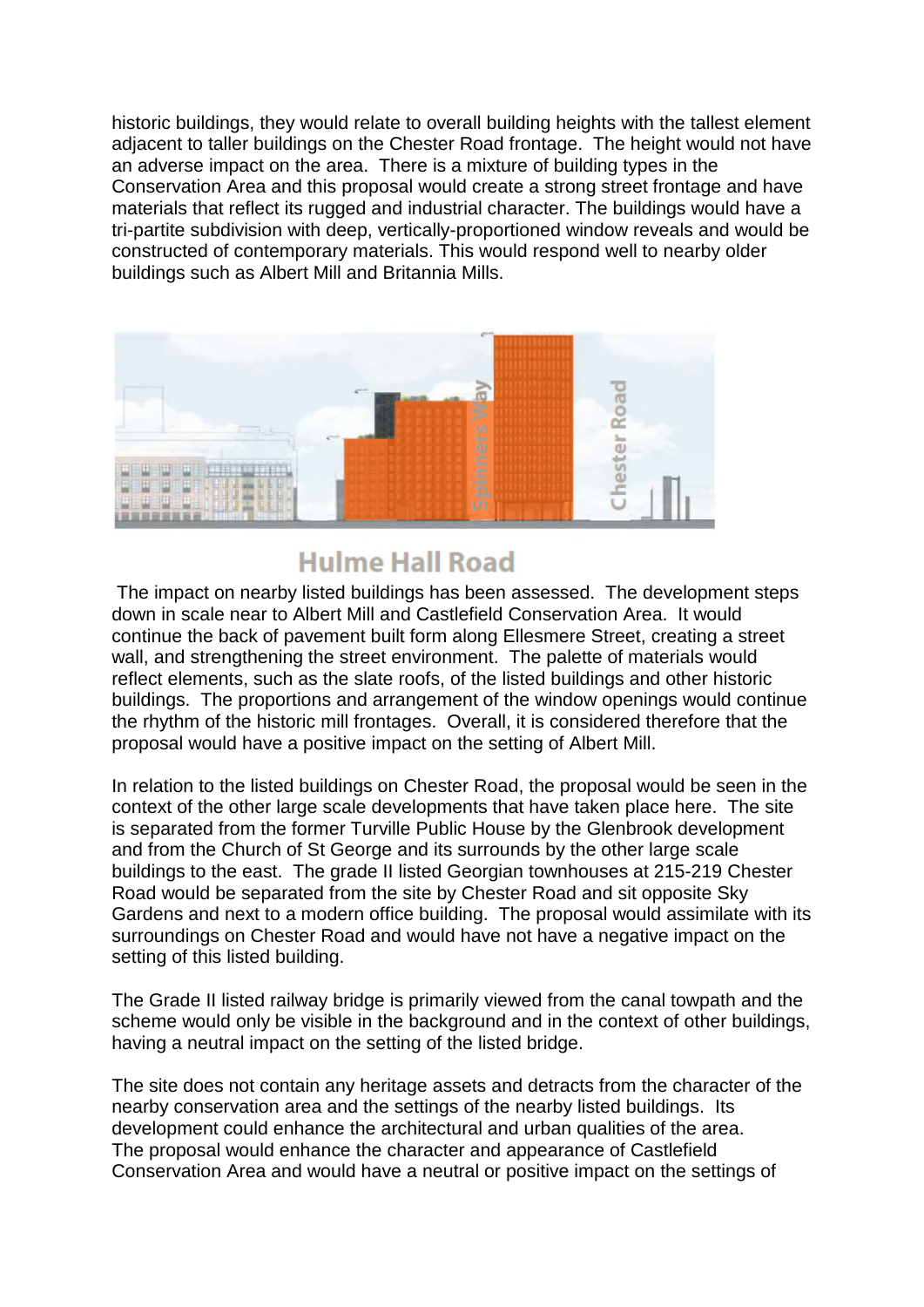nearby listed buildings. Therefore, it is considered that the proposal would be in accordance with S66 and S72 of the Listed Buildings Act, and would meet the requirements set out section 16 of the NPPF.

There are possible archaeological remains across the site from former housing and it is recommended that a programme of further investigation is carried out in advance of any construction works.

# **Relationship to Transport Infrastructure**

There are a number of public transport options within the vicinity of the site. Chester Road is a major bus route and Cornbrook tram stop and Deansgate Railway Station are nearby. There are good pedestrian and cycle links. A Travel Plan has set a package of practical measures aimed at reducing the transportation and traffic impacts, which would encourage the use of public transport modes, and a condition should be attached.

The amount of parking proposed is in keeping with the sustainable location, and the vehicular access and layout arrangements are acceptable. The submitted transport assessment concludes that the impact of the scheme on the capacity of the surrounding highway network would be negligible. A condition should be attached to any consent that would require the parking spaces to be used by residents of the development only, rather than being rented out to commuters.

# **Sustainable Design and Construction**

A revised Energy and Sustainability Assessment has been undertaken, which states that the building design would achieve a site wide reduction in carbon dioxide of 15 per cent over Part L 2010 Building Regulations as required by Policy EN6 of the Core Strategy. The development would achieve a minimum of a 'Very Good' BREEAM rating in relation to the commercial unit. In accordance with Core Strategy Policies EN4 and EN6 the principles of the energy hierarchy have been applied to the development and it is considered therefore that the development would have sustainable design and construction and is designed to minimise the impact on climate change.

# **Credibility of the Design**

Tall buildings are expensive and the architectural quality must be maintained through the process of procurement, detailed design and construction, and conditions such as requiring samples of materials should ensure this is achieved.

The applicant and design team have local knowledge and experience and are familiar with the issues associated with developing high quality buildings. They have ensured the design is commercially viable. The quality has been maximised without compromising viability.

A significant amount of time has been spent developing the proposals to ensure that it can be constructed and delivered. The applicants have provided a viability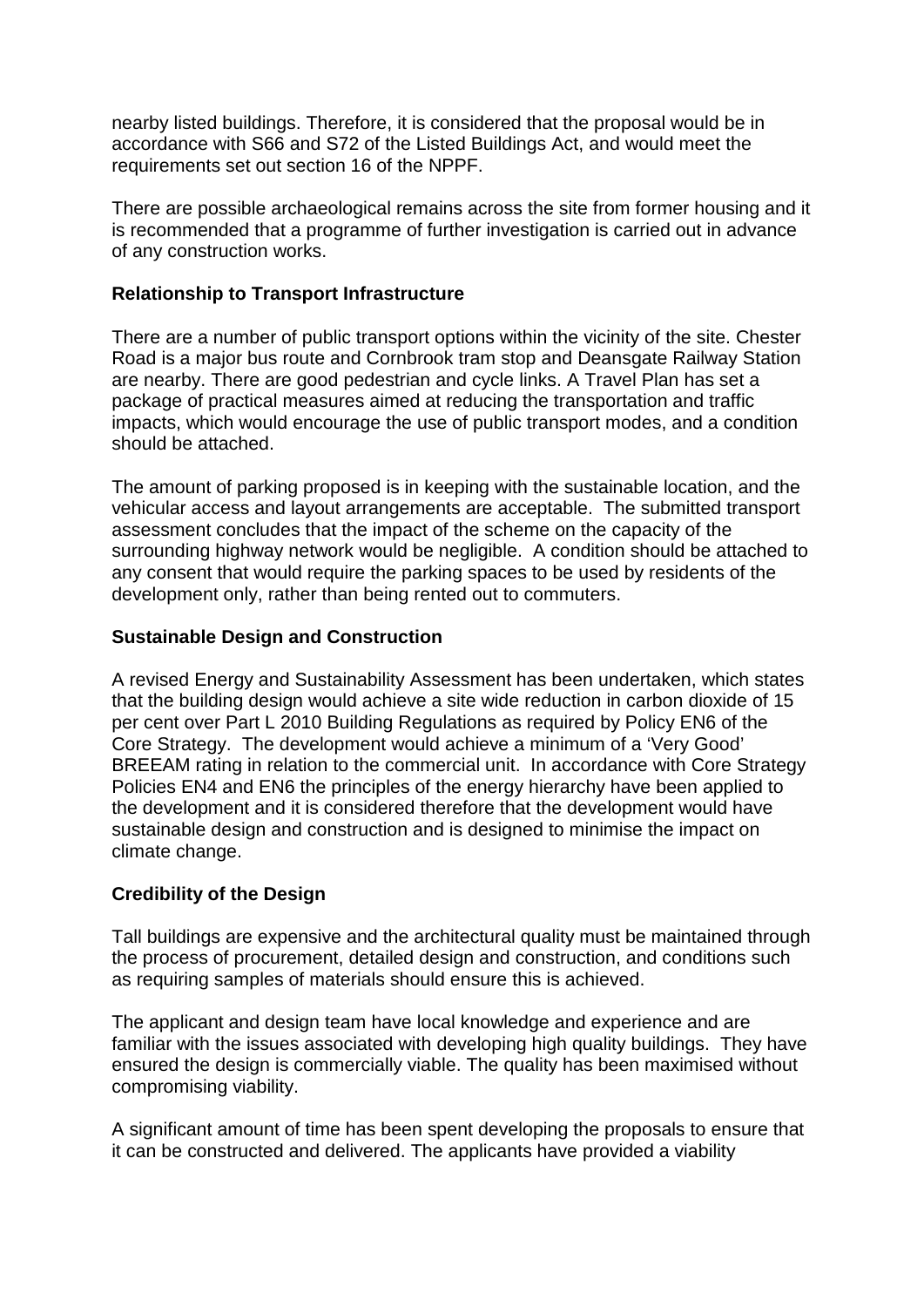assessment that confirms that the viability of the scheme has been costed on the quality of scheme shown in the submitted drawings.

# **Contribution to Public Spaces and Facilities**

The development should interact positively with and contribute to its surroundings at street level. The site contributes little to public spaces and facilities. The proposal would deliver a significant enhancement to Ellesmere Street, Hulme Hall Road and Chester Road through the delivery of high quality buildings. The commercial floorspace would provide positive animated street frontages, as well as providing services and facilities for a growing local population. The residential entrances would animate the street, whilst the ground floor apartments would have windows and doors with a small area of defensible space opening out onto Ellesmere Street and Hulme Hall Road.

A public route running from Hulme Hall Road would be pedestrian-friendly with tree planting and would provide linkages to other facilities within the area.

A secure central courtyard within Block A would provide a landscaped environment for residents. The courtyard would be accessible via Ellesmere Street and Spinners Way with secure controlled access. Extensive roof gardens and facilities would be provided on the roofs of Blocks A and B for the residents.

Given the above, it is considered that the proposal would contribute to public spaces and facilities.

## **Effect on the Local Environment**

This examines, amongst other things, the impact the scheme would have on nearby and adjoining residents. It includes issues such as impact on daylight, sunlight and overshadowing, wind, noise and vibration, night-time appearance, vehicle movements and the environment and amenity of those in the vicinity of the building.

a) Sunlight, Daylight and Overshadowing

The main buildings that could be affected in terms of sunlight, daylight and overshadowing are Britannia Mills, Sky Gardens and Albert Mill, which have been converted to apartments and are to the north and north west of the site. The buildings are built to the back of pavement, as is traditional, and the proposal follows the same pattern. The habitable windows within the buildings would therefore be separated by Ellesmere Street, which is typical in the area and is considered to be an acceptable separation distance.

The report considers the impact on Albert Mill, Britannia Mills and Sky Gardens. It has used the three methodologies set out in the BRE guidance, Site Layout Planning for Daylight and Sunlight: A Guide to Good Practice, 2011 – Vertical Sky Component (VSC), No Sky Line (NSL) and Average Daylight Factor (ADF). The impact on sunlight uses the Annual Probable Sunlight Hours (APSH) method. As the site is relatively under developed, buildings next to the site are typically receiving more daylight and sunlight than would be expected. The assessment looked at the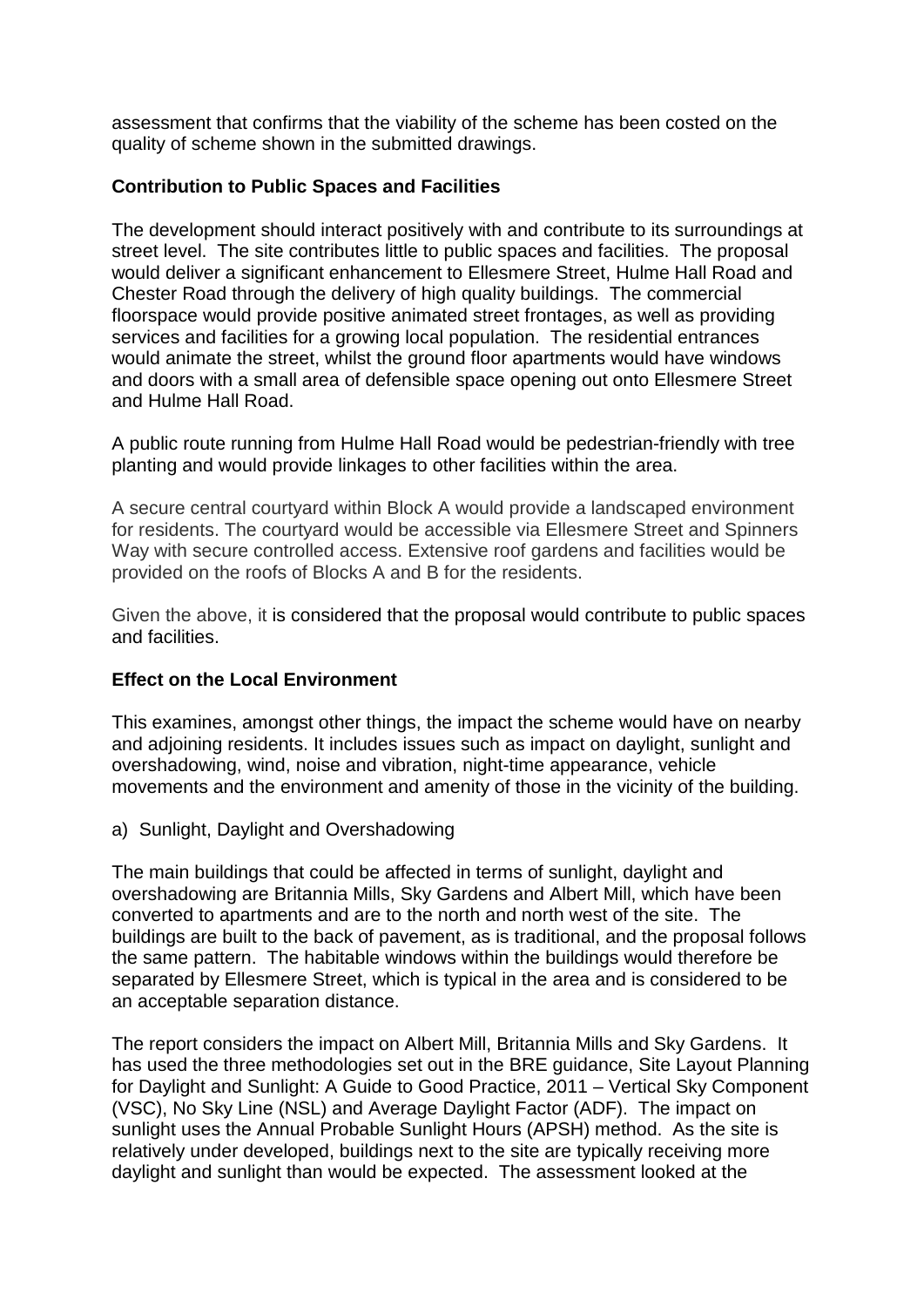separation distances in other residential areas to produce a benchmark giving a reasonable expectation of daylight and sunlight. It is normal practice where access to adjacent properties is not available to make assumptions about layouts. That has been the case here and the report has based the ADF results on a living room layout which would have higher compliance standards than a bathroom or bedroom.

The assessment generally shows high levels of compliance with the BRE Guidelines for an urban location, particularly for Sky Gardens and Albert Mill. Whilst the compliance figures for Britannia Mills are not as high, its compliance figures are higher than other streets in Castlefield. Also, some of the ground floor properties appear to be dual aspect and the VSC analysis only considers windows overlooking the development. Therefore, if the alternative windows were also considered, the compliance rate would be significantly higher. Some of the windows may serve bedrooms or bathrooms, which have a lesser requirement for daylight and a lower ADF target, so the compliance rate for the ADF analysis would also be likely to be higher if some rooms are bathrooms or bedrooms. The report concludes that, given the existing levels of daylight within other areas of Castlefield and the City Centre, and based on the application of the BRE Guidelines, the results are acceptable.

Given the above, it is considered that the proposal would have an acceptable impact in terms of sunlight, daylight, overshadowing and overlooking.

#### (b) Wind

A desktop wind study has considered the existing wind effects and microclimate in the area and the potential impact of the proposal. The base of the proposal along Chester Road and Hulme Hall Road are likely to occasionally experience wind during westerly, south-westerly and southerly winds. However, the landscape strategy and the adjacent Glenbrook development to the southwest along Chester Road, should provide sufficient shelter such that the winds do not cause a nuisance to pedestrians. Wind funnelling could occur down Spinners Way during westerly winds, but the tree planting at ground level would reduce wind speeds and make conditions suitable for walking. The entrances to the buildings are set back or under overhangs, which would provide shelter and make them suitable for use.

Given the above, the proposed development would not have a detrimental effect on the wind environment in and around the site and, with the wind mitigation measures proposed, the wind environment would be acceptable.

## (c) Air Quality

An Air Quality Assessment explains that the construction would produce dust and increased emissions but this is likely to be temporary, short term and of a minor impact, and mitigated by the use of good practice control measures during construction. The traffic generated would have a minimal effect on local pollution concentrations and a condition requiring Electric Vehicle Charging points (EVCs) should be attached. This, along with the Travel Plan and cycle parking should contribute to less reliance on air polluting vehicles. Predicted pollution levels for future occupiers would be higher than the relevant air quality criteria at a number of locations throughout the development. Suitable mitigation in the form of mechanical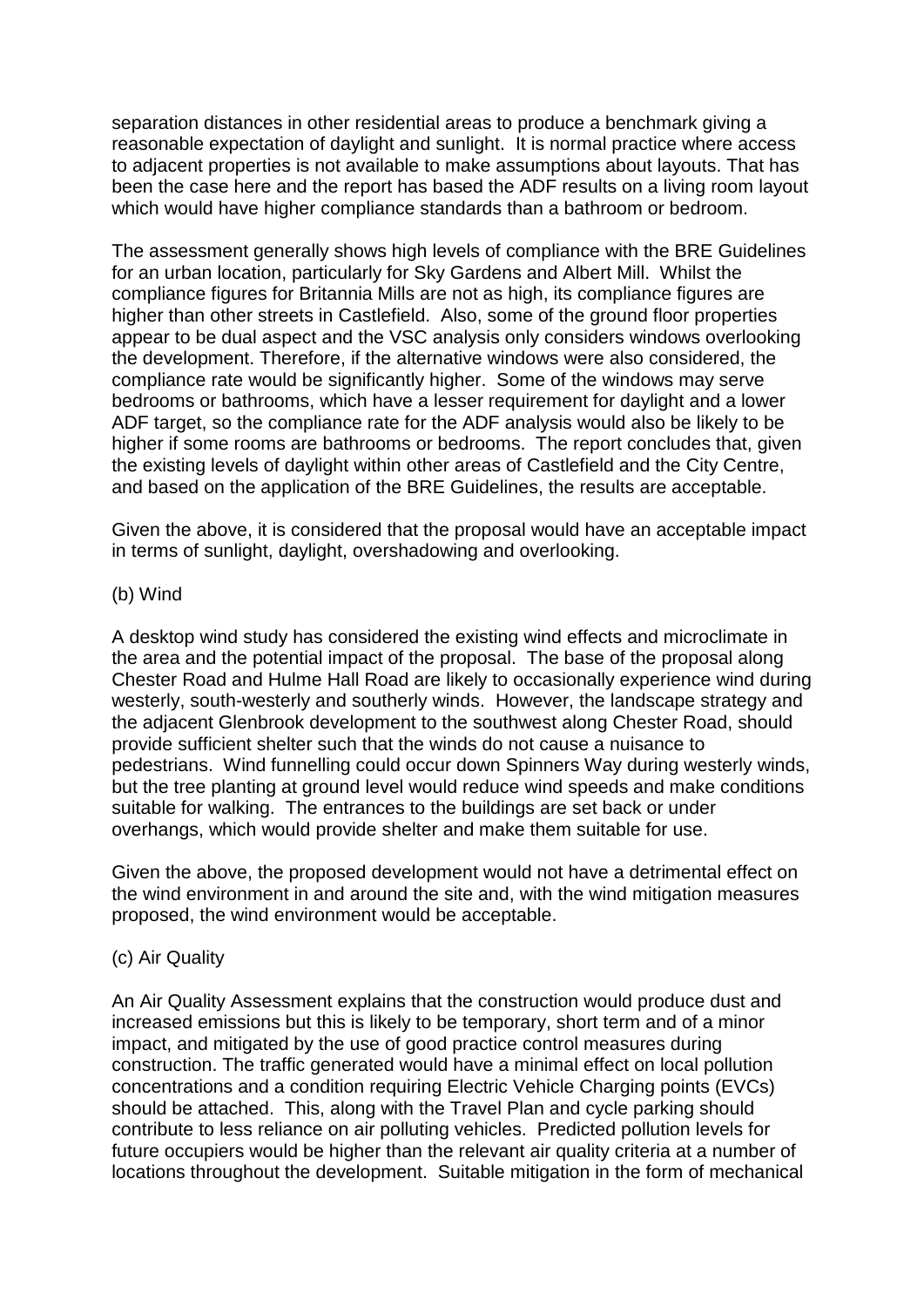ventilation is proposed for the affected units. This should ensure that future residents are not exposed to poor air quality.

## d) Noise and Vibration

The proposal could impact upon amenity through noise generation from within the premises and from plant and equipment. The impact on residents from the commercial premises, nearby industrial premises and from traffic noise on Chester Road should also be considered. The acoustic report outlines how the premises would be acoustically insulated to prevent unacceptable noise breakout and ensure adequate acoustic insulation is achieved. A condition would require adequate noise levels to be achieved. Conditions should be attached specifying delivery hours and the hours of use for the commercial units. Given the above, the proposal would not have an adverse impact through noise and vibration.

(e) TV reception and Broadband

A Television Reception Survey has concluded that any signal degradation due to the development would be negligible and that signal strengths in the area are generally strong enough to overcome any attenuation caused by the development. There should be a condition requiring a post-construction survey to check whether there has been an impact from the development and to ensure that mitigation measures are targeted if necessary.

External and internal fibre cabling would be provided in line with the Government Guidelines for Data Ducting Infrastructure for New Homes.

## (f) Vehicle Movements

A transport assessment concludes that the impact of the scheme on the capacity of the surrounding highway network would be negligible and there are no highway objections.

## **Contribution to Permeability**

The development and public realm would improve permeability and legibility and the ground floor commercial unit would create activity on Chester Road. A public route would run from Hulme Hall Road to extend the route to the rear of Sky Gardens on the former line of Church Road.

The proposal would contribute positively to permeability, linkages and the legibility of the area and its townscape.

## **Provision of a Well-Designed Environment**

There would be a communal landscaped courtyard, high quality public realm and roof gardens with communal facilities. The hard and soft landscaping, active street frontage and windows overlooking the street would encourage activity and natural surveillance and the proposal would provide a well-designed environment.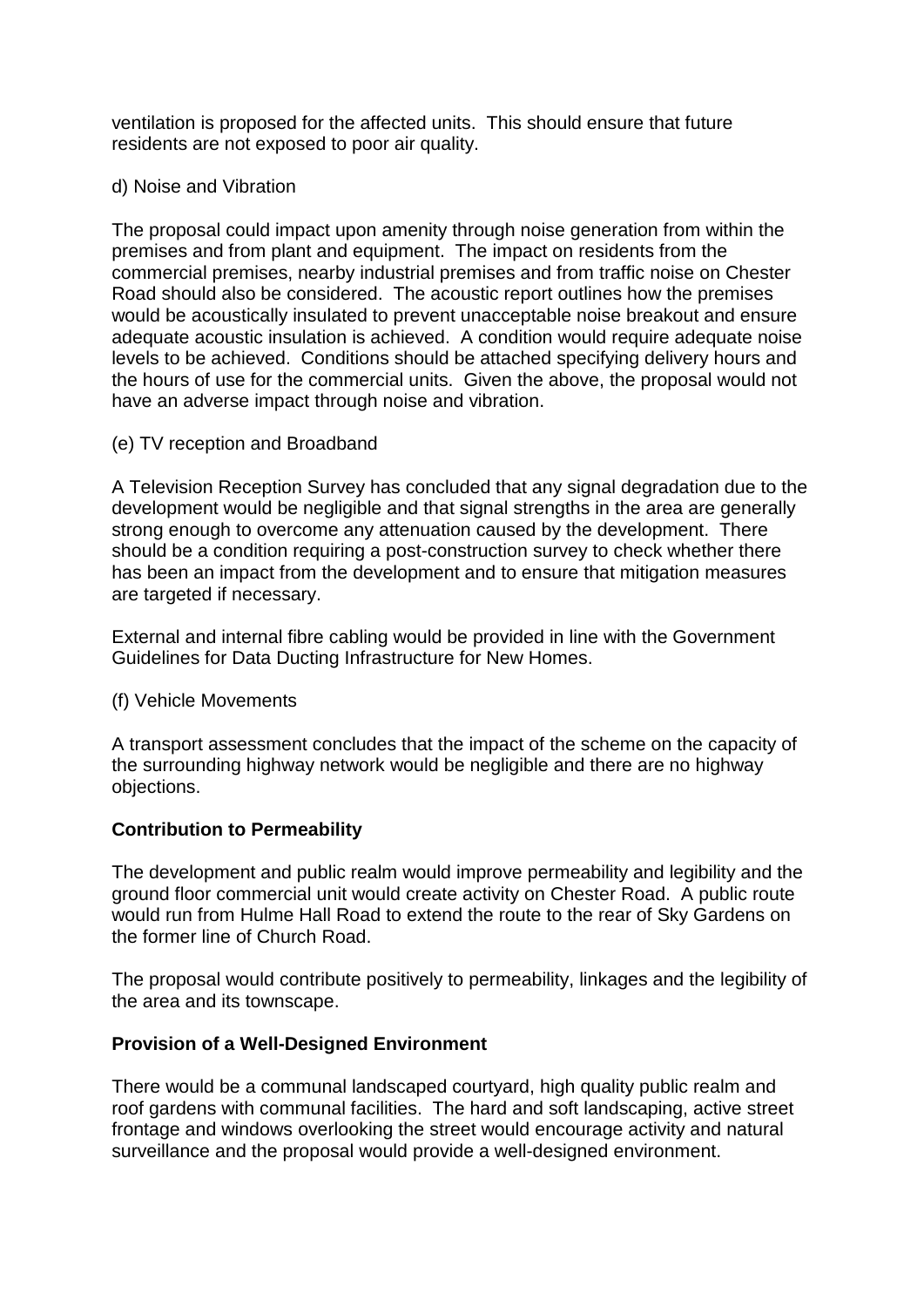# **Conclusion in Relation to the Tall Buildings Assessment**

In assessing the above criteria, it is considered that the applicant has demonstrated that the proposals would meet the English Heritage guidance and the proposals would provide a building of a quality acceptable to this site. In view of the above the proposals would also be consistent with sections 5, 6, 7, 8, 9, 11, 12, 14, 15 and 16 of the NPPF, policies SP1, DM1, EN1, EN2, EN3, EN14, CC6 and CC9 of the Core Strategy and saved UDP policies DC18, DC19, DC20 and DC26.

# **Full access and Inclusive Design**

The proposal would be fully accessible. Internal and external areas are inclusive and address the requirements of everyone. Four out of the 30 parking spaces would be suitable for use by disabled persons, which equates to 13 per cent. The proposals would therefore be consistent with sections 8 and 12 of the NPPF and policies SP1, DM1 and CC10 of Core Strategy.

# **Crime and Disorder**

The proposal would bring vitality to this underused site and the broader area. The development would overlook and enliven the street scene and help to provide natural surveillance. A Crime Impact Statement (CIS) carried out by Greater Manchester Police considers that the layout is acceptable subject to detailed design measures to ensure that robust and secure access controls are implemented, as well as measures to deter graffiti. It is recommended a condition be attached that requires the development to achieve 'Secured by Design' accreditation.

In view of the above the proposals are consistent with section 8 of the National Planning Policy Framework, and policies SP1 and DM1 of the Core Strategy.

# **Ecology and Biodiversity**

The proposal would have no adverse effect on statutory or non-statutory designated sites. A bat survey found some signs of bats, which are legally protected. A condition should therefore be attached to ensure the building on the site is not demolished before any necessary licence is in place. Three trees of low amenity value would be removed and street trees would be planted where underlying services allow. A condition would require details of tree planting to be implemented. The landscaping could enhance the ecology and biodiversity and the introduction of features, such as bat roosting boxes, should encourage wildlife. A condition should require details of such features.

In view of the above the proposals are considered to be consistent with section 15 of the National Planning Policy Framework, and policies DM1, EN9 and EN15 Core Strategy.

## **Contaminated Land and Impact on Water Resources**

As contamination may exist on the site a condition should require a site investigation that also considers any impacts to controlled waters.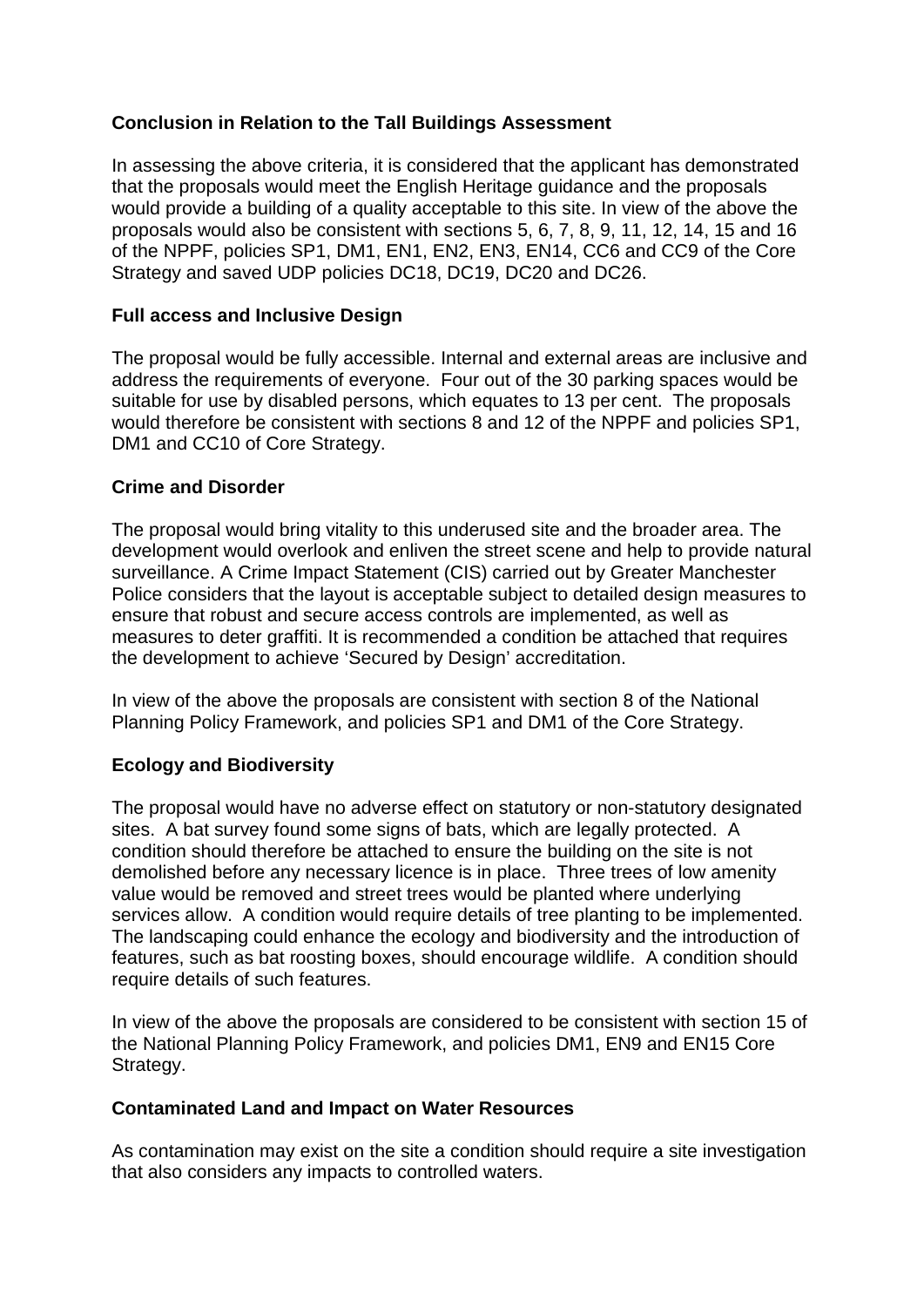In view of the above, the proposals would be consistent with section 11 of the NPPF and policy EN15 of the emerging Core Strategy.

# **Flood Risk and Sustainable Drainage System (SuDS)**

The site is not in an area susceptible to flooding. A Drainage and Flood Risk Statement concludes that the proposed use is appropriate and would comply with NPPF guidance. The assessment recommends measures to deal with surface water including buried storage and permeable paving, thereby contributing to measures to combat the impacts of climate change. Conditions should be attached requiring the implementation and maintenance of a sustainable drainage system.

Given the above and for reasons outlined elsewhere in this report in relation to the consistency of the proposed development with the City's wider growth, regeneration and sustainability objectives, the development would be consistent with section 14 of the NPPF and Core Strategy policy EN14.

# **Waste Management**

A waste management strategy shows that the proposal can accommodate adequate bin storage with a bin store at the ground level of Block B and two in the basement of Block A. The bin stores would accommodate: 20 x 1100L bins for general refuse; 22 x 1100L bins for pulpable recycling; 23 x 1100L bins for mixed recycling; and 12 x 240L bins for food waste. Within each apartment there would be separate bins and bags colour-coded for residents to separate their waste into the four waste streams. Occupants of the dwellings would be responsible for the transfer of their waste to the internal stores and the management company would move waste to and from the bin stores to the collection point on Spinners Way on collection day. A condition should be attached to any approval to ensure that an adequate waste management strategy is implemented.

The commercial unit would store waste within their demise and transfer it onto the street on collection day.

# **Summary of Climate Change Mitigation**

Ecosystems and biodiversity play an important role in regulating climate. The external amenity spaces, green roofs and external public and private realm would provide green infrastructure enhancements and should improve biodiversity and enhance wildlife habitats in the urban area. Opportunities to enhance and create new biodiversity within the development, such as bat boxes would be required via a planning condition.

The development would comply with the requirements of policy EN6 of the Core Strategy by achieving a minimum 15% reduction in CO2 emissions (i.e. a 15% increase on Part L 2010). Since the Core Strategy was adopted, Part L 2010 has been superseded by Part L 2013 which has more stringent energy requirements. The 15% requirements translates as a 9% improvement over Part L 2013.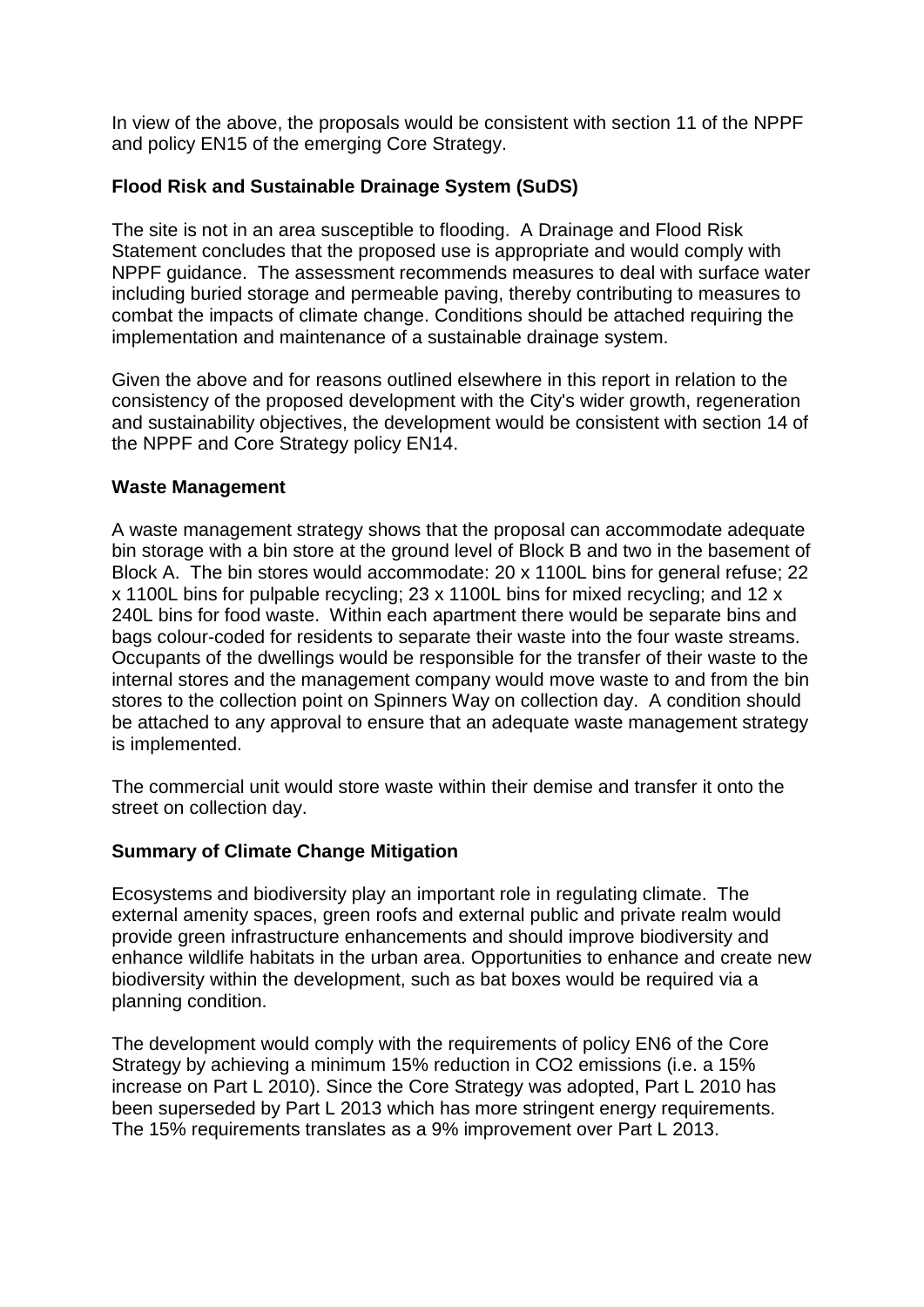It is expected that the majority of journeys would be by public transport and active modes, supporting the climate change and clean air policy. On site car parking is limited and the development would be highly accessible by modes of transport which are low impact in terms of CO2 emissions. There would be 366 cycle spaces.

The Framework Travel Plan (TP) sets out a package of measures to reduce the transport and traffic impacts, including promoting public transport, walking and cycling and would discourage single occupancy car use.

Overall the proposals would include measures which can be feasibly incorporated to mitigate climate change for a development of this scale in this location. The proposal would comply with policies relation to CO2 reductions and biodiversity enhancement set out in the Core Strategy, the Zero Carbon Framework and the Climate Change and Low Emissions Plan and Green and Blue Infrastructure Strategy.

#### **Response to Neighbour Comments**

The majority of the planning grounds of objection are addressed in the main body of this report.

The area has undergone a large amount of disruption from construction over the last few years, as a consequence of the pace of change. The developer/contractor would liaise and participate in the Contractor Engagement Group for the area and a Construction Management Plan would be a condition to minimise the impact on residents.

## **Conclusion**

A residential development of this scale would be an appropriate response to national and local planning policy. It would promote a quality neighbourhood, economic development and sustainable travel patterns. The development would be well designed and of a high quality and would fulfil an important role in providing a residential accommodation, for which there is a need.

The proposal would be consistent with a number of the GM Strategy's key growth priorities by providing housing to meet the demands of a growing economy and population, in a well-connected location adjacent to a major employment centre. It would promote sustained economic growth within the City

The proposal would enhance the character and appearance of the nearby Castlefield Conservation Area and it would not harm the settings or significance of the nearby listed buildings.

The development would minimise potential overlooking and loss of sunlight and daylight. It would regenerate a site that has a negative impact on the area and would improve the public realm.

The proposal would accord with Core Strategy policies in relation to CO2 reductions and biodiversity enhancement and the Zero Carbon Framework and the Climate Change and Low Emissions Plan and Green and Blue Infrastructure Strategy.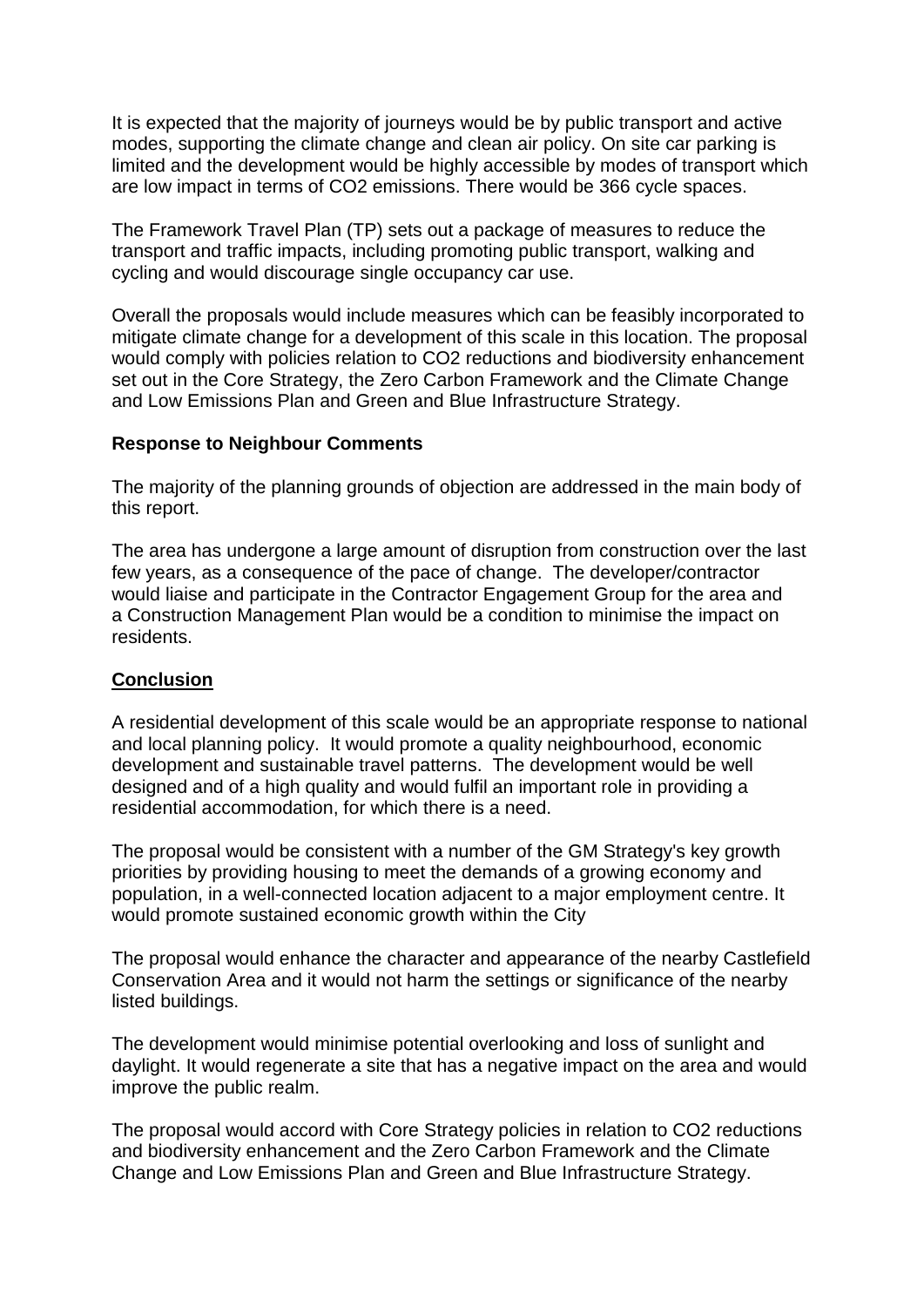Given the above, it is considered that the proposal is in accordance with the City's planning policies and regeneration priorities, including the adopted Core Strategy, the relevant Strategic Regeneration Frameworks and the Community Strategy, as well as the national planning policies contained within the National Planning Policy Framework, and should be approved.

**Human Rights Act 1998 considerations** – This application needs to be considered against the provisions of the Human Rights Act 1998. Under Article 6, the applicants (and those third parties, including local residents, who have made representations) have the right to a fair hearing and to this end the Committee must give full consideration to their comments.

Protocol 1 Article 1, and Article 8 where appropriate, confer(s) a right of respect for a person's home, other land and business assets. In taking account of all material considerations, including Council policy as set out in the Core Strategy and saved polices of the Unitary Development Plan, the Director of Planning, Building Control & Licensing has concluded that some rights conferred by these articles on the applicant(s)/objector(s)/resident(s) and other occupiers and owners of nearby land that might be affected may be interfered with but that that interference is in accordance with the law and justified by being in the public interest and on the basis of the planning merits of the development proposal. She believes that any restriction on these rights posed by the approval of the application is proportionate to the wider benefits of approval and that such a decision falls within the margin of discretion afforded to the Council under the Town and Country Planning Acts.

## **Recommendation MINDED TO APPROVE subject to a legal agreement for a financial contribution towards off site affordable housing**

#### **Article 35 Declaration**

Officers have worked with the applicant in a positive and pro-active manner to seek solutions to problems arising in relation to dealing with the planning application. This has included discussions about the form and design of the development, heritage issues, access and CO2 reductions.

#### **Conditions to be attached to the decision**

1) The development must be begun not later than the expiration of three years beginning with the date of this permission.

Reason - Required to be imposed pursuant to Section 91 of the Town and Country Planning Act 1990.

2) The development hereby approved shall be carried out in accordance with the following drawings and documents:

GLG-JMA-01 ZZ-DR-A-00 0001 Rev P04 Location Plan GLG-JMA-01-00-DR-A-00-0200 Rev P08 Proposed Site 00 Floor - GA plan GLG-JMA-01-01-DR-A-00-0201 Rev P07 Proposed Site 01 Floor - GA plan GLG-JMA-01-02-DR-A-00-0202 Rev P07 Proposed Site 02 Floor - GA plan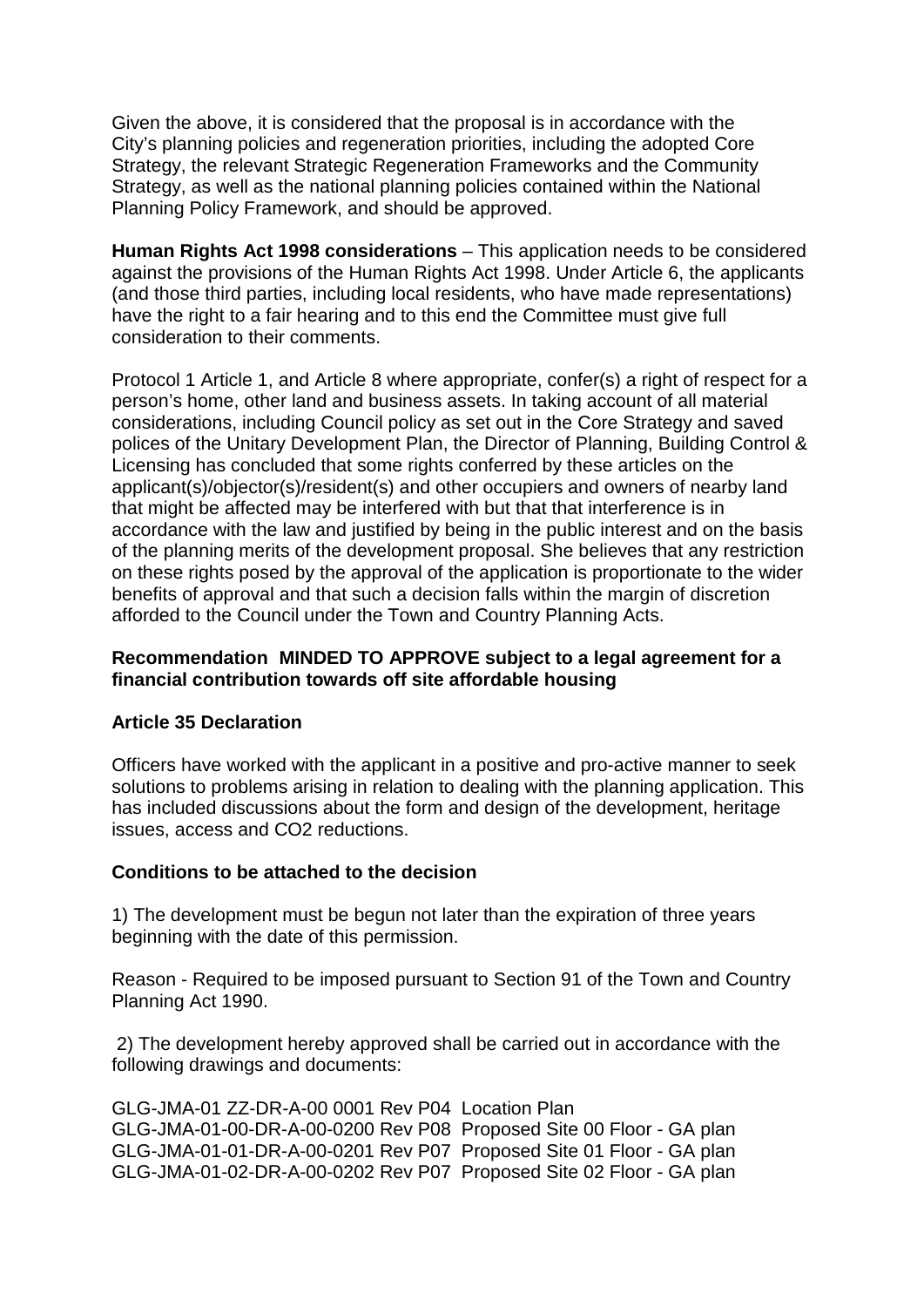GLG-JMA-01-03-DR-A-00-0203 Rev P07 Proposed Site 03 Floor - GA plan GLG-JMA-01-04-DR-A-00-0204 Rev P07 Proposed Site 04 Floor - GA plan GLG-JMA-01-05-DR-A-00-0205 Rev P07 Proposed Site 05 Floor - GA plan GLG-JMA-01-06-DR-A-00-0206 Rev P07 Proposed Site 06 Floor - GA plan GLG-JMA-01-07-DR-A-00-0207 Rev P07 Proposed Site 07 Floor - GA plan GLG-JMA-01-08-DR-A-00-0208 Rev P06 Proposed Site 08 Floor - GA plan GLG-JMA-01-09-DR-A-00-0209 Rev P06 Proposed Site 09 Floor - GA plan GLG-JMA-01-10-DR-A-00-0210 Rev P06 Proposed Site 10 Floor - GA plan GLG-JMA-01-11-DR-A-00-0211 Rev P06 Proposed Site 11 Floor - GA plan GLG-JMA-01-12-DR-A-00-0212 Rev P07 Proposed Site 12 Floor - GA plan GLG-JMA-01-13-DR-A-00-0213 Rev P07 Proposed Site 13 Floor - GA plan GLG-JMA-01-14-DR-A-00-0214 Rev P07 Proposed Site 14 Floor - GA plan GLG-JMA-01-15-DR-A-00-0215 Rev P07 Proposed Site 15 Floor - GA plan GLG-JMA-01-16-DR-A-00-0216 Rev P07 Proposed Site 16 Floor - GA plan GLG-JMA-01-17-DR-A-00-0217 Rev P07 Proposed Site 17 Floor - GA plan GLG-JMA-01-B1-DR-A-00-0218 Rev P07 Proposed Site Basement Floor - GA plan GLG-JMA-01-RF-DR-A-00-0251 Rev P08 Proposed Site RF Floor - GA plan GLG-JMA-01-ZZ-DR-A-00-0101 Rev P08 Proposed Site Masterplan GLG-JMA-01-ZZ-DR-A-00 0102 Rev P08 Proposed Site Plan GLG-JMA-01-ZZ-DR-A-00-1001 Rev P05 Site Section AA GLG-JMA-01-ZZ-DR-A-00-1002 Rev P05 Site Section BB GLG-JMA-01-ZZ-DR-A-00-1003 Rev P05 Site Section CC GLG-JMA-01-ZZ-DR-A-00-1004 Rev P05 Site Section DD GLG-JMA-01-ZZ-DR-A-00-1005 Rev P05 Site Section EE GLG-JMA-01-ZZ-DR-A-00-2001 Rev P06 Proposed Site Elevations - North + East GLG-JMA-01-ZZ-DR-A-00-2002 Rev P06 Proposed Site Elevations - South + West GLG-JMA-01-ZZ-DR-A-00-2003 Rev P07 Proposed Site Elevations - Courtyard GLG-JMA-01-ZZ-DR-A-00-2004 Rev P07 Proposed Site Elevations - Spinners Way GLG-JMA-AA-ZZ-DR-A-00-5000 Rev P03 Loft Hulme Hall - Typical GLG-JMA-AA-ZZ-DR-A-00-5001 Rev P03 Loft Hulme Hall - Crown GLG-JMA-AA-ZZ-DR-A-00-5002 Rev P04 Mill - Typical Ground Detail GLG-JMA-AA-ZZ-DR-A-00-5003 Rev P03 Mill - Typical Detail GLG-JMA-AA-ZZ-DR-A-00-5004 Rev P03 Mill - Typical Crown Detail GLG-JMA-AA-ZZ-DR-A-00-5005 Rev P04 Mill - Inner Crown Detail GLG-JMA-AA-ZZ-DR-A-00-5006 Rev P04 Mill - Typical Inner Detail GLG-JMA-AA-ZZ-DR-A-00-5007 Rev P04 Mill - Inner Ground Detail GLG-JMA-BB-ZZ-DR-A-00-5000 Rev P03 Facade Study\_Block B\_Loft - Typical GLG-JMA-BB-ZZ-DR-A-00-5001 Rev P04 Facade Study\_Block B\_Loft - Ground GLG-JMA-BB-ZZ-DR-A-00-5002 Rev P05 Facade Study\_Block B\_Loft - Crown GLG-JMA-BB-ZZ-DR-A-00-5003 Rev P04 Facade Study\_Corner Block - Ground GLG-JMA-BB-ZZ-DR-A-00-5004 Rev P03 Facade Study\_Corner Block - Single **Height** GLG-JMA-BB-ZZ-DR-A-00-5005 Rev P03 Facade Study\_Corner Block - Double Height GLG-JMA-BB-ZZ-DR-A-00-5006 Rev P04 Facade Study\_Corner Block - Penthouse GLG-JMA-BB-ZZ-DR-A-99-2001 Rev P01 Proposed Signage Location GLG-JMA-ZZ-ZZ-DR-A-00-3501 Rev P02 DFA2 One Bed Apartment Compliance **Study**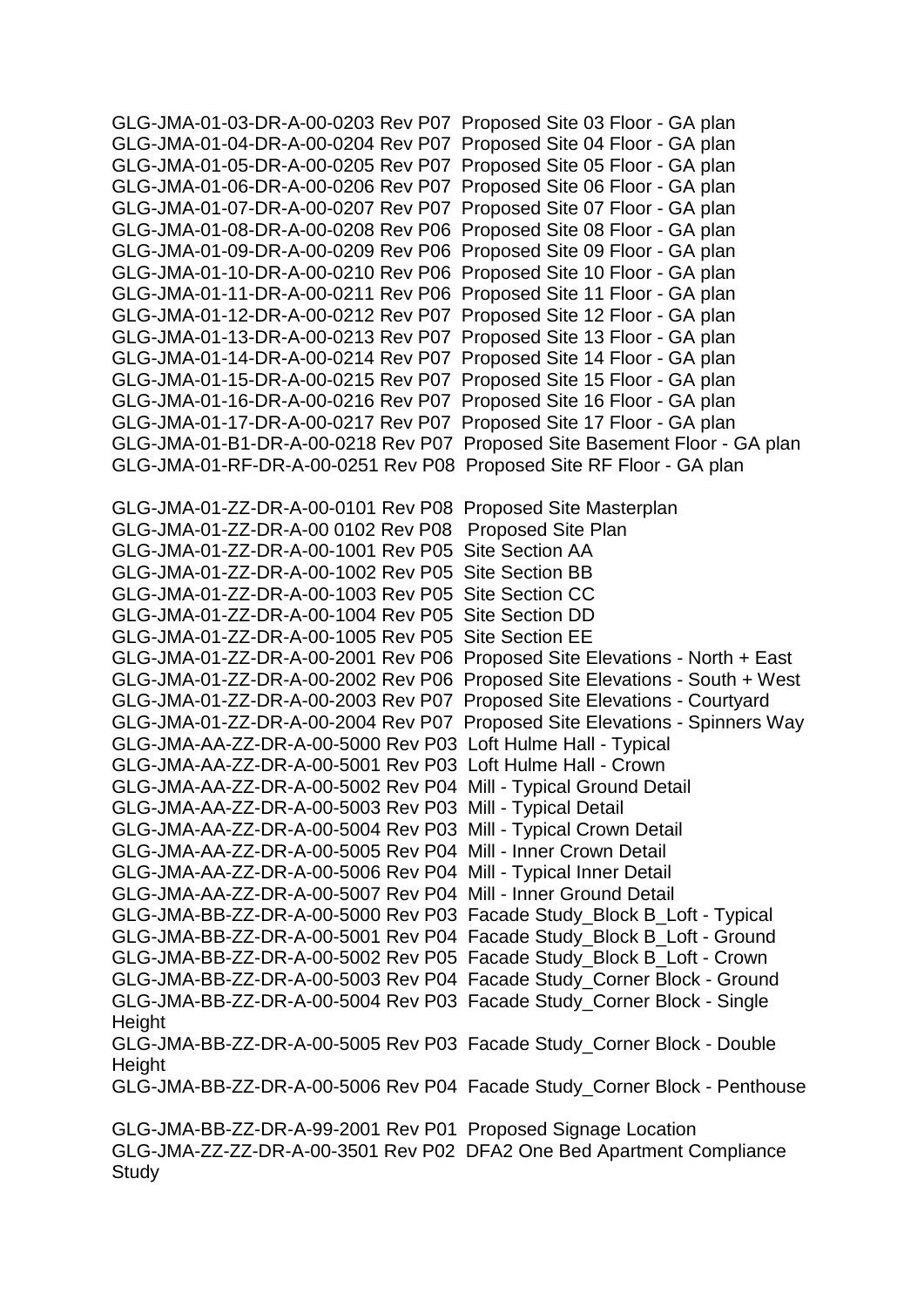GLG-JMA-ZZ-ZZ-DR-A-00-3502 Rev P03 DFA2 Two Bed Apartment Compliance **Study** 

GLG-JMA-ZZ-ZZ-DR-A-00-3503 Rev P02 DFA2 Access Strategy Assessment 3716 01 Revision H Ground Floor - Masterplan

3736 01 Rev D Gallery Gardens - Landscape Layout

3736 02 Rev D Roof Garden - Landscape Layout

GLG-DEP-00-00-DR-L-001 Rev P06 Gallery Gardens - Block A & B

GLG-WECE-AA-08-DR-M-0113 Rev T3 Mechanical Services Ventilation Layout Eighth Floor

GLG-WECE-AA-10-DR-E-0105 Rev T4 Electrical Services Small Power & Communications Layout Block A Tenth Floor

GLG-WECE-BB-14-DR-M-0214 Rev T2 Mechanical Services Ventilation Layout Block B - 14th Floor

GLG-WECE-BB-RF-DR-M-0218 Rev T3 Mechanical Services Ventilation Layout Block B - Roof Level

Design & Access Statement reference GLG-JMA-01-ZZ-DAAS-A-00-0001\_P04 dated June 2019 by JM Architects;

Air Quality Assessment reference: 1779-1r2 dated 19 February 2019 by Redmore Environmental;

An Archaeology Desk-Based Assessment, Assessment of Gallery Gardens/Block A, Greater Manchester, ARS Ltd Report 2017/93 dated July 2017;

Crime Impact Statement Version B: 21/02/19 reference 2011/0100/CIS/02 by Greater Manchester Police;

Daylight & Sunlight report by gia Chartered Surveryors dated 10 January 2019; Demolition Method Statement by DeTrafford Construction received by the City Council as local planning authority on 22 July 2019;

Energy & Sustainability Assessment Revision A by Watt Energy & Consulting Engineers dated 30 January 2019;

Planning & Heritage Statement by Paul Butler Associates dated 21 June 2019; Pre-Construction Signal Reception Impact Survey by Astbury Signal Surveys dated 2 June 2017;

Tall Buildings Statement by Paul Butler Associates dated 20 February 2019; Wind Engineering Desktop Study 040369 dated 16 November 2018 by BuroHappold Engineering;

Landscape Strategy Document Rev.E 11.06.2019 by DEP;

Kitchen Fume Extraction Specification & DEFRA EMAQ Report dated September 2019 by Watt Engineering & Consulting Engineers;

Noise Impact Assessment REC Reference: AC104022-1R0 dated 7 November 2018 by REC

Arboricultural Impact Assessment (AIA) July 2017 by Urban Green;

Bat Roost Assessment (BRA) and Bat Emergence Surveys Rev 3 dated 13 January 2020 by Urban Green;

Flood Risk Assessment dated 20/02/19 by Civic Engineers;

Phase 1 Preliminary Risk Assessment Ref: LKC 17 1166 dated 28 July 2017 by LK Consult Ltd;

Phase 2 Geo-Environmental Investigation, Risk Assessment and Remediation Strategy Ref: LKC 17 1166 dated January 2019 by LK Consult Ltd;

Waste & Servicing Strategy Ref: VN70851 dated June 2019 by Vectos;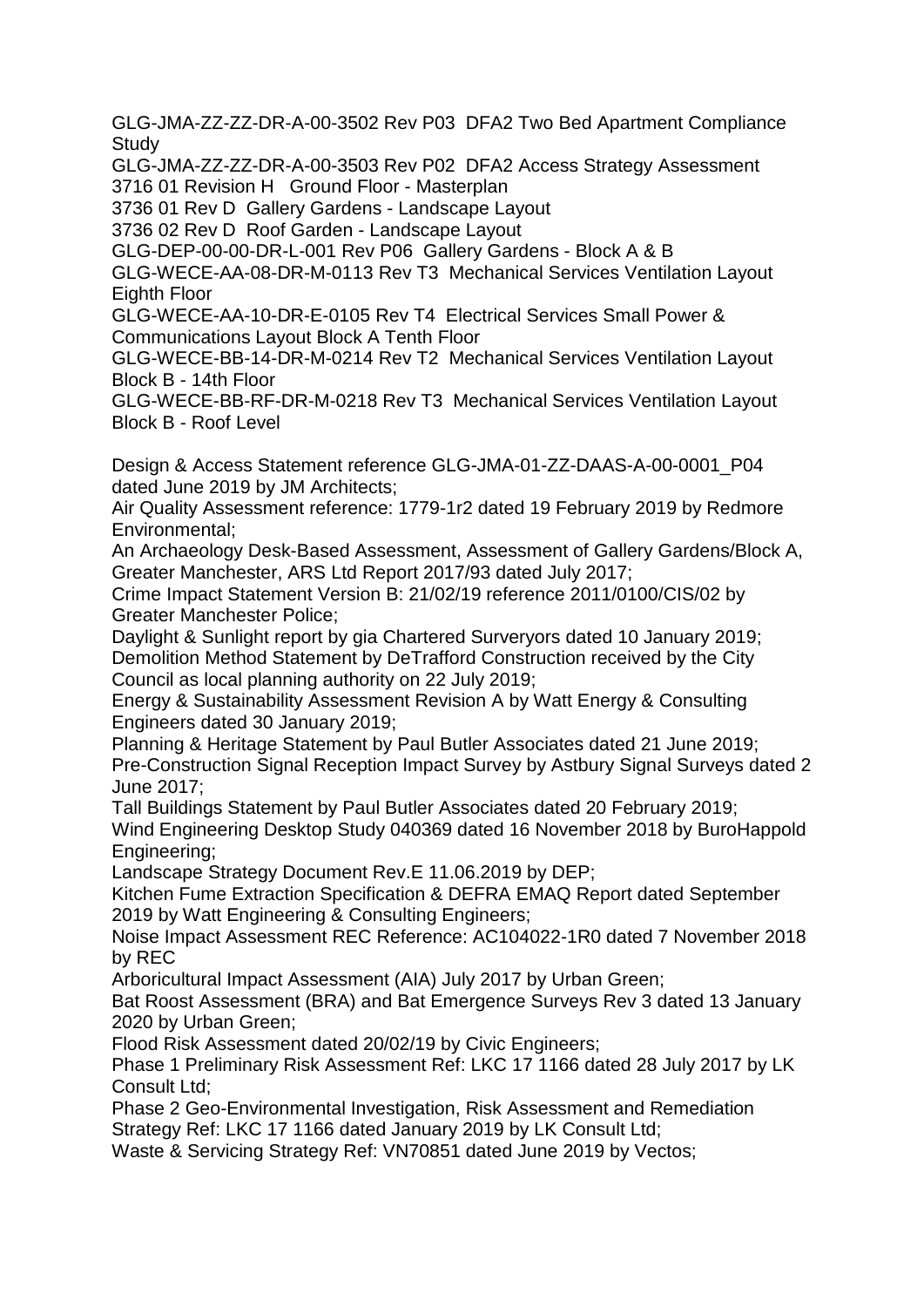Transport Assessment Rev V03 Reference 65728/TA dated 20 February 2019 by Curtins;

Interim Travel Plan Final Reference: 65728/ITP dated 20 February 2019 by Curtins.

Reason - To ensure that the development is carried out in accordance with the approved plans, pursuant to policies SP1 and DM1 of the Core Strategy.

3) The demolition of Building 1, as identified in the Bat Survey Map (drawing number Figure C6) in Appendix 3 of the Bat Roost Assessment (BRA) and Bat Emergence Surveys Rev 3 dated 13 January 2020 by Urban Green, shall not commence unless and until the City Council as local planning authority has been provided with either:

a) Evidence of a licence issued by Natural England pursuant to Regulation 55 of The Conservation of Habitats and Species Regulations 2017 authorizing the specified activity/development to go ahead; or

b) A statement in writing from the relevant licensing body to the effect that it does not consider that the specified activity/ development will require a licence.

Reason - In order to provide protection to bats, pursuant to Policy EN15 of the Core Strategy.

4) Should the development be carried out in a phased manner, details of the phasing of development shall be submitted to and approved in writing by the City Council as local planning authority before development commences.

Reason - For the avoidance of doubt as the development could be carried out in a phased manner, pursuant to Policy DM1 of the Core Strategy.

5) a) Before the development hereby approved commences, a report (the Preliminary Risk Assessment) to identify and evaluate all potential sources and impacts of any ground contamination, groundwater contamination and/or ground gas relevant to the site shall be submitted to and approved in writing by the City Council as local planning authority. The Preliminary Risk Assessment shall conform to City Council's current guidance document (Planning Guidance in Relation to Ground Contamination).

In the event of the Preliminary Risk Assessment identifying risks which in the written opinion of the Local Planning Authority require further investigation, the development shall not commence until a scheme for the investigation of the site and the identification of remediation measures (the Site Investigation Proposal) has been submitted to and approved in writing by the City Council as local planning authority.

The measures for investigating the site identified in the Site Investigation Proposal shall be carried out, before the development commences and a report prepared outlining what measures, if any, are required to remediate the land (the Site Investigation Report and/or Remediation Strategy) which shall be submitted to and approved in writing by the City Council as local planning authority.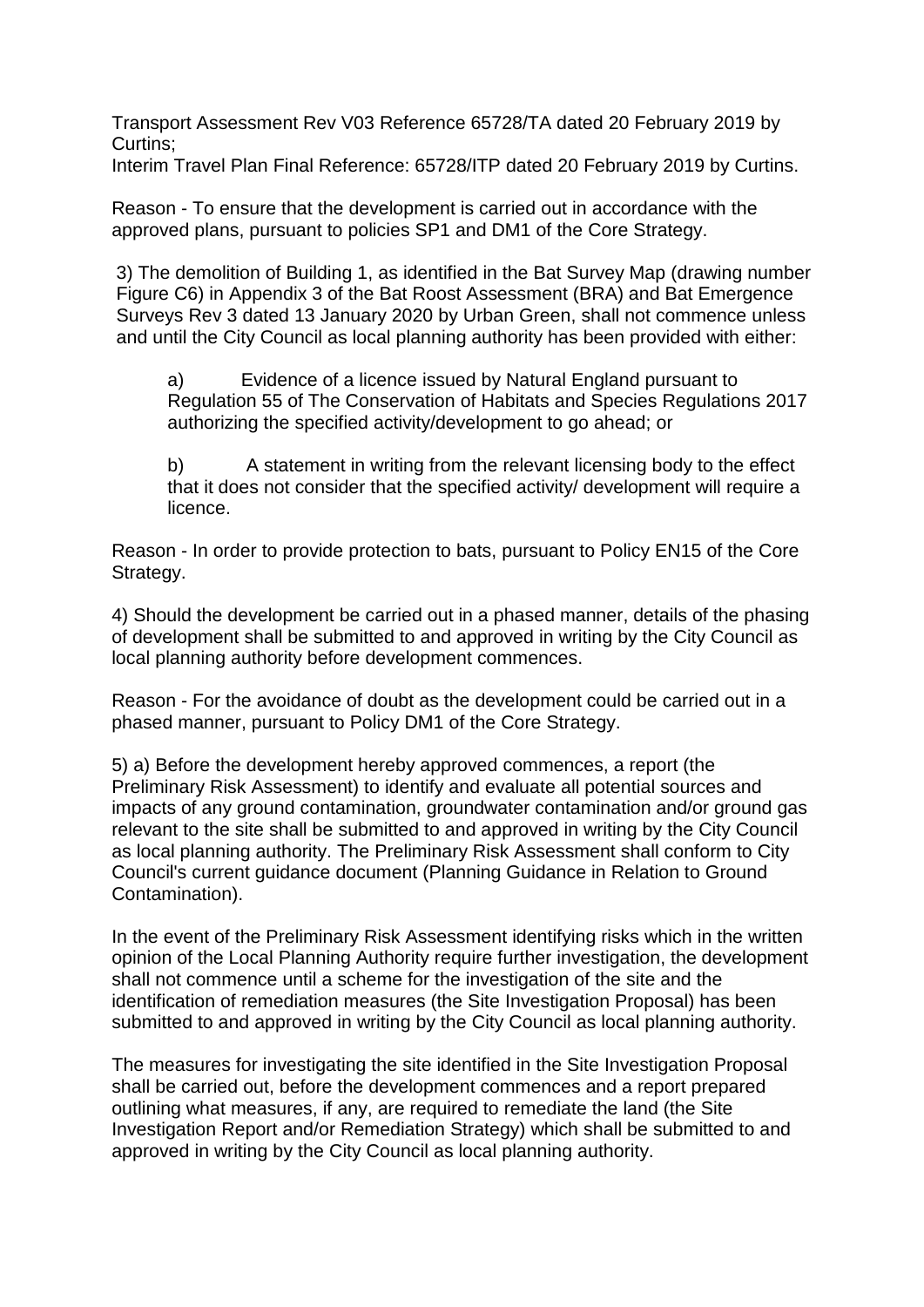b) When the development commences, the development shall be carried out in accordance with the previously agreed Remediation Strategy and a Completion/Verification Report shall be submitted to and approved in writing by the City Council as local planning authority.

In the event that ground contamination, groundwater contamination and/or ground gas, not previously identified, are found to be present on the site at any time before the development is occupied, then development shall cease and/or the development shall not be occupied until, a report outlining what measures, if any, are required to remediate the land (the Revised Remediation Strategy) is submitted to and approved in writing by the City Council as local planning authority and the development shall be carried out in accordance with the Revised Remediation Strategy, which shall take precedence over any Remediation Strategy or earlier Revised Remediation Strategy.

Reason - To ensure that the presence of or the potential for any contaminated land and/or groundwater is detected and appropriate remedial action is taken in the interests of public safety, pursuant to policies DM1 and EN18 of the Core Strategy.

6) No development shall take place unless and until the applicant, or their agents or successors in title, has secured the implementation of a programme of archaeological works. The works are to be secured through and undertaken in accordance with a Written Scheme of Investigation (WSI) prepared by the appointed archaeological contractor and submitted to Greater Manchester Archaeologocial Advisory Service for agreement. The WSI shall cover the following:

a. A phased programme and methodology of investigation and recording that includes:

- targeted archaeological evaluation through trial trenching:
- dependent on the evaluation trial trenching above, targeted open area excavation and recording (subject to a separate WSI);
- b. A programme for post investigation assessment to include:
- analysis of the site investigation records and finds;
- production of a final report on the significance of the below-ground archaeological interest;
- c. Deposition of the final report with the Greater Manchester Historic Environment Record;
- d. Dissemination of the results of the archaeological investigations commensurate with their significance;
- e. Provision for archive deposition of the report and records of the site investigation;
- f. Nomination of a competent person or persons/organisation to undertake the works set out within the approved WSI.

Reason - To investigate the archaeological interest of the site and record and preserve any remains of archaeological interest, pursuant to saved policy DC20.1 of the Unitary Development Plan for the City of Manchester and guidance in Section 16, Paragraph 199 of the National Planning Policy Framework.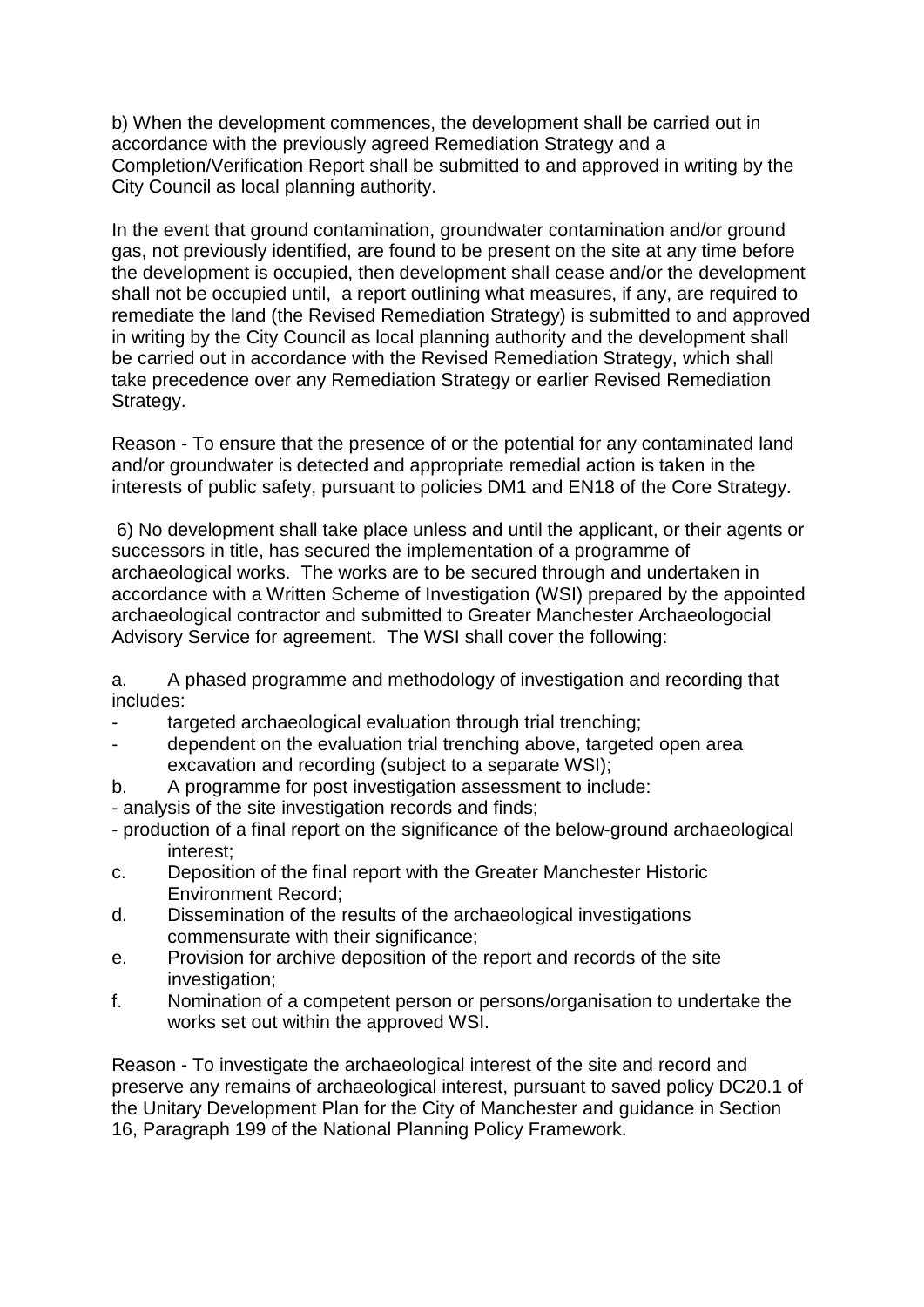7) Prior to the commencement of development, details of a local labour agreement that shall demonstrate commitment to recruit local labour for both the construction and operations elements of the development shall be submitted to and approved in writing by the City Council, as Local Planning Authority. The approved document shall be implemented as part of the construction and occupation phases of the development.

The agreement shall include a requirement to report back to the City quarterly during the construction phase on outputs and outcomes.

Reason - To safeguard local employment opportunities, pursuant to pursuant to policies EC1 of the Core Strategy for Manchester.

8) Prior to the commencement of development, a detailed construction management plan (CMP) outlining working practices during development shall be submitted to and approved in writing by the local planning authority. For the avoidance of doubt the CMP shall include:

\*Display of an emergency contact number;

\*Details of Wheel Washing;

\*Dust suppression measures;

\*Compound locations where relevant;

\*Location, removal and recycling of waste;

\*Routing strategy and swept path analysis;

\*Parking of construction vehicles and staff;

\*Sheeting over of construction vehicles;

\*Communication strategy with residents that shall include details of how engagement, consultation and notification of residents during the works shall take place;

Development shall be carried out in accordance with the approved construction management plan.

Reason - To safeguard the amenities of nearby residents and highway safety, pursuant to policies SP1, EN9, EN19 and DM1 of the Manchester Core Strategy (July 2012).

9) Before development commences, a full condition survey of the carriageways/footways on construction vehicle routes surrounding the site shall be undertaken and submitted to the City Council as Local Planning Authority. When all construction/fit-out works are complete, the same carriageways/footways shall be resurveyed and the results submitted to the City Council as Local Planning Authority for assessment. Should any damage have occurred to the carriageways/footways, they shall be repaired and reinstated in accordance with a scheme that shall first be submitted to and approved in writing by the City Council as Local Planning Authority. The necessary costs for this repair and/or reinstatement shall be met by the applicant.

Reason - To ensure an acceptable development, pursuant to policy DM1 of the Core Strategy.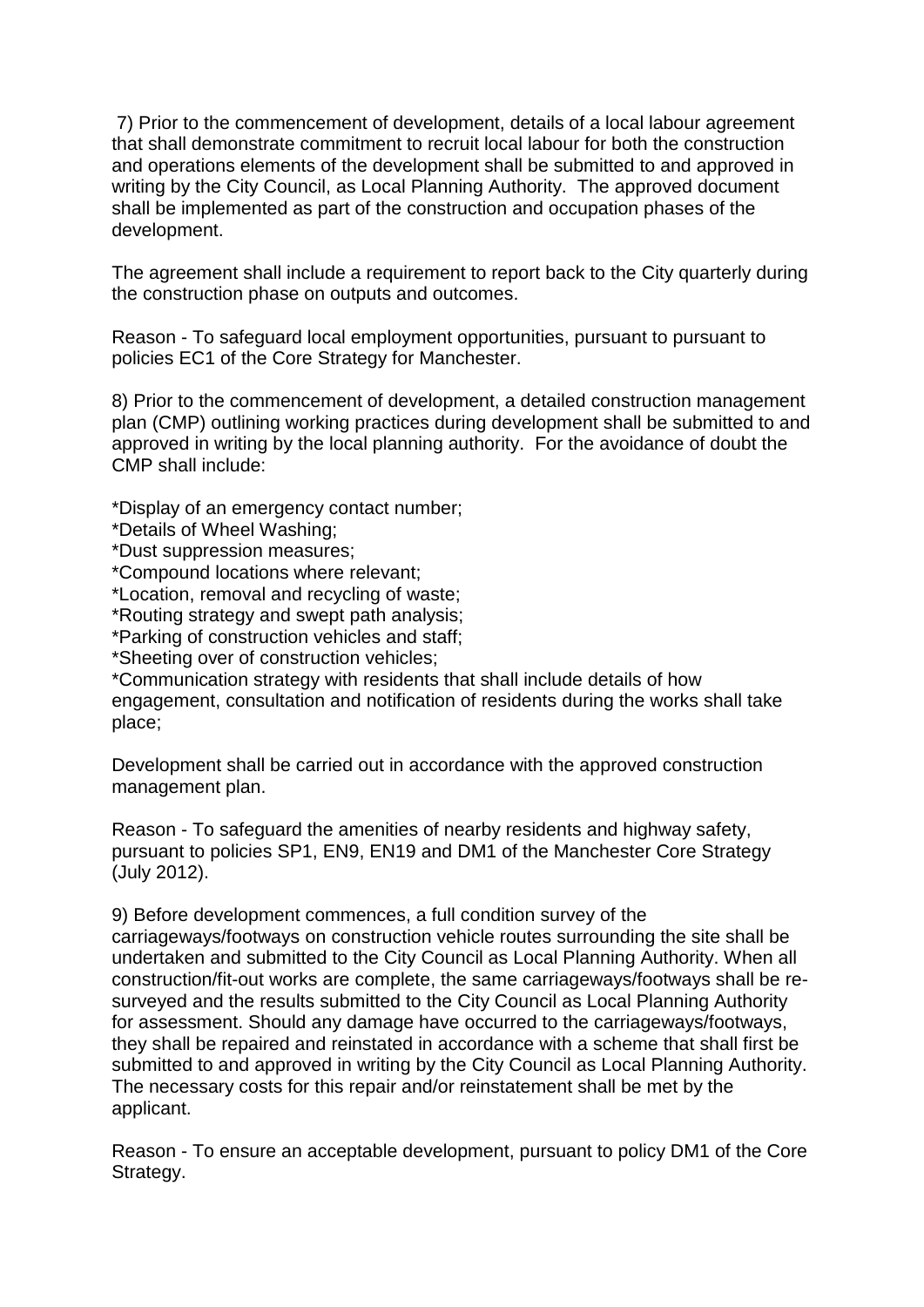10) Before the development hereby approved commences, full details of electric vehicle charging (EVC) infrastructure (including appropriate cable provision and provision for charging points) shall be submitted to and approved in writing by the City Council as local planning authority. The approved EVC infrastructure shall be put in place before use of the car park commences and shall be retained thereafter.

Reason - In the interests of improving local air quality and providing sustainable development, pursuant to the NPPF and policy DM1 of the Core Strategy.

11) Prior to the commencement of development a programme for the issue of samples and specifications of all materials to be used on all external elevations of the development, including details of full sized sample panels, shall be submitted to and approved in writing by the City Council, as local planning authority. Samples and specifications of all materials to be used on all external elevations of the development, which shall include jointing and fixing details, details of the drips to be used to prevent staining and a strategy for quality control management, shall then be submitted to and approved in writing by the City Council as local planning authority in accordance with the programme as agreed above. The development shall be carried out in accordance with the approved details.

Reason - To ensure that the appearance of the development is acceptable to the City Council as local planning authority in the interests of the visual amenity of the area within which the site is located, as specified in policies SP1 and DM1 of the Core Strategy.

12) 1. Prior to the commencement of development, a programme for the submission of final details of the public and private realm works for the develoment shall be submitted and approved in writing by the City Council as Local Planning Authority. The programme shall include submission and implementation timeframes for the following details:

(a) Details of the proposed hard landscape materials;

(b) Details of the materials, including natural stone or other high quality materials to be used for the reinstatement of the pavements and for the areas between the pavement and the line of the proposed building;

(c) Details of the proposed tree species within the public realm including proposed size, species and planting specification including tree pits and design;

(d) Details of measures to create potential opportunities to enhance and create new biodiversity within the development to include bat boxes and bricks, bird boxes and appropriate planting;

(e) Details of the proposed street furniture including seating, bins and lighting;

(f) Details of any external steps and handrails;

(g) A strategy providing details of replacement tree planting, including details of overall numbers, size, species and planting specification, constraints to further planting and details of on-going maintenance;

2. The above details shall then be submitted to and approved in writing by the City Council as local planning authority and fully implemented in accordance with the approved timeframes.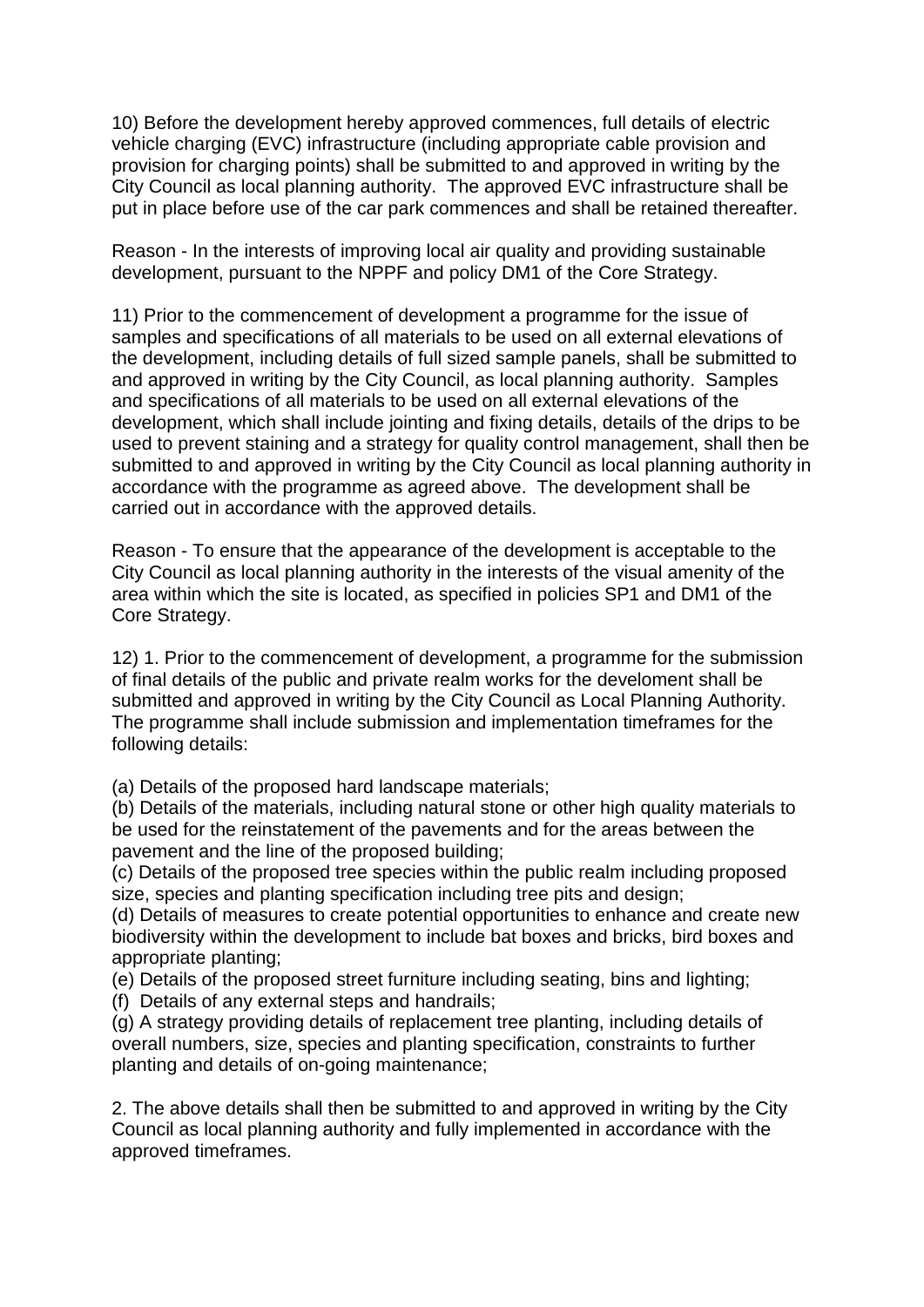If within a period of 5 years from the date of the planting of any tree or shrub, that tree or shrub or any tree or shrub planted in replacement for it, is removed, uprooted or destroyed or dies, or becomes, in the opinion of the local planning authority, seriously damaged or defective, another tree or shrub of the same species and size as that originally planted shall be planted at the same place,

Reason - To ensure that a satisfactory landscaping scheme for the development is carried out that respects the character and visual amenities of the area, in accordance with policies R1.1, I3.1, T3.1, S1.1, E2.5, E3.7 and RC4 of the Unitary Development Plan for the City of Manchester and policies SP1, DM1, EN1, EN9 EN14 and EN15 of the emerging Core Strategy.

13) Before the development hereby approved commences, full details of the design, including scaled plans, elevations and cross sections, of the roof top office pods, private hire booth and pergolas, shall be submitted to and approved in writing by the City Council as local planning authority. The development shall be carried out in accordance with the approved details.

Reason - In the interests of visual amenity pursuant to policy DM1 of the Core Strategy.

14) No development shall take place until surface water drainage works, designed in accordance with Non-Statutory Technical Standards for Sustainable Drainage Systems (March 2015) or any subsequent replacement national standards, have been submitted to and approved in writing by the Local Planning Authority. In order to avoid/discharge the above drainage condition the following additional information has

to be provided:

a. Consideration of green SuDS solution;

b. Details of surface water attenuation that offers a reduction in surface water runoff rate in line with the Manchester Trafford and Salford Strategic Flood Risk Assessment, i.e. at least a 50% reduction in runoff rate compared to the existing rates with the aim of achieving greenfield runoff rate;

c. Runoff volume in the 1 in 100 year, 6 hours rainfall shall be constrained to a value as close as is reasonably practicable to the greenfield runoff volume for the same event, but never to exceed the runoff volume from the development site prior to redevelopment;

d. Evidence that the drainage system has been designed (unless an area is designated to hold and/or convey water as part of the design) so that flooding does not occur during a 1 in 100 year rainfall event with allowance for climate change in any part of a building;

e. Assessment of overland flow routes for extreme events that is diverted away from buildings (including basements). Overland flow routes need to be designed to convey the flood water in a safe manner in the event of a blockage or exceedance of the proposed drainage system capacity including inlet structures. The flood water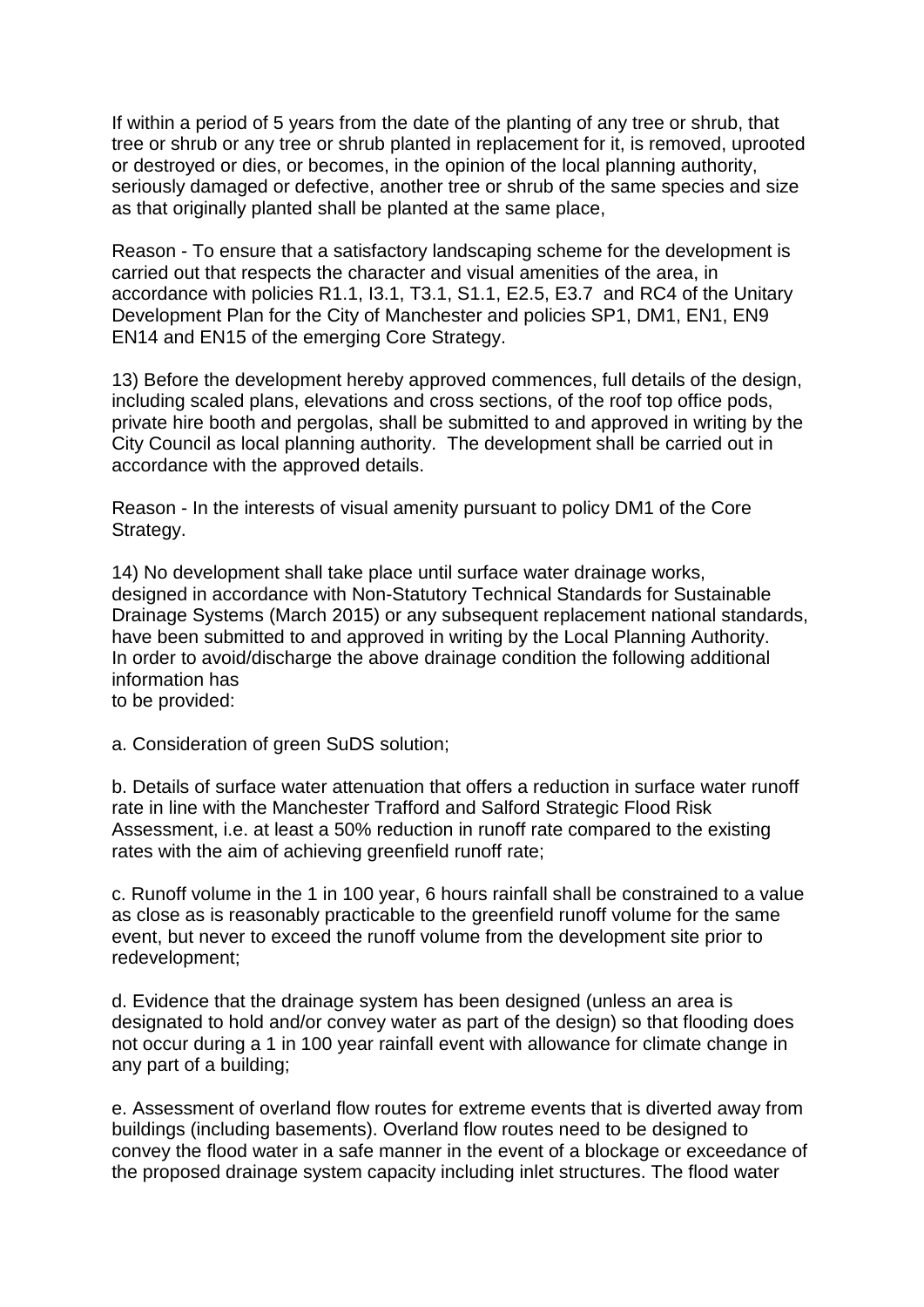should be routed away from the buildings and towards the less vulnerable areas i.e. open spaces, car parks and roads. A layout with overland flow routes to be presented with appreciation of these overland flow routes with regards to the properties on site and adjacent properties off site;

f. Hydraulic calculation of the existing and proposed drainage system;

g. Construction details of flow control and SuDS elements.

Reason - To promote sustainable development, secure proper drainage and to manage the risk of flooding and pollution in light of national policies within the NPPF and NPPG and pursuant to policies EN08 and EN14 of the Core Strategy.

15) No development hereby permitted shall be occupied until details of the implementation, maintenance and management of the sustainable drainage scheme have been submitted to and approved by the local planning authority. The scheme shall be implemented and thereafter managed and maintained in accordance with the approved details. Those details shall include:

a. Verification report providing photographic evidence of construction as per design drawings;

b. As built construction drawings if different from design construction drawings;

c. Management and maintenance plan for the lifetime of the development which shall include the arrangements for adoption by any public body or statutory undertaker, or any other arrangements to secure the operation of the sustainable drainage scheme throughout its lifetime.

Reason - To manage flooding and pollution and to ensure that a managing body is in place for the sustainable drainage system and there is funding and maintenance mechanism for the lifetime of the development pursuant to national policies within the NPPF and NPPG and local policies EN08 and EN14.

16) Foul and surface water shall be drained on separate systems.

Reason - To secure proper drainage and to manage the risk of flooding and pollution, pursuant to Section 10 of the National Planning Policy Framework and Policy EN14 of the Core Strategy.

17) Before the development commences, studies containing the following with regard to television reception in the area containing the site shall be submitted to and approved in writing by the City Council as local planning authority.

a) Measure the existing television signal reception within the potential impact areas identified in the Pre-Construction Signal Reception Impact Survey by Astbury Signal Surveys dated 2 June 2017 before development commences. The work shall be undertaken either by an aerial installer registered with the Confederation of Aerial Industries or by a body approved by the Office of Communications, and shall include an assessment of the survey results obtained.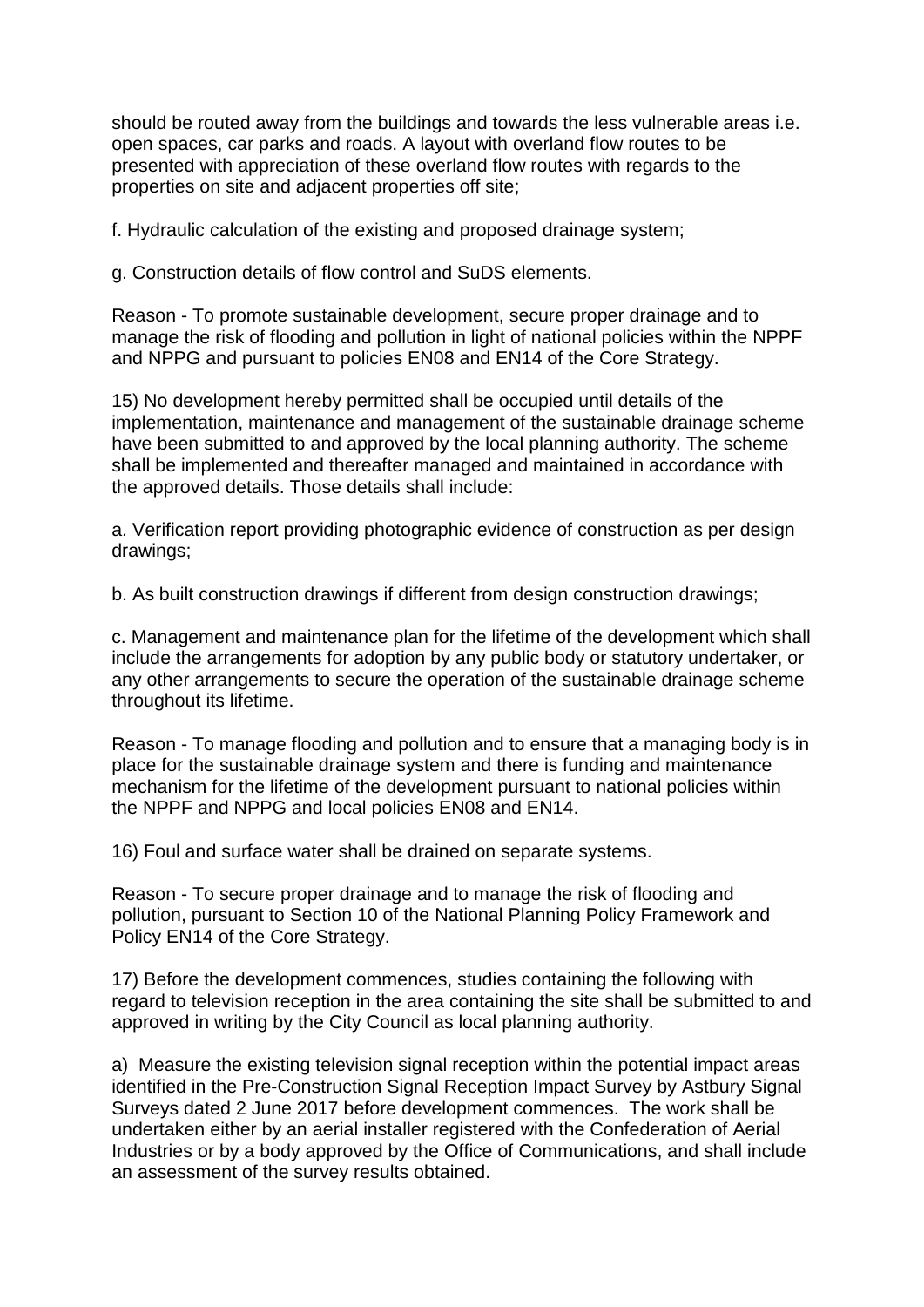b) Assess the impact of the development on television signal reception within the potential impact area identified in (a) above within one month of the practical completion of the development or before the development is first occupied, whichever is the sooner, and at any other time during the construction of the development if requested in writing by the City Council as local planning authority in response to identified television signal reception problems within the potential impact area. The study shall identify such measures necessary to maintain at least the preexisting level and quality of signal reception identified in the survey carried out in (a) above. The measures identified must be carried out either before the building is first occupied or within one month of the study being submitted to the City Council as local planning authority, whichever is the earlier.

Reason - To provide an indication of the area of television signal reception likely to be affected by the development to provide a basis on which to assess the extent to which the development during construction and once built, will affect television reception and to ensure that the development at least maintains the existing level and quality of television signal reception, pursuant to Policy DM1 of the Core Strategy for the City of Manchester and Section 5 of the National Planning Policy Framework.

18) a. The residential accommodation shall be acoustically insulated against noise from Chester Road, Hulme Hall Road and Ellesmere Street, and any other actual or potential sources of noise, in accordance with the Noise Impact Assessment REC Reference: AC104022-1R0 dated 7 November 2018 by REC to achieve the following noise criteria within apartments:

Bedrooms (night time 23:00 to 07:00) - 30 dB L Aeq (individual noise events shall not exceed 45 dB L AmaxF by more than 15 times);

Living rooms (daytime 07:00 to 23:00) - 35 dB L Aeq

Gardens and terraces (daytime) - 55 dB L Aeq.

b. The approved noise insulation scheme shall be completed and a post-completion verification report (including validation that the work undertaken throughout the development conforms to the recommendations and requirements of the above approved acoustic report by REC and including the results of post-completion testing to confirm that the internal noise criterion have been met) shall be submitted to and approved in writing by the City Council as local planning authority before any of the dwelling units are first occupied. Any instances of non-conformity with the above approved acoustic report by REC shall be detailed within the post-completion report along with any measures required to ensure compliance with internal noise criteria. Those measures shall be implemented in full before any of the dwelling units are first occupied.

Reason - To secure a reduction in noise from the main roads and surrounding road networks and any other potential sources of noise, in order to protect future residents from noise nuisance, pursuant to policies SP1, H1 and DM1 of the Core Strategy.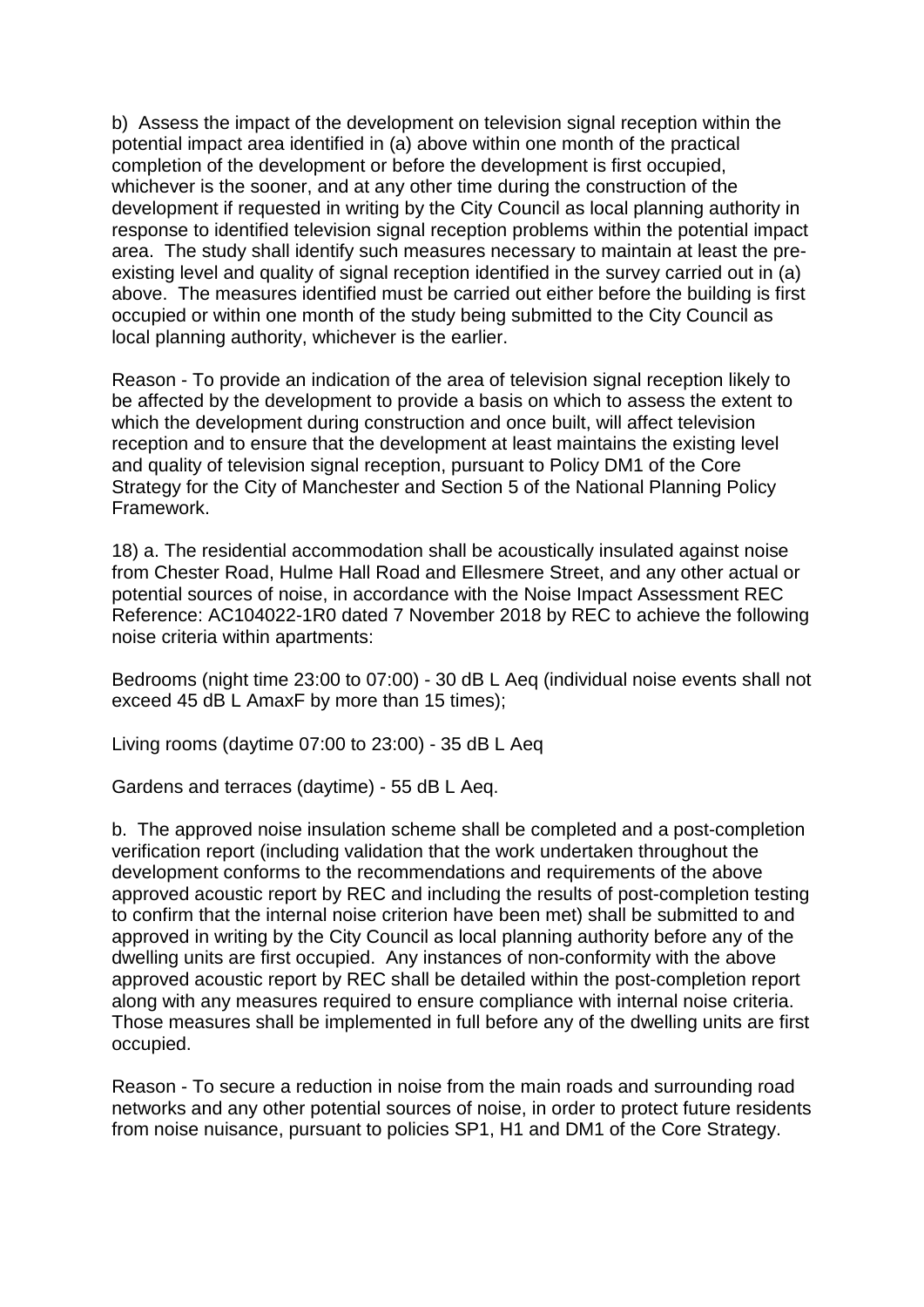19) Before any of the commercial uses hereby approved commence, the premises shall be acoustically insulated and treated to limit the break out of noise in accordance with a noise study of the premises and a scheme of acoustic treatment that has been submitted to and approved in writing by the City Council as local planning authority.

Where entertainment noise is proposed the LAeq (entertainment noise) shall be controlled to 10dB below the LA90 (without entertainment noise) in each octave band at the facade of the nearest noise sensitive location, and internal noise levels at structurally adjoined residential properties in the 63HZ and 125Hz octave frequency bands shall be controlled so as not to exceed (in habitable rooms) 47dB and 41dB, respectively.

Upon completion of the development a verification report to validate that the work undertaken throughout the development conforms to the recommendations and requirements in the approved acoustic consultant's report shall be submitted to and approved in writing by the City Council as local planning authority. The verification report shall also undertake post completion testing to confirm that acceptable criteria has been met. Any instances of non-conformity with the recommendations in the report shall be detailed along with any measures required to ensure compliance with the agreed noise criteria and timescales for the implementation of those measures.

Reason - To safeguard the amenities of the occupiers of the building and occupiers of nearby properties, pursuant to policies SP1 and DM1 of the Core Strategy.

20) Before first occupation of the development the buildings, together with any externally mounted ancillary equipment, shall be acoustically insulated in accordance with a scheme submitted to and approved in writing by the City Council as local planning authority in order to secure a reduction in the level of noise emanating from the equipment.

Reason - To safeguard the amenities of the occupiers of nearby residential accommodation, pursuant to policies SP1 and DM1 of the Core Strategy.

21) No part of the site outside the building shall be used other than in accordance with a schedule of days and hours of operation submitted to and approved in writing by the City Council as local planning authority. No amplified sound or any music shall be produced or played in any part of the site outside the building.

Reason - To safeguard the amenities of the occupiers of nearby properties, pursuant to policies SP1 and DM1 of the Core Strategy.

22) Fumes, vapours and odours shall be extracted and discharged from the A3 or A4 premises in accordance with a scheme to be submitted to and approved in writing by the City Council as local planning authority before the use commences. Any works approved shall be implemented in full before the use commences.

Reason - In the interests of residential amenity, pursuant to policy DM1 of the Core Strategy.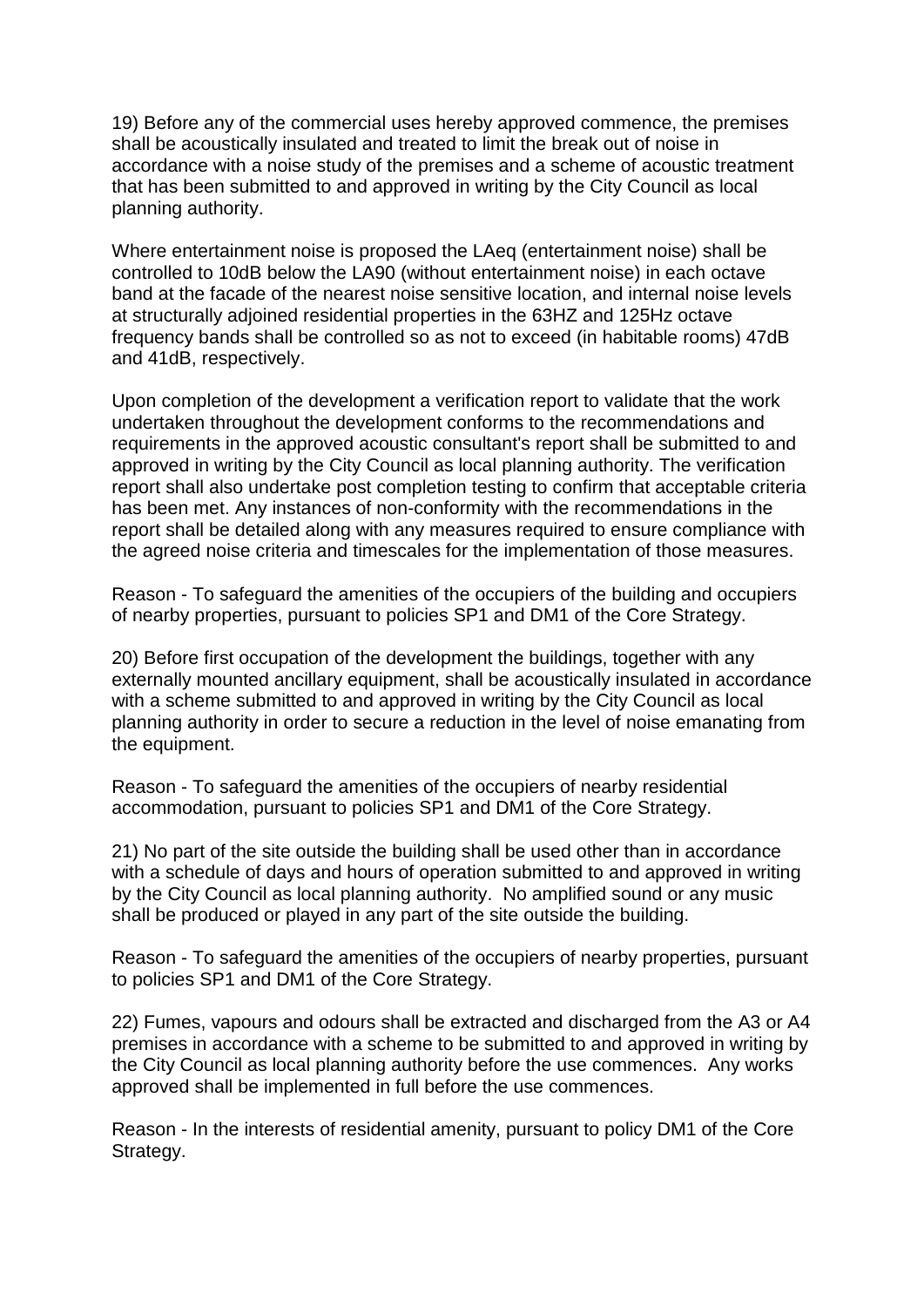23) The air quality mitigation measures set out in the Air Quality Assessment reference: 1779-1r2 dated 19 February 2019 by Redmore Environmental shall be implemented in full before first occupation of the development and shall remain in situ whilst the development is in operation.

Reason - To secure a reduction in air pollution from traffic or other sources and to protect existing and future residents from air pollution, pursuant to Core Strategy Policies EN16 and DM1.

24) External lighting shall be designed and installed so as to control glare and overspill onto nearby residential properties. If any lighting at the development hereby approved, when illuminated, causes glare or light spillage, which, in the opinion of the City Council as local planning authority, causes detriment to adjoining and nearby residential properties, within fourteen days of a written request, a scheme for the elimination of such glare or light spillage shall be submitted to the Council as local planning authority and once approved shall thereafter be retained in accordance with details which have received prior written approval of the City Council as Local Planning Authority.

Reason - In order to minimise the impact of the illumination of the lights on the occupiers of nearby residential accommodation, pursuant to policies SP1 and DM1 of the Core Strategy.

25) The commercial uses hereby approved shall not be occupied unless and until the opening hours of such uses have been agreed in writing by the City Council as local planning authority. Those uses shall thereafter not open outside the approved hours.

Reason - In order that the local planning authority can achieve the objectives both of protecting the amenity of local residents and ensuring a variety of uses at street level in the redeveloped area in accordance with saved policy DC 26 in accordance with the Unitary Development Plan for the City of Manchester and policies SP1 and DM1 of the Core Strategy.

26) No loading or unloading shall be carried out on the site outside the hours of:

07:30 to 20:00, Monday to Saturday, 10:00 to 18:00, Sunday/Bank Holiday.

Reason - In order to protect the amenity of local residents and in accordance with policies SP1 and DM1 of the Core Strategy.

27) The development hereby approved shall only be carried out in accordance with the recommendations of the Crime Impact Statement Version B: 21/02/19 reference 2011/0100/CIS/02 by Greater Manchester Police and each building shall not be occupied or used until the City Council as local planning authority has acknowledged in writing that it has received written confirmation of a secure by design accreditation.

Reason - To reduce the risk of crime pursuant to Policy DM1 of the Adopted Core Strategy for the City of Manchester.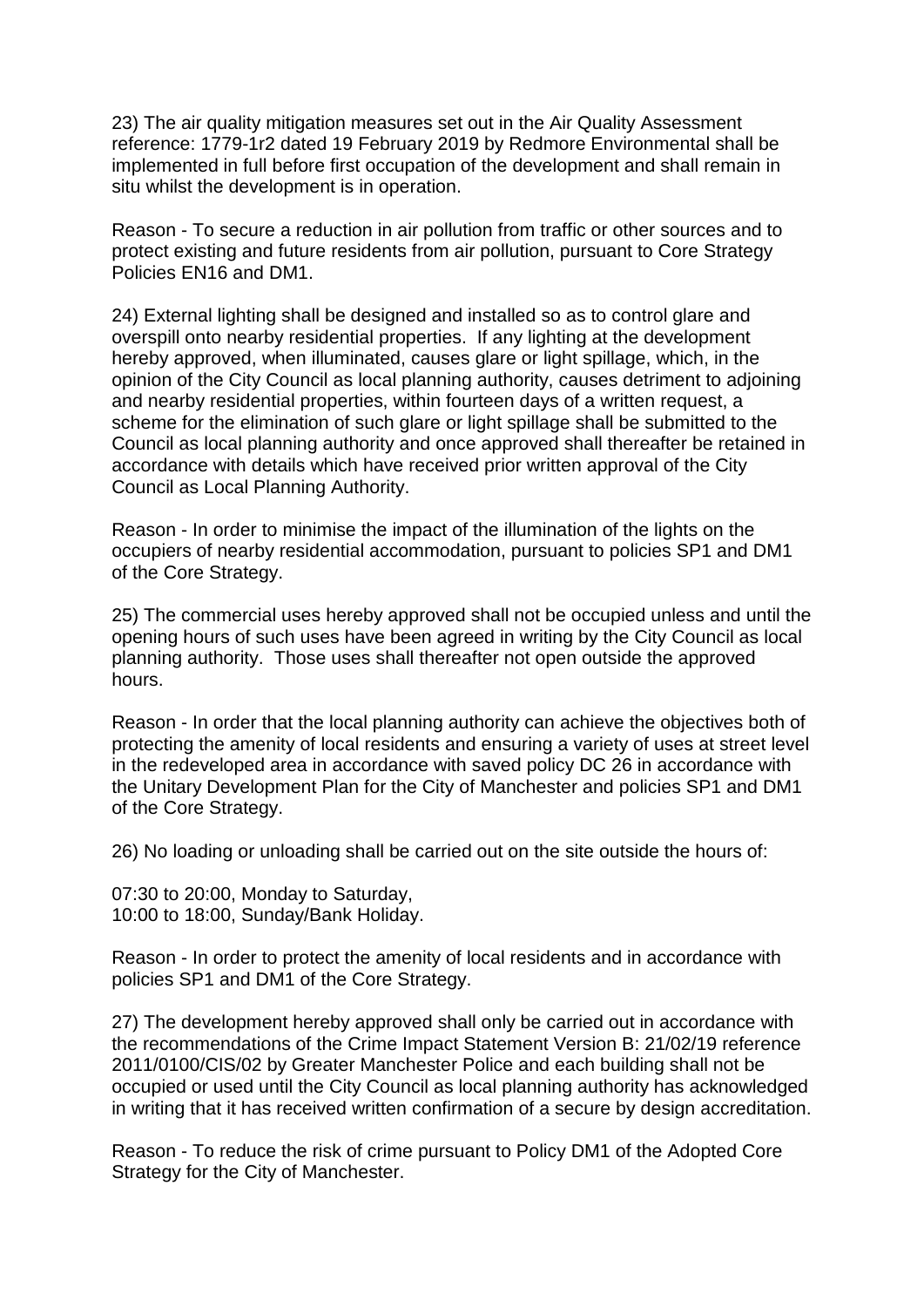28) No part of the development shall be occupied unless and until space and facilities for bicycle parking have been provided in accordance with the approved details. The approved spaces and facilities shall then be retained and permanently reserved for bicycle parking.

Reason - To ensure that adequate provision is made for bicycle parking so that persons occupying or visiting the development have a range of options in relation to transport mode, pursuant to policy T1 of the City of Manchester Core Strategy.

29) No part of the development shall be occupied unless and until car parking spaces suitable for use by disabled persons have been provided in accordance with the approved drawings and documents. These parking spaces shall be retained and permanently reserved for use by disabled persons.

Reason - To ensure that adequate provision is made for parking for disabled persons, pursuant to policies CC10 and DM1 of the City of Manchester Core Strategy.

30) Facilities for the storage and disposal of waste for the residential (C3) part of the development shall be provided in accordance with the Waste & Servicing Strategy Ref: VN70851 dated June 2019 by Vectos before first occupation of the residential units. The Waste & Servicing Strategy Ref: VN70851 dated June 2019 by Vectos shall be implemented in full and shall remain in situ whilst the development is in operation.

Reason - In the interests of amenity and public health, pursuant to policy DM1 of the Core Strategy for the City of Manchester.

31) The commercial uses (A1, A2, A3, A4, B1 or D2) hereby approved shall not commence unless and until a scheme for the storage (including segregated waste recycling) and disposal of refuse relating to the proposed use has been submitted to and approved in writing by the City Council as local planning authority. The details of the approved scheme shall be implemented as part of the development and shall remain in situ whilst the use or development is in operation.

Reason - In the interests of amenity and public health, pursuant to policy DM1 of the Core Strategy for the City of Manchester.

32) Before the external roof gardens hereby approved are first brought into use a detailed Event Management Strategy, which includes detail of the following, shall be submitted to and agreed in writing by the City Council as Local Planning Authority:

(a) Details of the types of events that would be held within the space;

(b) Any temporary traffic measures that would be required to be put in place;

(d) How full access for pedestrians and service vehicles to surrounding streets and buildings would be maintained;

(e) Locations for vehicles including cranes to unload;

(f) An Operating Schedule for prevention of crime and disorder and prevention of public nuisance; and

(g) Details of the operating hours of any events.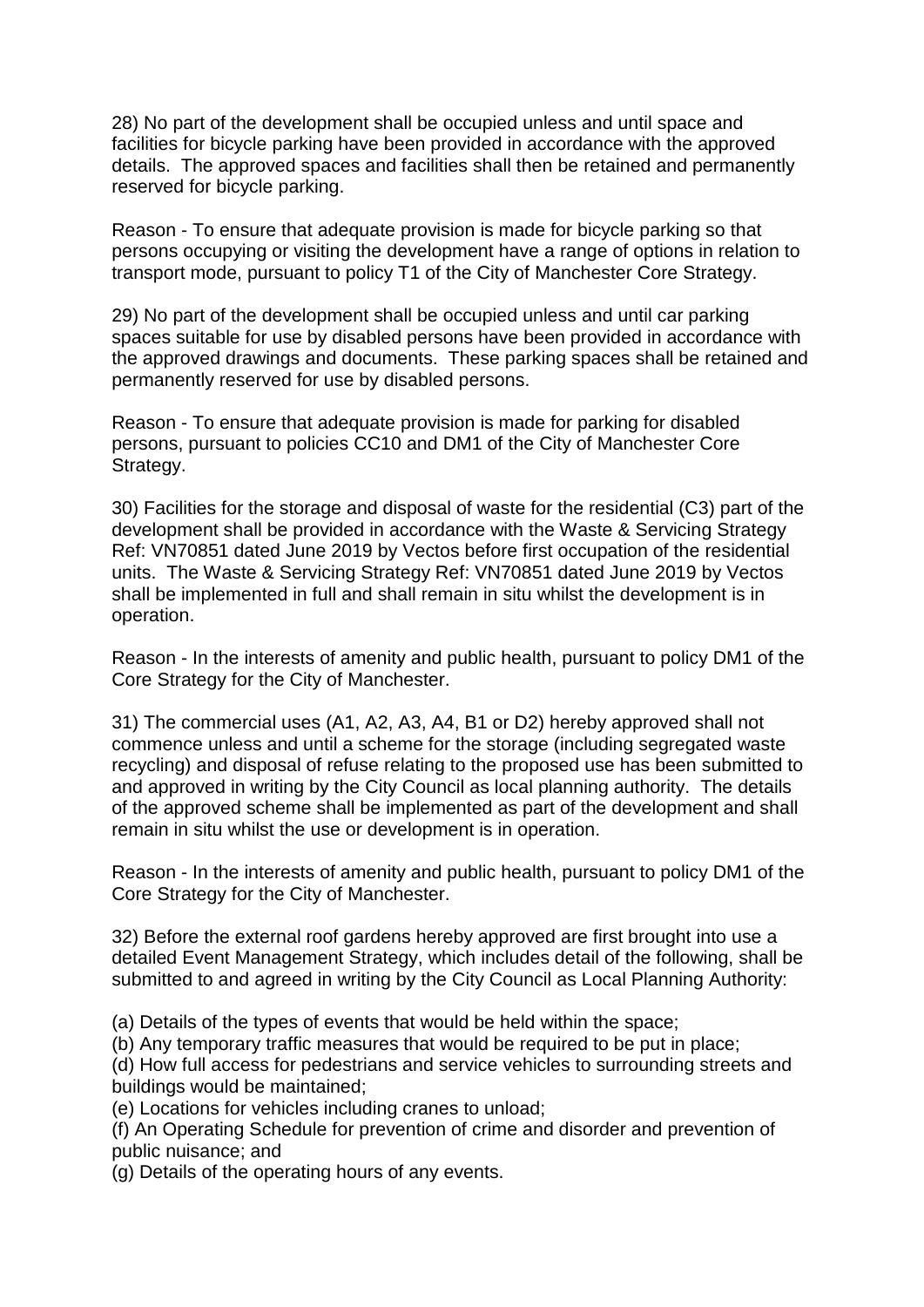Any event to take place on the site shall be implemented in accordance with the approved details at all times.

Reason - In the interests of highway safety and amenity in accordance with saved policy DC26; of the Unitary Development Plan for the City of Manchester and policies SP1 and DM1 of the Core Strategy.

33) Before first occupation of the development hereby approved, a quantitative assessment of the wind environment around the site, which shall detail any necessary wind mitigation measures to ensure the safety and comfort of pedestrians and cyclists in and around the site, shall be submitted to and approved in writing by the City Council as local planning authority. Any agreed mitigation measures shall be implemented before the development is first occupied.

Reason - To ensure that the environs in and around the site are suitable for their intended uses, in the interests of amenity and safety, pursuant to policy DM1 of the Core Strategy.

34) The commercial unit hereby approved shall achieve a post-construction Building Research Establishment Environmental Assessment Method (BREEAM) rating of at least 'Very Good'. A post construction review certificate shall be submitted to and approved in writing by the City Council as local planning authority before any of the building hereby approved is first occupied.

Reason - In order to minimise the environmental impact of the development pursuant to policies EN4, EN5, EN6 and EN7 of the City of Manchester Core Strategy, and the principles contained within The Guide to Development in Manchester 2 SPD.

35) Before first occupation of the development, a Travel Plan, including details of how the plan will be funded, implemented and monitored for effectiveness, shall be submitted to and approved in writing by the City Council as local planning authority. The strategy shall outline procedures and policies that the developer and occupants of the site will adopt to secure the objectives of the overall site's Travel Plan Strategy. Additionally, the strategy shall outline the monitoring procedures and review mechanisms that are to be put in place to ensure that the strategy and its implementation remain effective. The results of the monitoring and review processes shall be submitted in writing to the local planning authority and any measures that are identified that can improve the effectiveness of the Travel Plan Strategy shall be adopted and implemented. The Travel Plan shall be fully implemented, prior to first occupation of the development, and shall be kept in operation at all times thereafter.

Reason - In accordance with the provisions contained within planning policy guidance and in order to promote a choice of means of transport, pursuant to policies T2 and EN16 of the Core Strategy.

36) The apartments (C3) hereby approved shall be used only as private dwellings (which description shall not include serviced apartments/apart hotels or similar uses where sleeping accommodation (with or without other services) is provided by way of trade for money or money's worth and occupied by the same person for less than ninety consecutive nights) and for no other purpose (including any other purpose in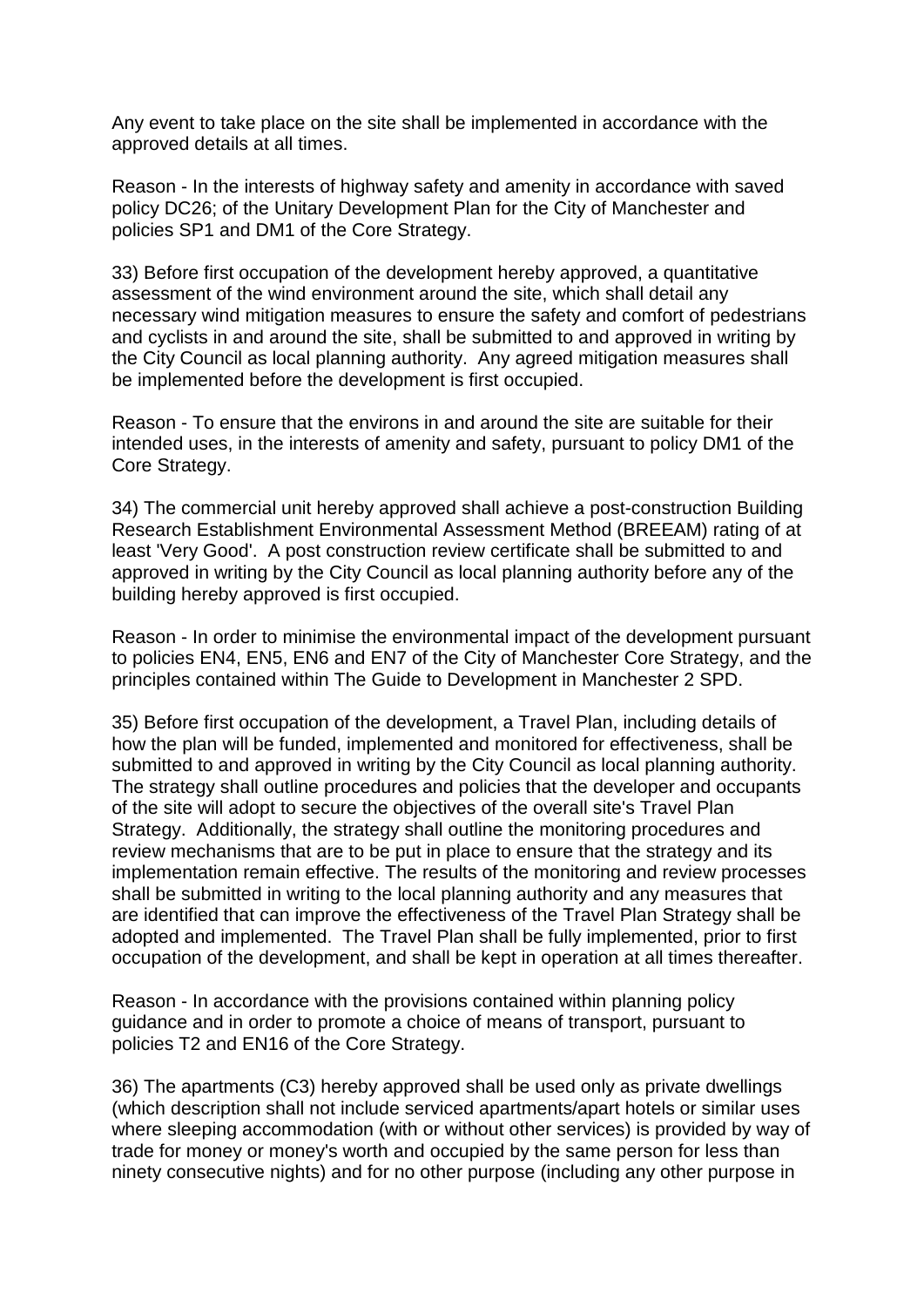Class C3 of the Schedule to the Town and Country Planning (Use Classes) Order 1995, or any provision equivalent to that Class in any statutory instrument revoking and re-enacting that Order with or without modification).

Reason - To safeguard the amenities of the neighbourhood by ensuring that other uses which could cause a loss of amenity such as serviced apartments/apart hotels do not commence without prior approval pursuant to Core Strategy policies SP1 and DM1 and to ensure the permanent retention of the accommodation for normal residential purposes.

37) No externally mounted telecommunications equipment shall be mounted on any part of the buildings hereby approved, including the roofs.

Reason - In the interest of visual amenity pursuant to policy DM1 of the Core Strategy.

## **Local Government (Access to Information) Act 1985**

The documents referred to in the course of this report are either contained in the file(s) relating to application ref: 124302/FO/2019 held by planning or are City Council planning policies, the Unitary Development Plan for the City of Manchester, national planning guidance documents, or relevant decisions on other applications or appeals, copies of which are held by the Planning Division.

## **The following residents, businesses and other third parties in the area were consulted/notified on the application:**

**Highway Services Environmental Health Neighbourhood Team Leader (Arboriculture) Corporate Property MCC Flood Risk Management City Centre Renegeration Environment & Operations (Refuse & Sustainability) Oliver West (Sustainable Travel) Strategic Development Team Central Neighbourhood Team Housing Strategy Division Greater Manchester Police United Utilities Water PLC Historic England (North West) Environment Agency Transport For Greater Manchester Greater Manchester Archaeological Advisory Service Manchester Airport Safeguarding Officer National Air Traffic Safety (NATS) Greater Manchester Ecology Unit Greater Manchester Pedestrians Society Britannia Basin Community Forum**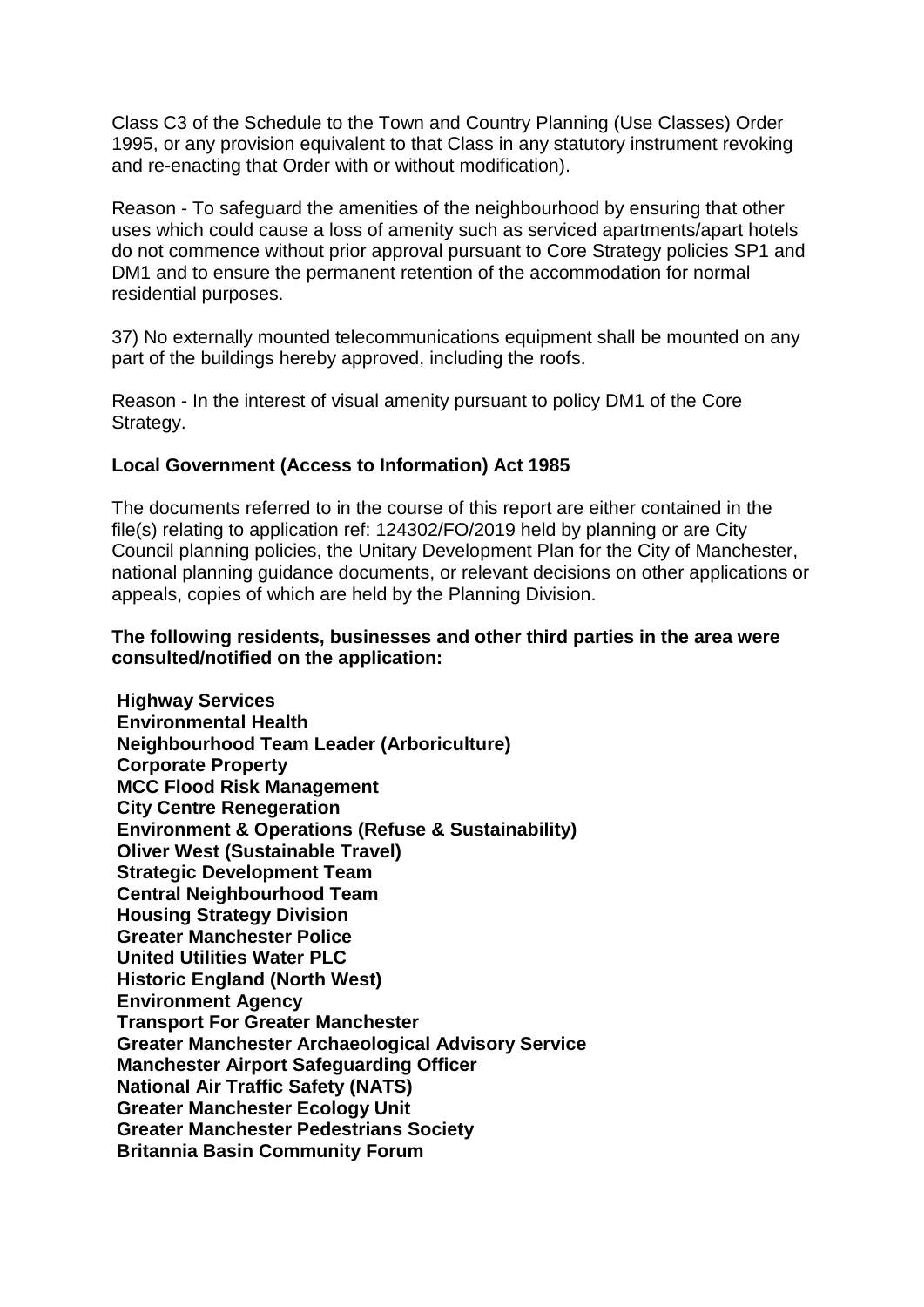**A map showing the neighbours notified of the application is attached at the end of the report.**

**Representations were received from the following third parties:**

Highway Services Environmental Health Neighbourhood Team Leader (Arboriculture) MCC Flood Risk Management Greater Manchester Police United Utilities Water PLC Historic England (North West) Environment Agency Transport For Greater Manchester Manchester Airport Safeguarding Officer National Air Traffic Safety (NATS) Greater Manchester Ecology Unit Britannia Basin Community Forum

| <b>Relevant Contact Officer:</b> | Lucy Harrison                 |
|----------------------------------|-------------------------------|
| Telephone number                 | 0161 234 5795                 |
| <b>Email</b>                     | I.harrison1@manchester.gov.uk |